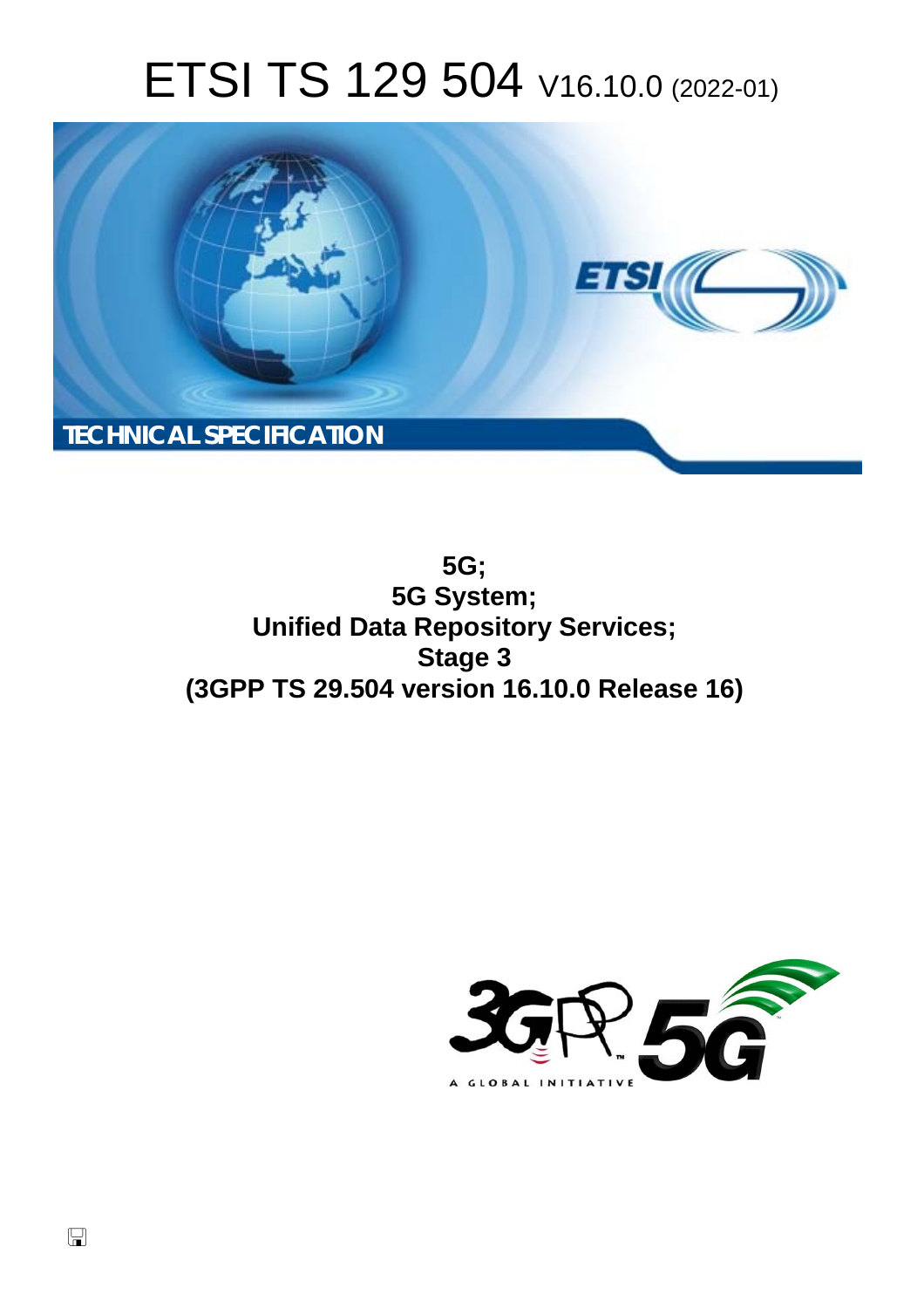Reference RTS/TSGC-0429504vga0

Keywords

 $\overline{5G}$ 

#### *ETSI*

650 Route des Lucioles F-06921 Sophia Antipolis Cedex - FRANCE

Tel.: +33 4 92 94 42 00 Fax: +33 4 93 65 47 16

Siret N° 348 623 562 00017 - APE 7112B Association à but non lucratif enregistrée à la Sous-Préfecture de Grasse (06) N° w061004871

#### *Important notice*

The present document can be downloaded from: <http://www.etsi.org/standards-search>

The present document may be made available in electronic versions and/or in print. The content of any electronic and/or print versions of the present document shall not be modified without the prior written authorization of ETSI. In case of any existing or perceived difference in contents between such versions and/or in print, the prevailing version of an ETSI deliverable is the one made publicly available in PDF format at [www.etsi.org/deliver](http://www.etsi.org/deliver).

Users of the present document should be aware that the document may be subject to revision or change of status. Information on the current status of this and other ETSI documents is available at <https://portal.etsi.org/TB/ETSIDeliverableStatus.aspx>

If you find errors in the present document, please send your comment to one of the following services: <https://portal.etsi.org/People/CommiteeSupportStaff.aspx>

#### *Notice of disclaimer & limitation of liability*

The information provided in the present deliverable is directed solely to professionals who have the appropriate degree of experience to understand and interpret its content in accordance with generally accepted engineering or other professional standard and applicable regulations.

No recommendation as to products and services or vendors is made or should be implied.

No representation or warranty is made that this deliverable is technically accurate or sufficient or conforms to any law and/or governmental rule and/or regulation and further, no representation or warranty is made of merchantability or fitness for any particular purpose or against infringement of intellectual property rights.

In no event shall ETSI be held liable for loss of profits or any other incidental or consequential damages.

Any software contained in this deliverable is provided "AS IS" with no warranties, express or implied, including but not limited to, the warranties of merchantability, fitness for a particular purpose and non-infringement of intellectual property rights and ETSI shall not be held liable in any event for any damages whatsoever (including, without limitation, damages for loss of profits, business interruption, loss of information, or any other pecuniary loss) arising out of or related to the use of or inability to use the software.

### *Copyright Notification*

No part may be reproduced or utilized in any form or by any means, electronic or mechanical, including photocopying and microfilm except as authorized by written permission of ETSI. The content of the PDF version shall not be modified without the written authorization of ETSI.

The copyright and the foregoing restriction extend to reproduction in all media.

© ETSI 2022. All rights reserved.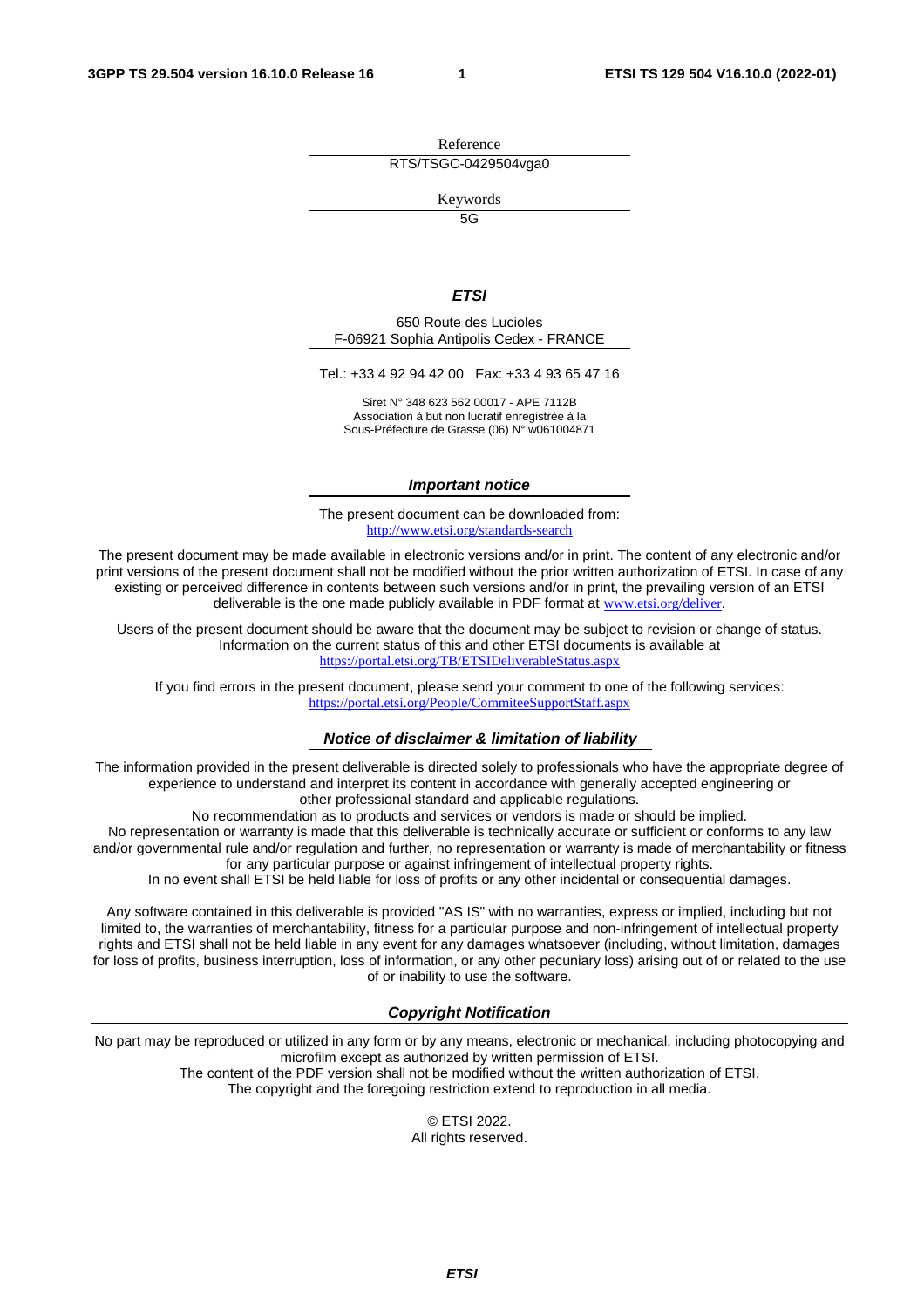## Intellectual Property Rights

#### Essential patents

IPRs essential or potentially essential to normative deliverables may have been declared to ETSI. The declarations pertaining to these essential IPRs, if any, are publicly available for **ETSI members and non-members**, and can be found in ETSI SR 000 314: *"Intellectual Property Rights (IPRs); Essential, or potentially Essential, IPRs notified to ETSI in respect of ETSI standards"*, which is available from the ETSI Secretariat. Latest updates are available on the ETSI Web server [\(https://ipr.etsi.org/](https://ipr.etsi.org/)).

Pursuant to the ETSI Directives including the ETSI IPR Policy, no investigation regarding the essentiality of IPRs, including IPR searches, has been carried out by ETSI. No guarantee can be given as to the existence of other IPRs not referenced in ETSI SR 000 314 (or the updates on the ETSI Web server) which are, or may be, or may become, essential to the present document.

#### **Trademarks**

The present document may include trademarks and/or tradenames which are asserted and/or registered by their owners. ETSI claims no ownership of these except for any which are indicated as being the property of ETSI, and conveys no right to use or reproduce any trademark and/or tradename. Mention of those trademarks in the present document does not constitute an endorsement by ETSI of products, services or organizations associated with those trademarks.

**DECT™**, **PLUGTESTS™**, **UMTS™** and the ETSI logo are trademarks of ETSI registered for the benefit of its Members. **3GPP™** and **LTE™** are trademarks of ETSI registered for the benefit of its Members and of the 3GPP Organizational Partners. **oneM2M™** logo is a trademark of ETSI registered for the benefit of its Members and of the oneM2M Partners. **GSM**® and the GSM logo are trademarks registered and owned by the GSM Association.

## Legal Notice

This Technical Specification (TS) has been produced by ETSI 3rd Generation Partnership Project (3GPP).

The present document may refer to technical specifications or reports using their 3GPP identities. These shall be interpreted as being references to the corresponding ETSI deliverables.

The cross reference between 3GPP and ETSI identities can be found under<http://webapp.etsi.org/key/queryform.asp>.

## Modal verbs terminology

In the present document "**shall**", "**shall not**", "**should**", "**should not**", "**may**", "**need not**", "**will**", "**will not**", "**can**" and "**cannot**" are to be interpreted as described in clause 3.2 of the [ETSI Drafting Rules](https://portal.etsi.org/Services/editHelp!/Howtostart/ETSIDraftingRules.aspx) (Verbal forms for the expression of provisions).

"**must**" and "**must not**" are **NOT** allowed in ETSI deliverables except when used in direct citation.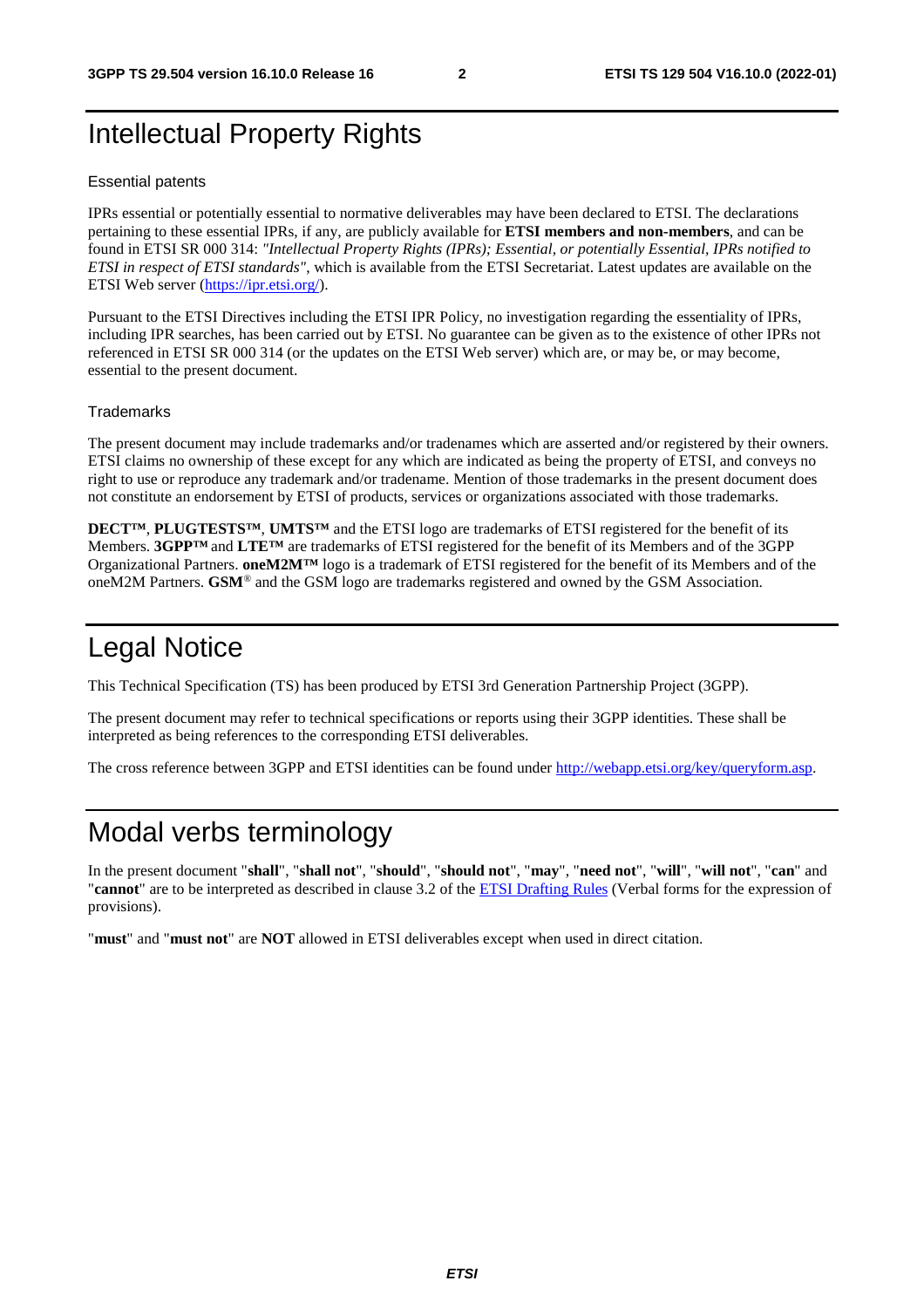$\mathbf{3}$ 

## Contents

| 1                      |           |  |
|------------------------|-----------|--|
| 2                      |           |  |
| 3                      |           |  |
| 3.1                    |           |  |
| 3.2                    |           |  |
| $\overline{4}$         |           |  |
| 5<br>5.1               |           |  |
| 5.2                    |           |  |
| 5.2.1                  |           |  |
|                        |           |  |
|                        |           |  |
| 5.2.2                  |           |  |
| 5.2.2.1                |           |  |
| 5.2.2.2                |           |  |
| 5.2.2.2.1              |           |  |
| 5.2.2.2.2              |           |  |
| 5.2.2.2.3              |           |  |
| 5.2.2.3                |           |  |
| 5.2.2.3.1              |           |  |
| 5.2.2.3.2<br>5.2.2.3.3 |           |  |
| 5.2.2.4                |           |  |
| 5.2.2.4.1              |           |  |
| 5.2.2.4.2              |           |  |
| 5.2.2.5                |           |  |
| 5.2.2.5.1              |           |  |
| 5.2.2.5.2              |           |  |
| 5.2.2.5.3              |           |  |
| 5.2.2.6                | Subscribe |  |
| 5.2.2.6.1              |           |  |
| 5.2.2.6.2              |           |  |
| 5.2.2.6.3              |           |  |
| 5.2.2.7                |           |  |
| 5.2.2.7.1              |           |  |
| 5.2.2.7.2              |           |  |
| 5.2.2.8                |           |  |
| 5.2.2.8.1              |           |  |
| 5.2.2.8.2              |           |  |
| 5.2.2.8.3              |           |  |
| 5.3                    |           |  |
| 5.3.1                  |           |  |
| 5.3.2                  |           |  |
| 5.2.2.1                |           |  |
| 5.3.2.2                |           |  |
| 5.3.2.2.1              |           |  |
| 5.3.2.2.2              |           |  |
|                        |           |  |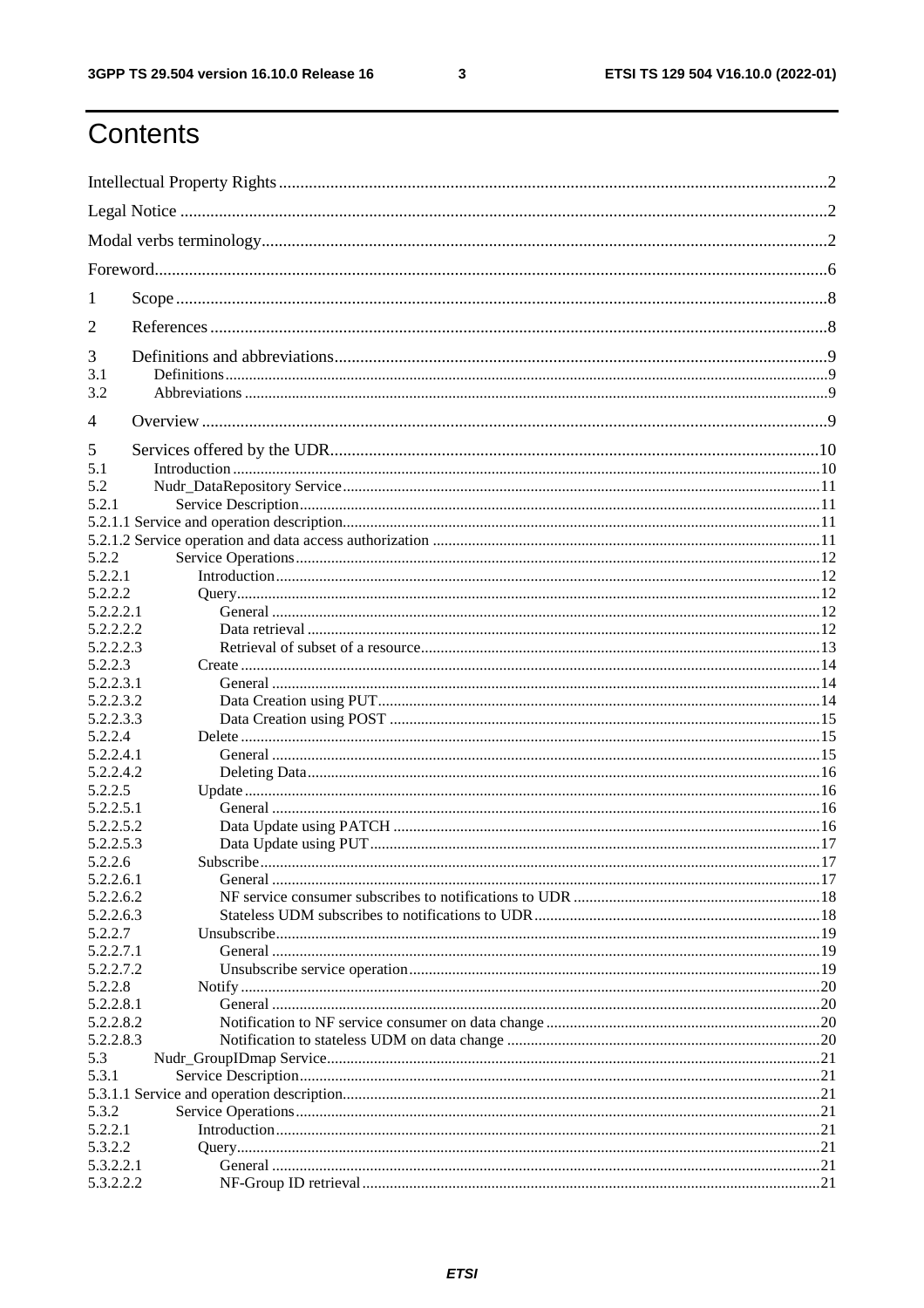$\overline{\mathbf{4}}$ 

| 6                      |  |
|------------------------|--|
| 6.1                    |  |
| 6.1.1                  |  |
| 6.1.2                  |  |
| 6.1.2.1                |  |
| 6.1.2.2                |  |
| 6.1.2.2.1              |  |
| 6.1.2.2.2              |  |
| 6.1.2.2.3              |  |
| 6.1.2.2.4              |  |
| 6.1.2.2.5              |  |
| 6.1.2.2.5a             |  |
| 6.1.2.2.6              |  |
| 6.1.2.2.7              |  |
| 6.1.2.2.8              |  |
| 6.1.2.3                |  |
| 6.1.2.3.1              |  |
| 6.1.2.3.2              |  |
| 6.1.2.3.3              |  |
| 6.1.3                  |  |
| 6.1.3.1                |  |
| 6.1.3.2                |  |
| 6.1.3.3                |  |
| 6.1.3.4                |  |
| 6.1.3.5                |  |
| 6.1.5                  |  |
| 6.1.5.1                |  |
| 6.1.5.2                |  |
| 6.1.6                  |  |
| 6.1.7                  |  |
| 6.1.8                  |  |
| 6.2                    |  |
|                        |  |
|                        |  |
| 6.2.1                  |  |
| 6.2.2                  |  |
| 6.2.2.1                |  |
| 6.2.2.2<br>6.2.2.2.1   |  |
|                        |  |
| 6.2.2.2.2              |  |
| 6.2.2.2.3              |  |
| 6.2.2.2.4<br>6.2.2.2.5 |  |
| 6.2.2.2.6              |  |
|                        |  |
| 6.2.2.2.7              |  |
| 6.2.2.2.8              |  |
| 6.2.2.3<br>6.2.2.3.1   |  |
| 6.2.3                  |  |
| 6.2.3.1                |  |
|                        |  |
| 6.2.3.2<br>6.2.3.2.1   |  |
| 6.2.3.2.2              |  |
| 6.2.3.2.3              |  |
| 6.2.3.2.3.1            |  |
| 6.2.5                  |  |
| 6.2.6                  |  |
| 6.2.6.1                |  |
| 6.2.6.2                |  |
| 6.2.6.2.1              |  |
| 6.2.6.2.2              |  |
| 6.2.6.3                |  |
| 6.2.6.3.1              |  |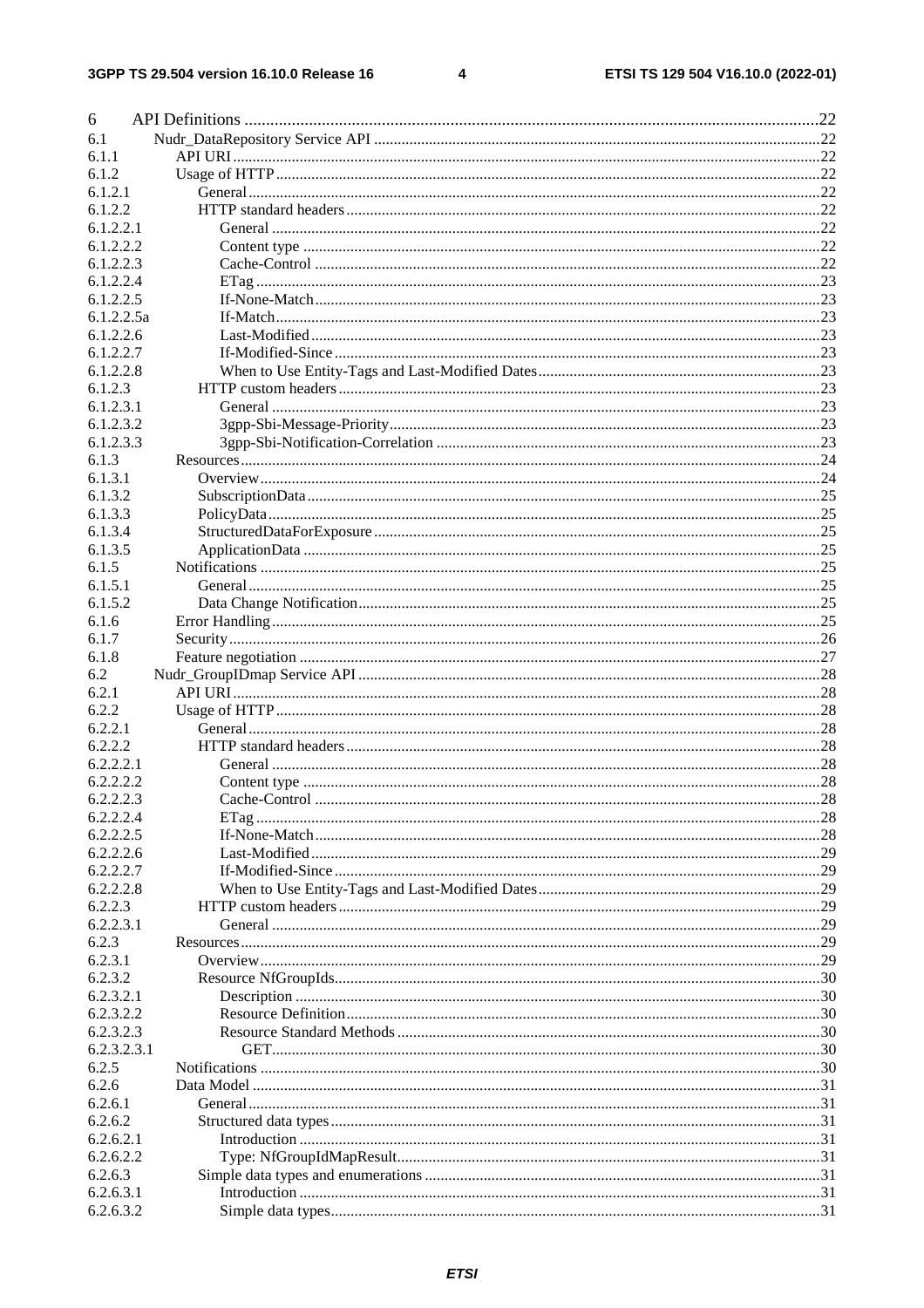$5\phantom{a}$ 

|         | <b>Annex B</b> (informative): |  |
|---------|-------------------------------|--|
| A.3     |                               |  |
| A.2     |                               |  |
| A.1     |                               |  |
|         |                               |  |
| 6.2.9   |                               |  |
| 6.2.8   |                               |  |
| 6.2.7.3 |                               |  |
| 6.2.7.2 |                               |  |
| 6.2.7.1 |                               |  |
| 6.2.7   |                               |  |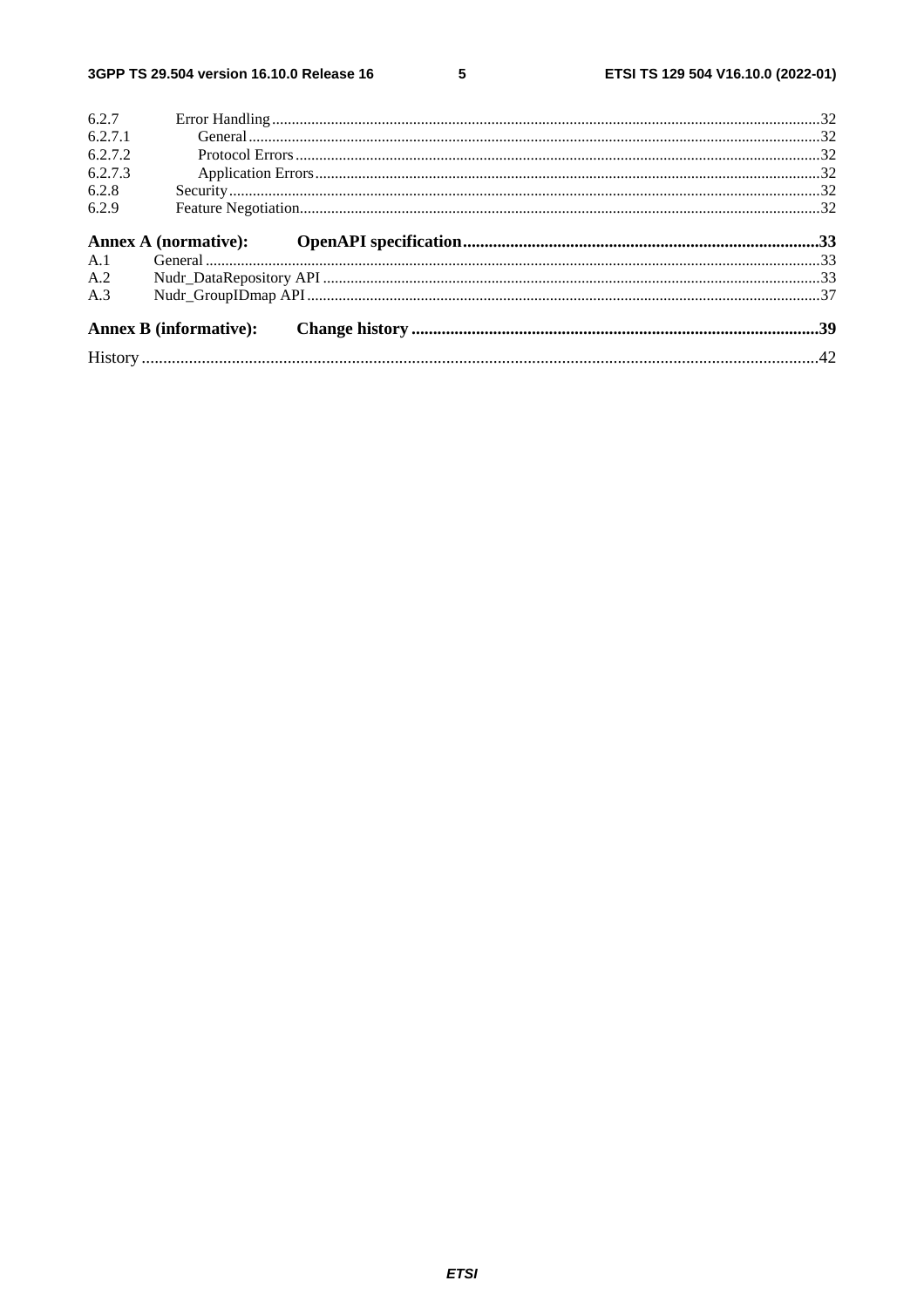## Foreword

This Technical Specification has been produced by the 3rd Generation Partnership Project (3GPP).

The contents of the present document are subject to continuing work within the TSG and may change following formal TSG approval. Should the TSG modify the contents of the present document, it will be re-released by the TSG with an identifying change of release date and an increase in version number as follows:

Version x.y.z

where:

- x the first digit:
	- 1 presented to TSG for information;
	- 2 presented to TSG for approval;
	- 3 or greater indicates TSG approved document under change control.
- y the second digit is incremented for all changes of substance, i.e. technical enhancements, corrections, updates, etc.
- z the third digit is incremented when editorial only changes have been incorporated in the document.

In the present document, modal verbs have the following meanings:

**shall** indicates a mandatory requirement to do something

**shall not** indicates an interdiction (prohibition) to do something

The constructions "shall" and "shall not" are confined to the context of normative provisions, and do not appear in Technical Reports.

The constructions "must" and "must not" are not used as substitutes for "shall" and "shall not". Their use is avoided insofar as possible, and they are not used in a normative context except in a direct citation from an external, referenced, non-3GPP document, or so as to maintain continuity of style when extending or modifying the provisions of such a referenced document.

| should     | indicates a recommendation to do something     |
|------------|------------------------------------------------|
| should not | indicates a recommendation not to do something |
| may        | indicates permission to do something           |
| need not   | indicates permission not to do something       |

The construction "may not" is ambiguous and is not used in normative elements. The unambiguous constructions "might not" or "shall not" are used instead, depending upon the meaning intended.

| can    | indicates that something is possible   |
|--------|----------------------------------------|
| cannot | indicates that something is impossible |

The constructions "can" and "cannot" are not substitutes for "may" and "need not".

| will     | indicates that something is certain or expected to happen as a result of action taken by an agency<br>the behaviour of which is outside the scope of the present document     |
|----------|-------------------------------------------------------------------------------------------------------------------------------------------------------------------------------|
| will not | indicates that something is certain or expected not to happen as a result of action taken by an<br>agency the behaviour of which is outside the scope of the present document |
| might    | indicates a likelihood that something will happen as a result of action taken by some agency the<br>behaviour of which is outside the scope of the present document           |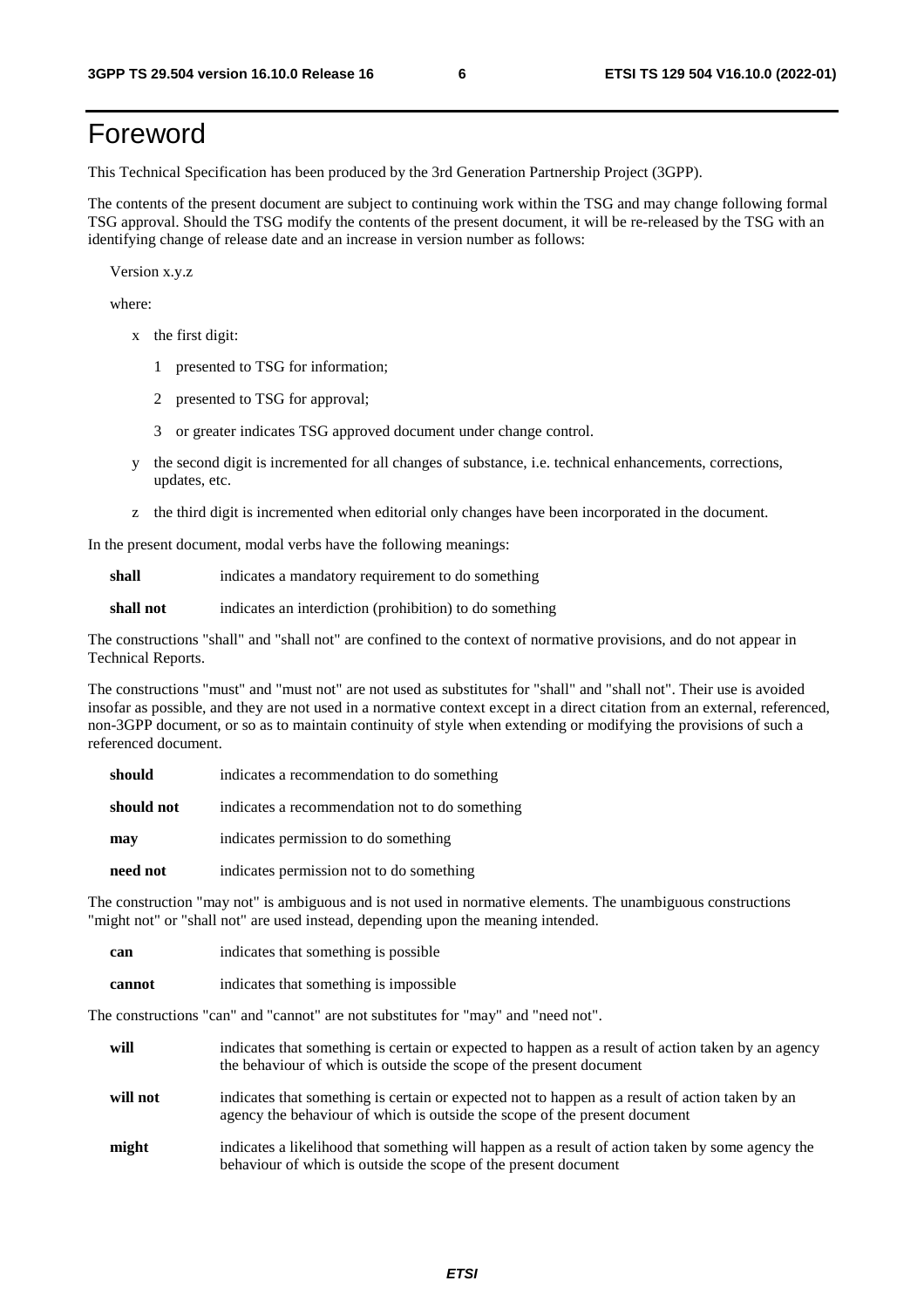**might not** indicates a likelihood that something will not happen as a result of action taken by some agency the behaviour of which is outside the scope of the present document

In addition:

- **is** (or any other verb in the indicative mood) indicates a statement of fact
- **is not** (or any other negative verb in the indicative mood) indicates a statement of fact

The constructions "is" and "is not" do not indicate requirements.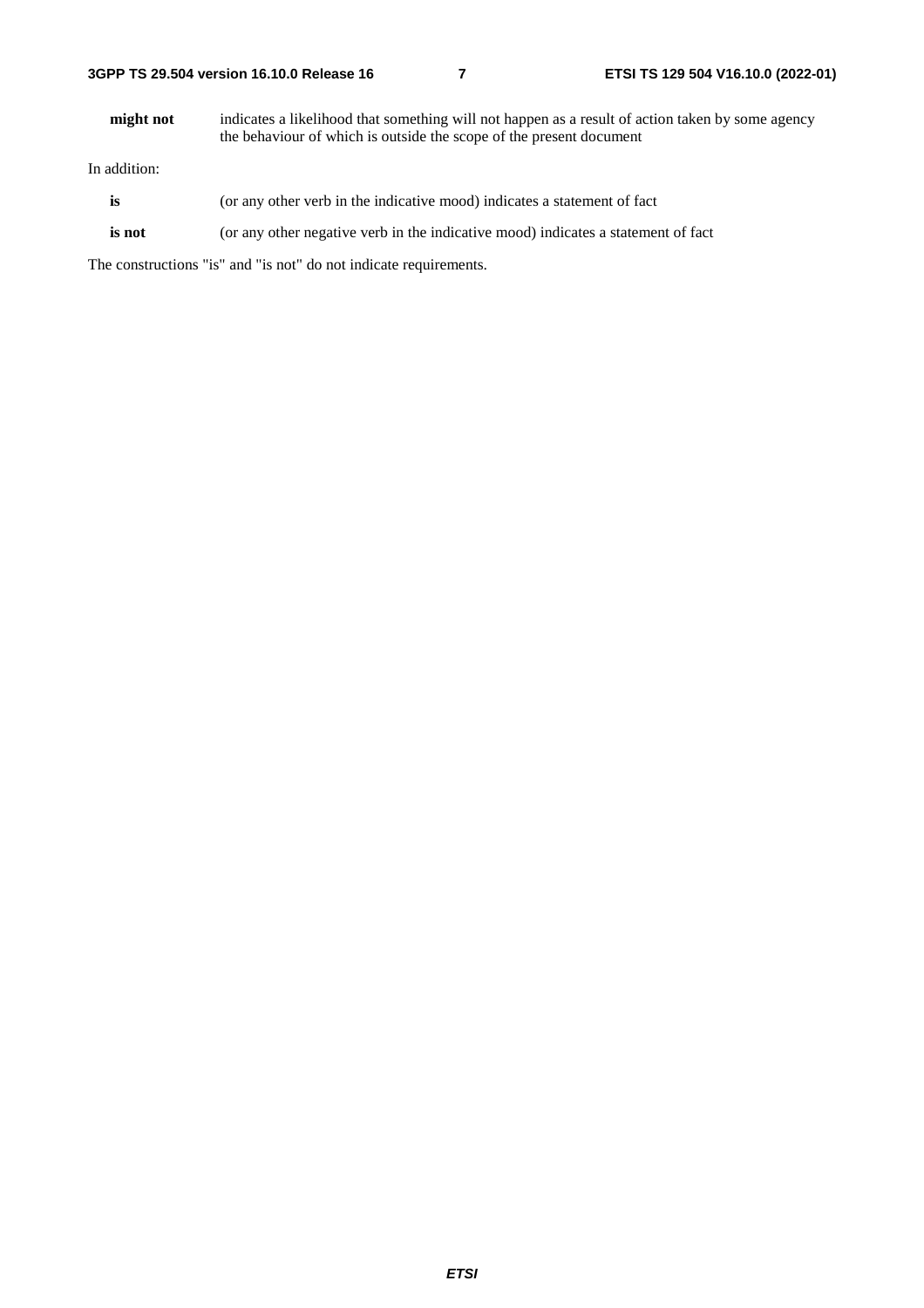## 1 Scope

The present document specifies the stage 3 protocol and high level data model for the Nudr Service Based Interface. It provides stage 3 protocol definitions and message flows, and specifies the API for each service offered by the Unified Data Repository (UDR). The data model and usage of the subscription data is specified in 3GPP TS 29.505 [2], and the data model and usage of the policy data, structured data for exposure and application data are specified in 3GPP TS 29.519 [3].

The 5G System architecture is specified in 3GPP TS 23.501 [4]. The stage 2 definition and related procedures for Nudr SBI service are specified in 3GPP TS 23.502 [5] and 3GPP TS 23.503 [6].

The Technical Realization of the Service Based Architecture is specified in 3GPP TS 29.500 [7] and the Principles and Guidelines for Services Definition is specified in 3GPP TS 29.501 [8].

## 2 References

The following documents contain provisions which, through reference in this text, constitute provisions of the present document.

- References are either specific (identified by date of publication, edition number, version number, etc.) or non-specific.
- For a specific reference, subsequent revisions do not apply.
- For a non-specific reference, the latest version applies. In the case of a reference to a 3GPP document (including a GSM document), a non-specific reference implicitly refers to the latest version of that document *in the same Release as the present document*.
- [1] 3GPP TR 21.905: "Vocabulary for 3GPP Specifications".
- [2] 3GPP TS 29.505: "5G System; Usage of the Unified Data Repository Services for Subscription Data; Stage 3".
- [3] 3GPP TS 29.519: "5G System; Usage of the Unified Data Repository Service for Policy Data, Structured Data for Exposure and Application Data; Stage 3".
- [4] 3GPP TS 23.501: "System Architecture for the 5G System; Stage 2".
- [5] 3GPP TS 23.502: "Procedures for the 5G System; Stage 2".
- [6] 3GPP TS 23.503: "Policy and Charging Control Framework for the 5G System; Stage 2".
- [7] 3GPP TS 29.500: "5G System; Technical Realization of Service Based Architecture; Stage 3".
- [8] 3GPP TS 29.501: "5G System; Principles and Guidelines for Services Definition; Stage 3".
- [9] IETF RFC 6901(April 2013): "JavaScript Object Notation (JSON) Pointer".
- [10] 3GPP TS 29.571: "5G System; Common Data Types for Service Based Interfaces Stage 3".
- [11] IETF RFC 8259: "The JavaScript Object Notation (JSON) Data Interchange Format".
- [12] 3GPP TS 33.501: "Security architecture and procedures for 5G system".
- [13] IETF RFC 6749: "The OAuth 2.0 Authorization Framework".
- [14] 3GPP TS 29.510: "Network Function Repository Services; Stage 3".
- [15] IETF RFC 7232: "Hypertext Transfer Protocol (HTTP/1.1): Conditional Requests".
- [16] IETF RFC 7234: "Hypertext Transfer Protocol (HTTP/1.1): Caching".
- [17] IETF RFC 7807: "Problem Details for HTTP APIs".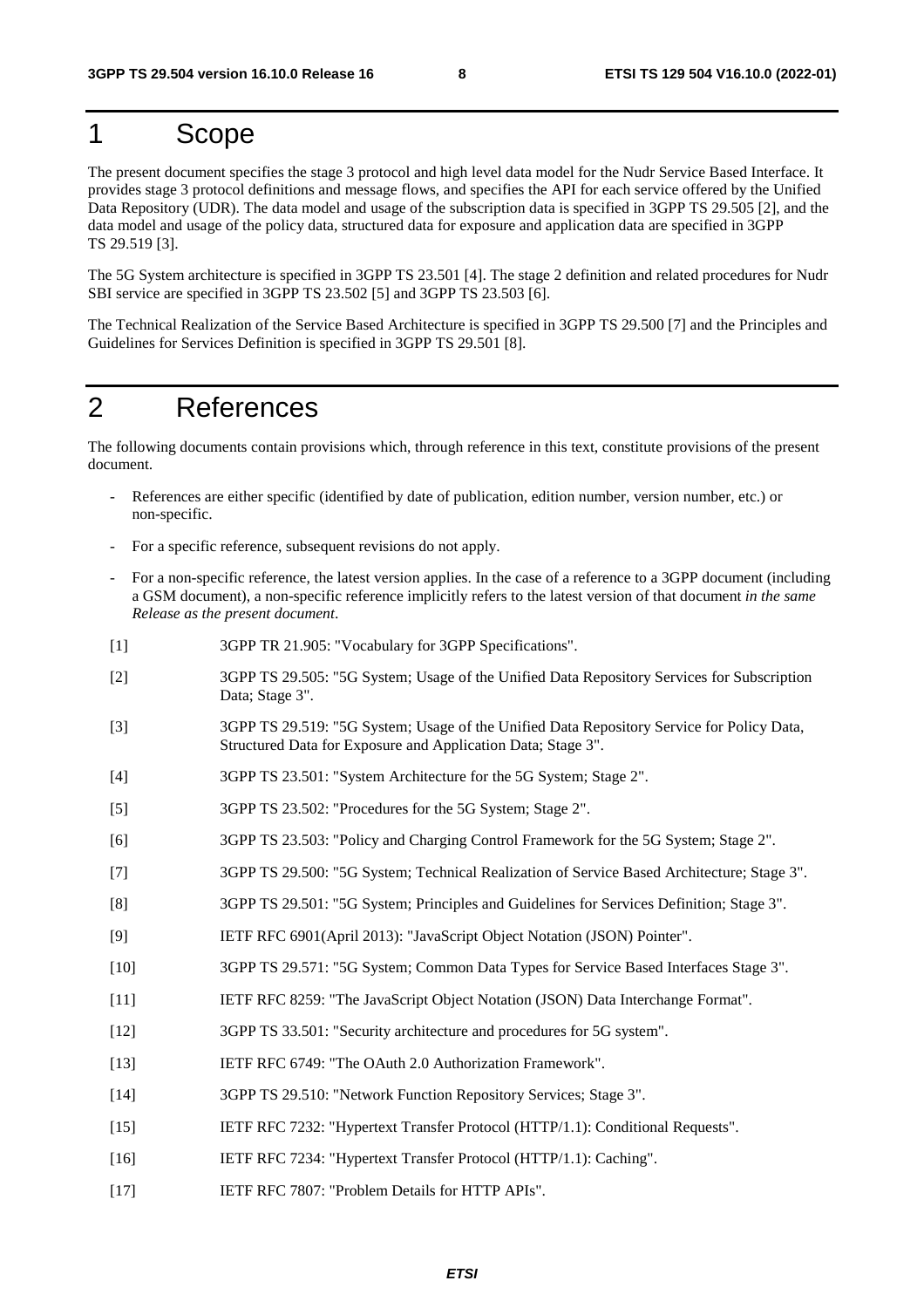- [18] IETF RFC 7396: "JSON Merge Patch".
- [19] IETF RFC 6902: "JavaScript Object Notation (JSON) Patch".
- [20] 3GPP TR 21.900: "Technical Specification Group working methods".
- [21] OpenAPI Initiative, "OpenAPI 3.0.0 Specification", [https://github.com/OAI/OpenAPI-](https://github.com/OAI/OpenAPI-Specification/blob/master/versions/3.0.0.md)[Specification/blob/master/versions/3.0.0.md](https://github.com/OAI/OpenAPI-Specification/blob/master/versions/3.0.0.md)

## 3 Definitions and abbreviations

## 3.1 Definitions

For the purposes of the present document, the terms and definitions given in 3GPP TR 21.905 [1] and the following apply. A term defined in the present document takes precedence over the definition of the same term, if any, in 3GPP TR 21.905 [1].

## 3.2 Abbreviations

For the purposes of the present document, the abbreviations given in 3GPP TR 21.905 [1] and the following apply. An abbreviation defined in the present document takes precedence over the definition of the same abbreviation, if any, in 3GPP TR 21.905 [1].

| Generic Public Subscription Identifier |
|----------------------------------------|
| <b>Network Exposure Function</b>       |
| <b>Policy Control Function</b>         |
| Subscription Permanent Identifier      |
| Unified Data Management                |
| Unified Data Repository                |
|                                        |

## 4 Overview

The Unified Data Repository (UDR) is the network entity in the 5G Core Network (5GC) supporting the following functionalities:

- Storage and retrieval of subscription data as specified in 3GPP TS 29.505 [2];
- Storage and retrieval of policy data as specified in 3GPP TS 29.519 [3];
- Storage and retrieval of structured data for exposure as specified in 3GPP TS 29.519 [3];
- Storage and retrieval of application data (including Packet Flow Descriptions (PFDs) for application detection, application request information for multiple UEs) as specified in 3GPP TS 29.519 [3];
- Subscription to notification and the notification of subscribed data changes.
- Storage and retrieval of NF-Group Id mapping data.

Figures 4-1 shows the data storage architecture for the 5GC: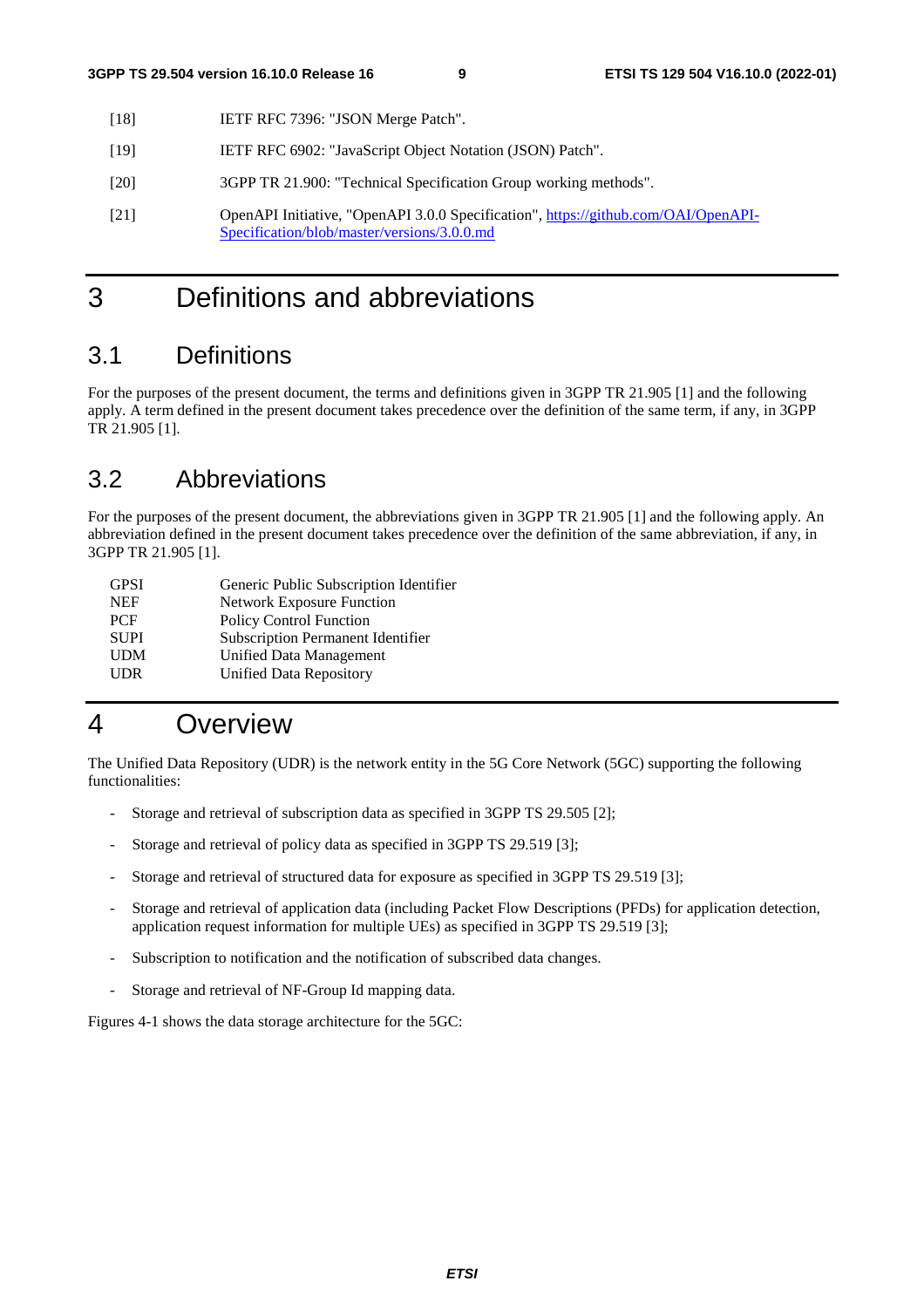

**Figure 4-1: Data storage architecture** 

The Nudr interface is used by the network functions (i.e. UDM, PCF, NEF and NRF) to access a particular set of the data stored in the UDR.

Note: Services offered by the UDR via the Nudr service based interface can also be consumed by the HSS as specified in 3GPP TS 23.632 clause 5.2.4.

## 5 Services offered by the UDR

## 5.1 Introduction

The UDR offers the following services via the Nudr interface:

- Nudr\_DataRepository Service
- NOTE: This service corresponds to the Nudr DataManagement service in 3GPP TS 23.501 [4], 3GPP TS 23.502 [5] and 3GPP TS 23.503 [6].
- Nudr\_GroupIDmap Service

Table 5.1-1 summarizes the corresponding APIs defined for this specification.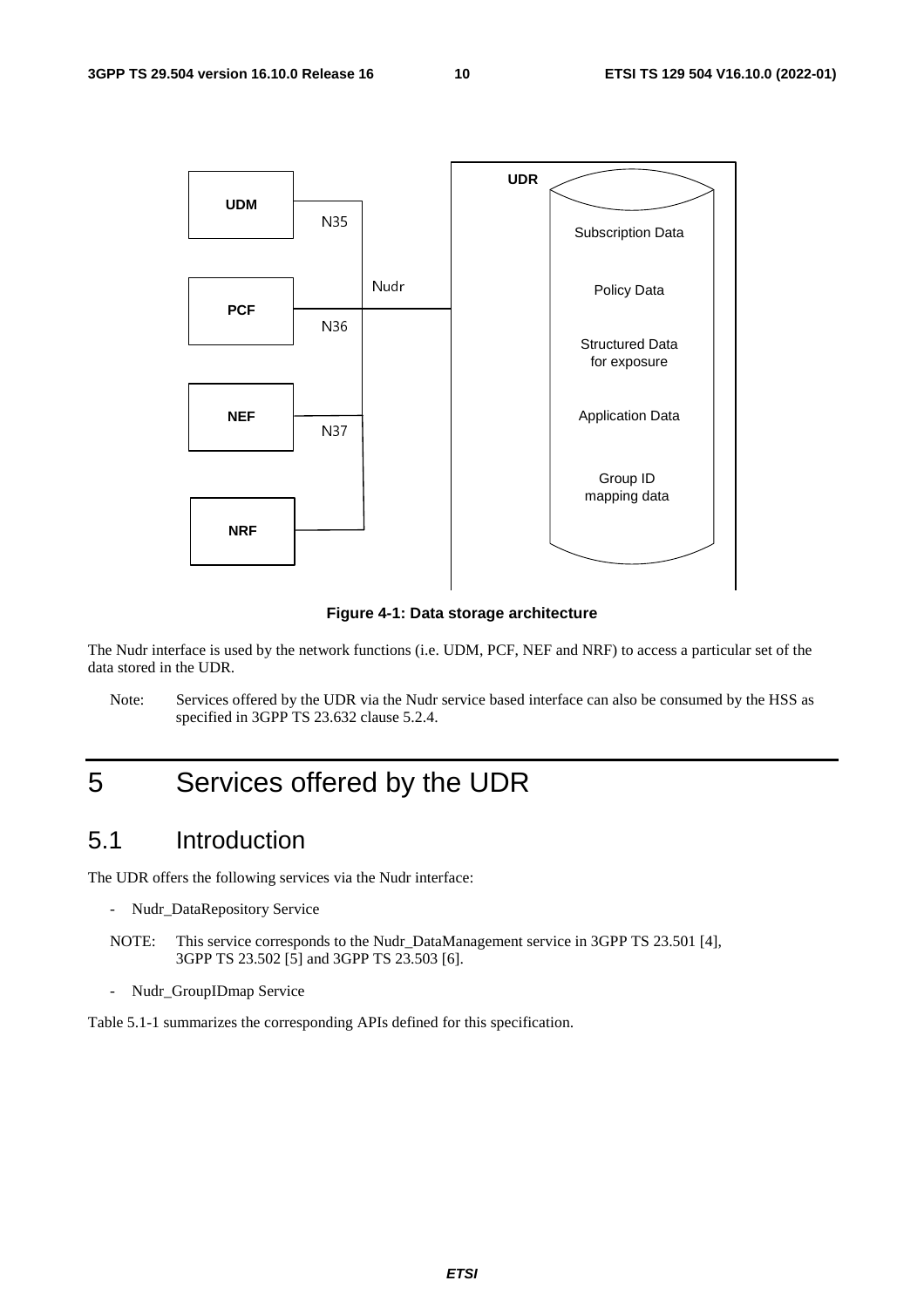| <b>Service Name</b> | <b>Clause</b> | <b>Description</b>                                                         | <b>OpenAPI Specification File</b> | apiName                   | Annex |
|---------------------|---------------|----------------------------------------------------------------------------|-----------------------------------|---------------------------|-------|
| Nudr_DataRepository | 6.1           | <b>Unified Data</b><br>Repository<br>Service                               | TS29504_Nudr_DR.yaml              | nudr-dr                   | A.2   |
| Nudr GroupIDmap     | 6.2           | <b>Unified Data</b><br>Repository<br>Service for NF-<br>Group ID retrieval | TS29504_Nudr_GroupIDmap.yaml      | nudr-<br>group-id-<br>map | A.3   |

**Table 5.1-1: API Descriptions** 

## 5.2 Nudr\_DataRepository Service

## 5.2.1 Service Description

## 5.2.1.1 Service and operation description

The UDR is acting as NF Service Producer. It provides Unified Data Repository service to the NF service consumer. The NF Service Consumers are the UDM, PCF and NEF.

For the Nudr\_DataRepository service, the following service operations are defined:

- **Ouery**
- **Create**
- **Delete**
- Update
- Subscribe
- Unsubscribe
- Notify

This service allows NF service consumers to retrieve, create, update, modify and delete data stored in the UDR.

This service allows the NF service consumers to subscribe/unsubscribe the data change notification and to be notified of the data change.

## 5.2.1.2 Service operation and data access authorization

UDR provides one Nudr\_DataRepository service to all of the NF consumers, while different types of data may have different data access authorizations, the UDR shall be able to have the authorization management mechanism to guarantee the safety of data access.

And the information in the Nudr\_DataRepository service operation should be able to identify the NF type of the consumer and the service operation type or name, and to indicate the requested data information including the data set and data subset, and the resource/data identifier. All HTTP methods for the service operation shall include the information in the appropriate place of the HTTP message.

If there is an illegal service operation or data access request initiated by a NF consumer, the service failure response should be returned through the Nudr interface with an explicit cause value.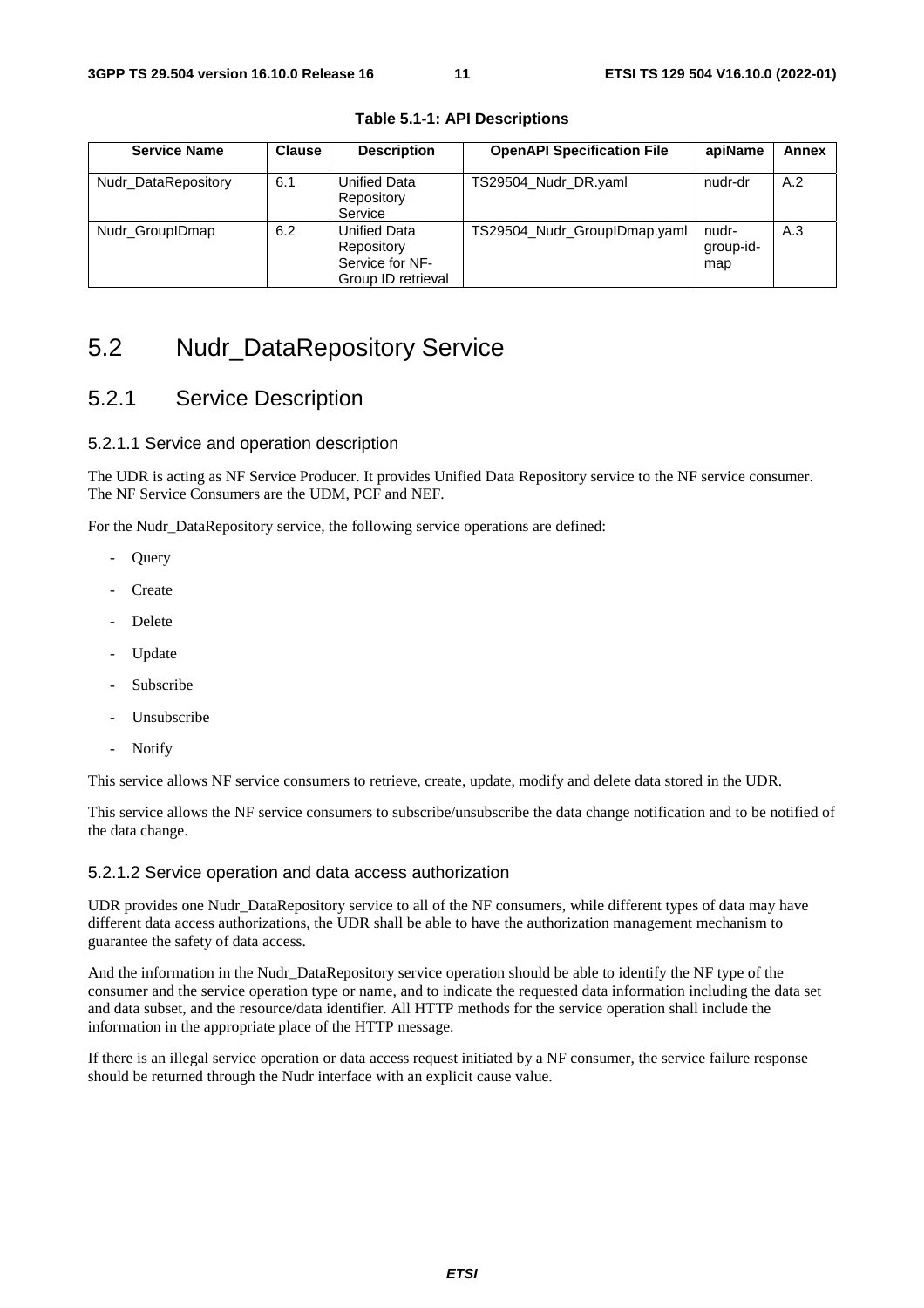## 5.2.2 Service Operations

## 5.2.2.1 Introduction

This clause specifies the generic Nudr\_DataRepository service operations towards the different data sets as shown in Figure 4-1.

The HTTP request of the service operations contains a resource URI that the {apiSpecificResourceUriPart} (see clause 4.4.2 in 3GPP TS 29.501 [8]) consists of a top-level segment and sub-level segment(s).

For Create, Query, Update and Delete operations, the top-level segment indicates one top level resource representing one of the data sets, which are defined as "/subscription-data", "/policy-data", "/exposure-data" and "/application-data" in Figure 6.1.3.1-1. And a certain child resource is indicated by of the end URI of the sub-level segments, which are defined in 3GPP TS 29.505 [2] for use when the top-level segment is "/subscription-data" and in 3GPP TS 29.519 [3] for use when the top-level segment is "/policy-data", "/exposure-data" or "/application-data".

For Subscribe/Unsubscribe to data change notification operations, the resource of the subscription to the notification should be as the child resource of each of the data sets (i.e. "/subscription-data", "/policy-data", "/exposure-data" and "/application-data"), which are indicated by the top-level segment in the URI. And the resource representation of the subscription to the notification should be indicated by the sub-level segment of each data set.

The following procedures for each operation should be taken as the common procedures and applicable to corresponding detail procedures with the same service operation in 3GPP TS 29.505 [2] and 3GPP TS 29.519 [3].

## 5.2.2.2 Query

### 5.2.2.2.1 General

The Query service operation is used to retrieve the data stored in the UDR. HTTP GET method shall be used for the service operation to request the certain data record(s). One piece of data records should be a data set, a data subset, a group of data in one data subset, or a specific data. If the data record(s) are the attribute(s), query parameter or the combination of query parameters should be used as the filters to control the content of result.

## 5.2.2.2.2 Data retrieval

Figure 5.2.2.2.2-1 shows a scenario where the NF service consumer (e.g. UDM, PCF or NEF) sends a request to the UDR to retrieve data.

Query parameters may be used for data retrieval:

- i) Clause 5.2.2.2.3 specifies the query parameter used for retrieving subset of a resource;
- ii) Other query parameters are defined in 3GPP TS 29.505 [2] and 3GPP TS 29.519 [3].





1. The NF service consumer shall send a GET request to the resource representing the data. Query parameters may be used to restrict the response to the requested data record(s) of the resource's representation. Query parameters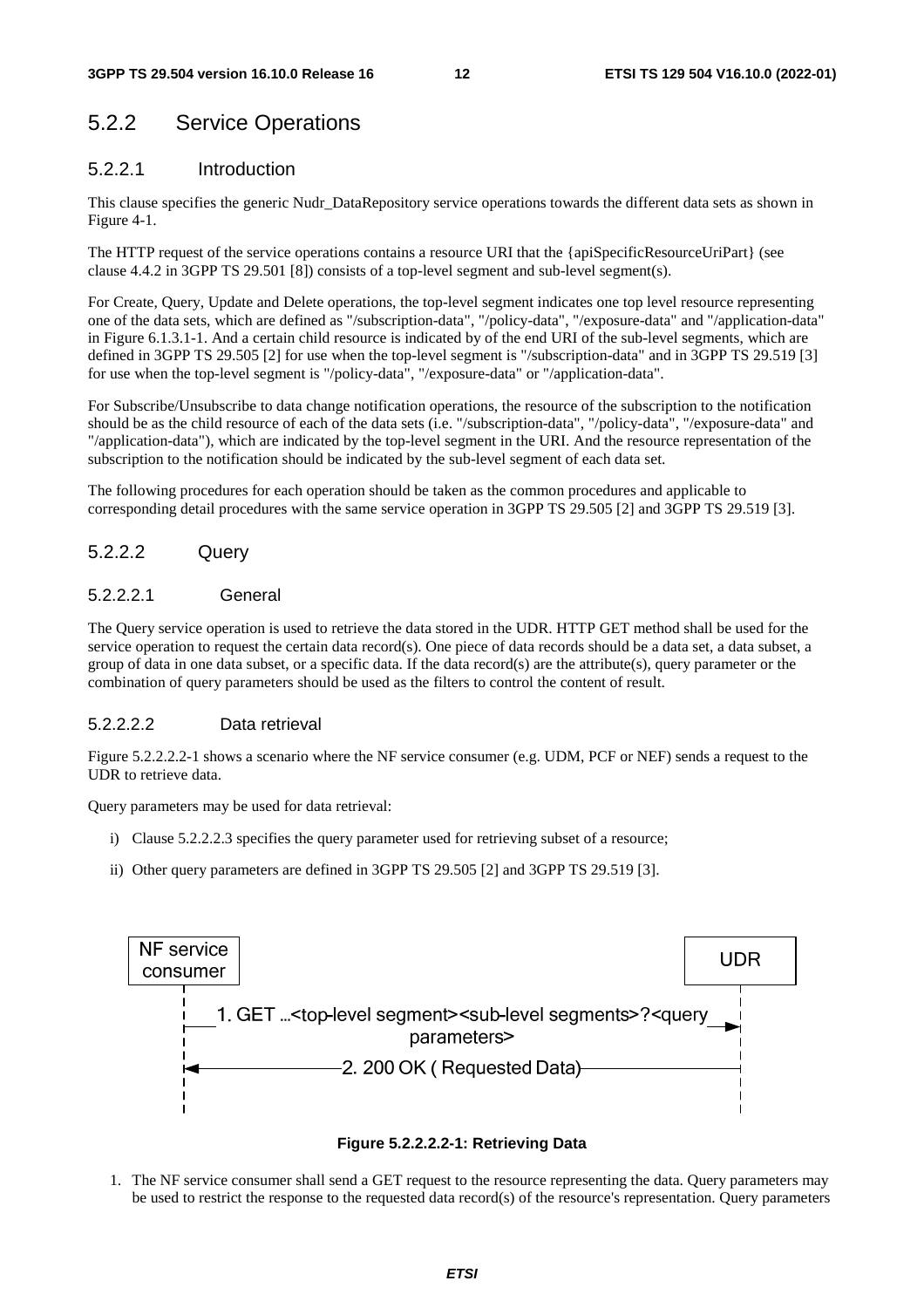may also indicate the features that the NF service consumer supports as described in clause 6.6.2 of 3GPP TS 29.500 [7].

2. On success, the UDR shall respond with "200 OK" with the message body containing the requested data record(s) restricted to the query parameters. (and thus also to the indicated features supported by the NF service consumer).

On failure, the UDR shall return an appropriated error code with the error cause information.

The error codes of corresponding service operations in 3GPP TS 29.505 [2] and 3GPP TS 29.519 [3] shall align and comply with the failure response mechanism which is defined in 3GPP TS 29.500 [7].

## 5.2.2.2.3 Retrieval of subset of a resource

When a resource has multiple attributes, it is allowed for the NFs to retrieve a subset of the attributes. When the attribute is of type map, it is allowed for the NFs to retrieve individual member(s) of that map. For retrieval of subset of a resource, a new query parameter "fields" is defined to carry the identities of the attributes to be retrieved. The definition of "fields" query parameter is:

- 1) "fields" query parameter is of type array; and
- 2) each element of the array is of type string encoded as a JSON pointer as defined IETF RFC 6901 [9].
- NOTE: identifying an individual element in the array is supported by JSON pointer, however it is not recommended to use this feature if the client is not exactly aware of the order of the members in the array.

If retrieval of subset of a particular resource is supported, then all the attributes of the corresponding data type of that resource shall be optional or conditional.

EXAMPLE 1:

Given the following representation of ExResource:

```
{
```

```
 "lv1Attr1": "value1" 
  "lv1Attr2": "value2" 
  "lv1Attr3": { 
   "lv2Attr1": "value3" 
   "lv2Attr2": "value4" 
  } 
} 
To retrieve "lv1Attr1" and "lv2Attr2", the NF sends the following request: 
GET /ExResource?fields=/lv1Attr1, /lv1Attr3/lv2Attr2 
Upon success, the UDR then returns the following representation: 
{
```

```
 "lv1Attr3": { 
  "lv2Attr2": "value4" 
 }
```
"lv1Attr1": "value1"

}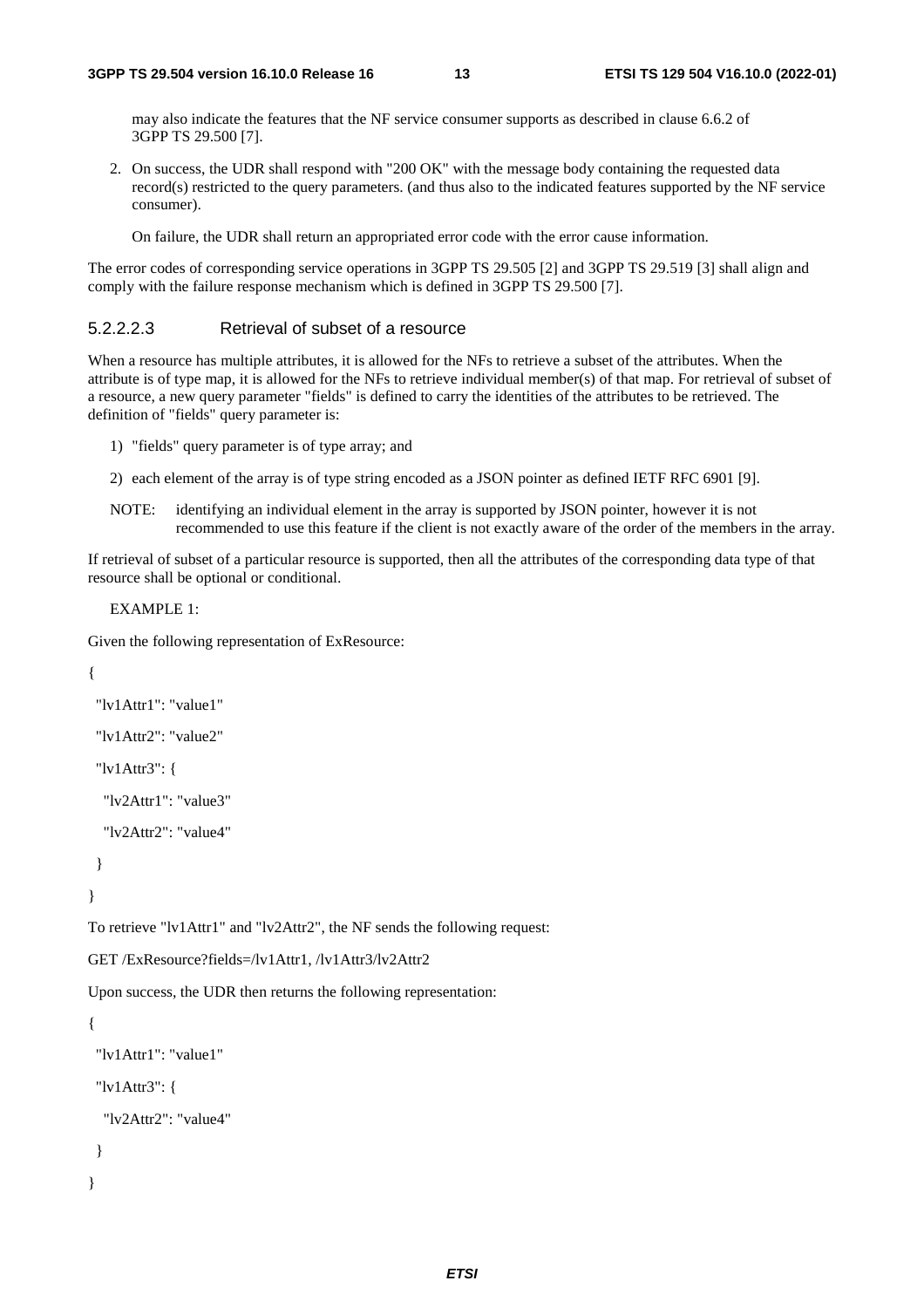```
EXAMPLE 2:
```

```
Given the following representation of ExResource:
```

```
{
```

```
 "Attr1": "value1" 
 "Attr2": "value2" 
 "AttrMap": { 
  "Key1": {ExObject1} 
  "Key2": {ExObject2}
```
}

}

To retrieve "Attr1" and the second member of "AttrMap ", the NF sends the following request:

```
GET /ExResource?fields=/Attr1, /AttrMap/Key2
```
Upon success, the UDR then returns the following representation:

```
{
```

```
 "Attr1": "value1"
```

```
 "AttrMap": {
```

```
 "Key2": {ExObject2} 
 }
```
}

### 5.2.2.3 Create

## 5.2.2.3.1 General

The Create service operation is used by the NF service consumer (e.g. NEF) to create the data into the UDR.

The following procedures using the Create service operation are supported:

- Data creation using PUT
- Data creation using POST

## 5.2.2.3.2 Data Creation using PUT

Figure 5.2.2.3.2-1 shows a scenario where the NF service consumer (e.g. NEF) sends a request to the UDR to create data. The parent resource of the resource identified by the resource URI shall be of archetype Store (see clause C.3 in 3GPP TS 29.501 [8]).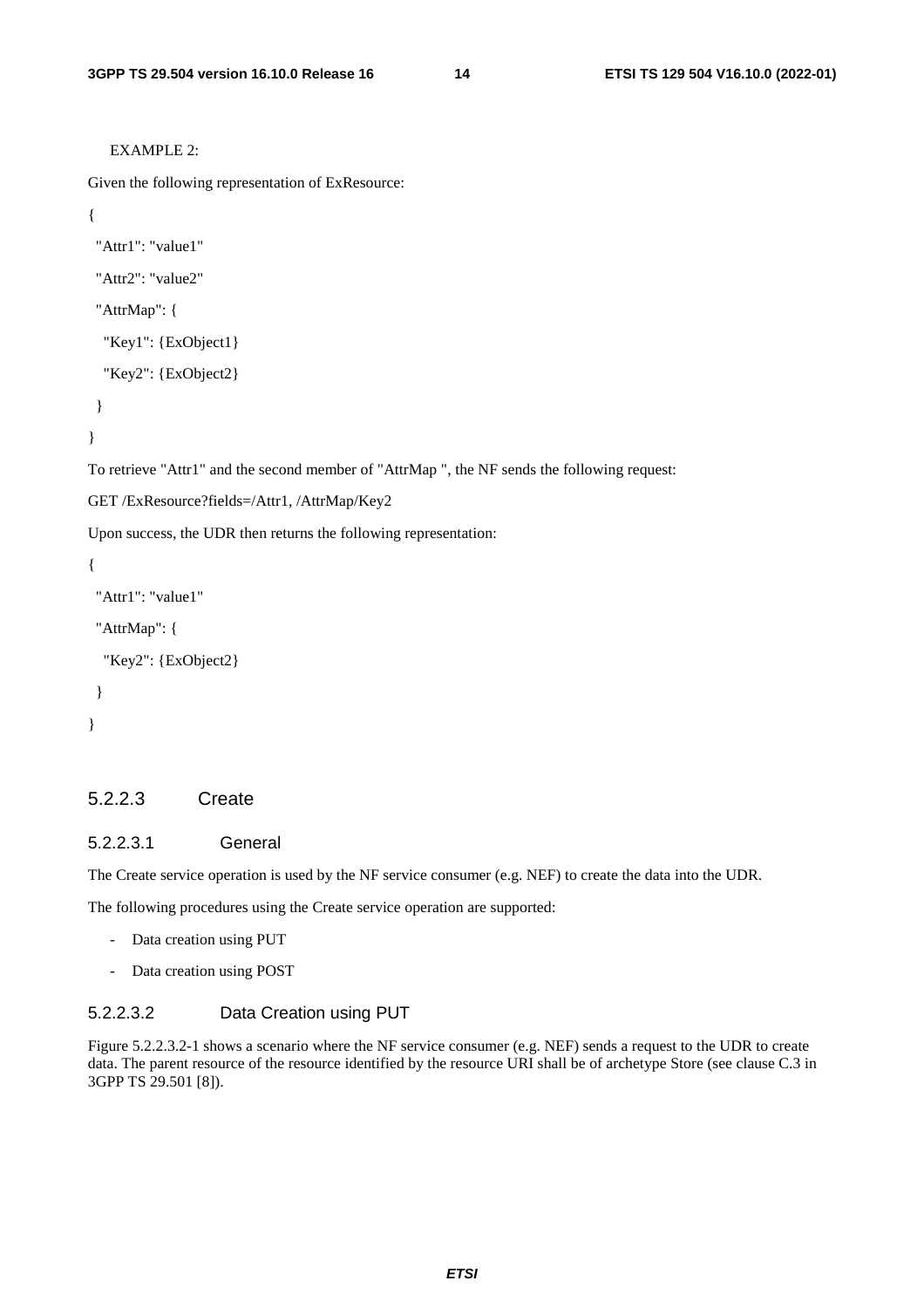

**Figure 5.2.2.3.2-1: Creating Data using PUT** 

- 1. The NF service consumer shall send a PUT request to the resource representing the data. The payload body of the PUT request shall contain the representation of the new data.
- 2. On success, the UDR shall respond with "201 Created" with the payload containing the representation of the created data, and the "Location" header shall be present and contains the URI of the created data.

On failure, the UDR shall return an appropriated error code with the error cause information.

#### 5.2.2.3.3 Data Creation using POST

Figure 5.2.2.3.3-1 shows a scenario where the NF service consumer (e.g. NEF) sends a request to the UDR to create data. The resource identified by the resource URI shall be of archetype Collection (see clause C.2 in 3GPP TS 29.501 [8]).



**Figure 5.2.2.3.3-1: Creating Data using POST** 

- 1. The NF service consumer shall send a POST request to create the new data record as the child resource of the parent resource in the UDR. The payload body of the POST request shall contain the representation of the new data.
- 2. The UDR generates the data identifier and constructs the URI for the created data record by appending the data identifier to the parent resource URI received as request URI of the POST request.

 On success, the UDR shall respond with "201 Created" with the payload containing the representation of the created data, and the "Location" header shall be present and contains the URI of the created data.

On failure, the UDR shall return an appropriated error code with the error cause information.

## 5.2.2.4 Delete

#### 5.2.2.4.1 General

The Delete service operation is used by the NF service consumer (e.g. NEF) to remove the data from the UDR.

The following procedures using the Delete service operation are supported: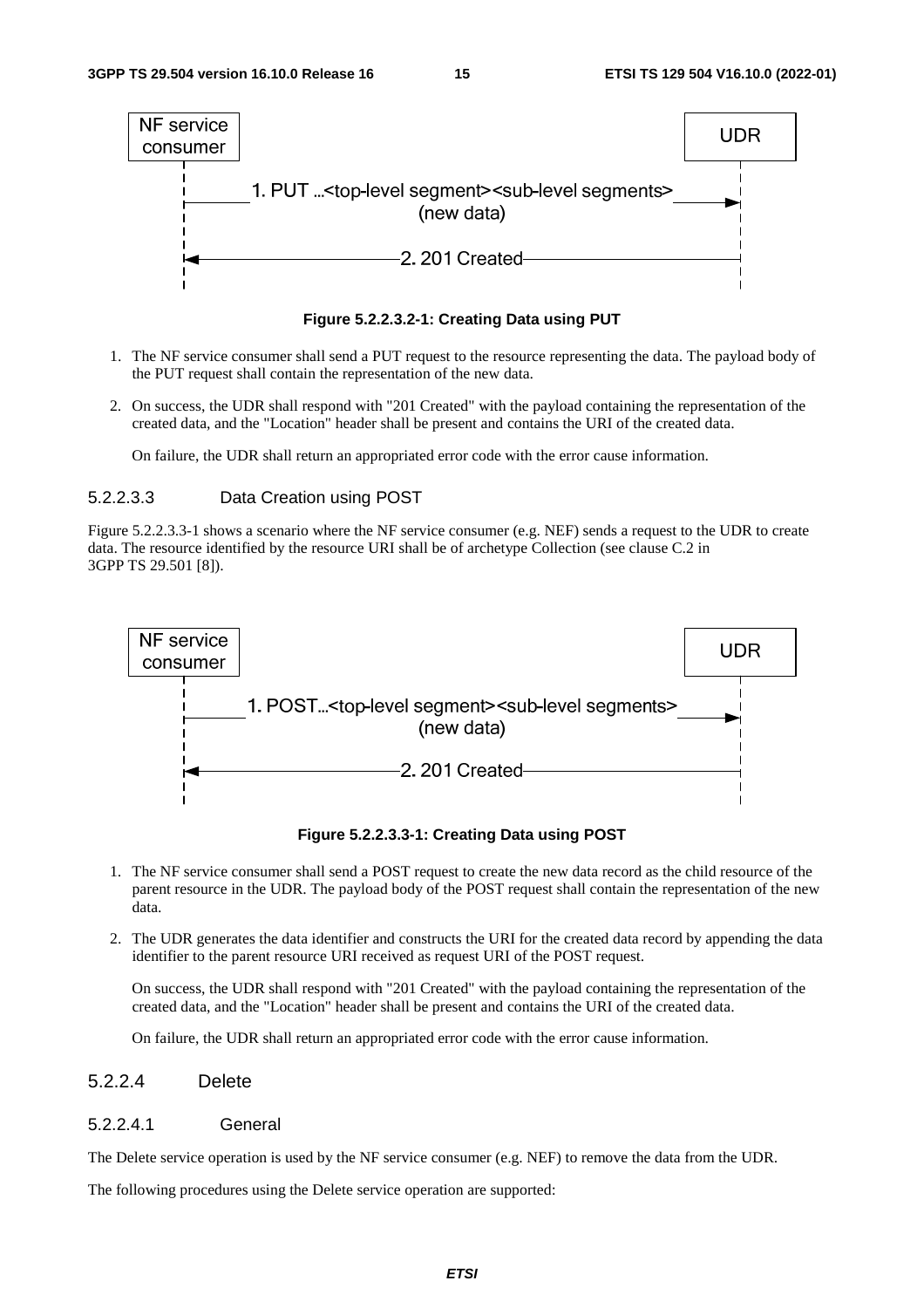Data Deletion

HTTP DELETE method shall be used.

### 5.2.2.4.2 Deleting Data

Figure 5.2.2.4.2-1 shows a scenario where the NF service consumer (e.g. NEF) sends a request to the UDR to delete a data record.



**Figure 5.2.2.4.2-1: Deleting Data** 

- 1. The NF service consumer shall send a DELETE request to the resource representing the data. The payload body of the request shall be empty.
- 2. On success, the UDR shall respond with "204 No Content", the payload body of the DELETE response shall be empty.

On failure, the UDR shall return an appropriated error code with the error cause information.

## 5.2.2.5 Update

#### 5.2.2.5.1 General

The Update service operation is used by the NF service consumer (e.g. UDM, PCF or NEF) to update the data stored in the UDR.

The following procedures using the Update service operation are supported:

- Data Update using PATCH
- Data Update using PUT

HTTP PATCH method shall be used to add/create, delete or modify part of the value(s) in the data record (e.g. a specific data or a group of data in one data subset). HTTP PUT method shall be used to replace a complete data record.

#### 5.2.2.5.2 Data Update using PATCH

Figure 5.2.2.5.2-1 shows a scenario where the NF service consumer (e.g. UDM, PCF or NEF) sends a request to the UDR to update some parts of the data record.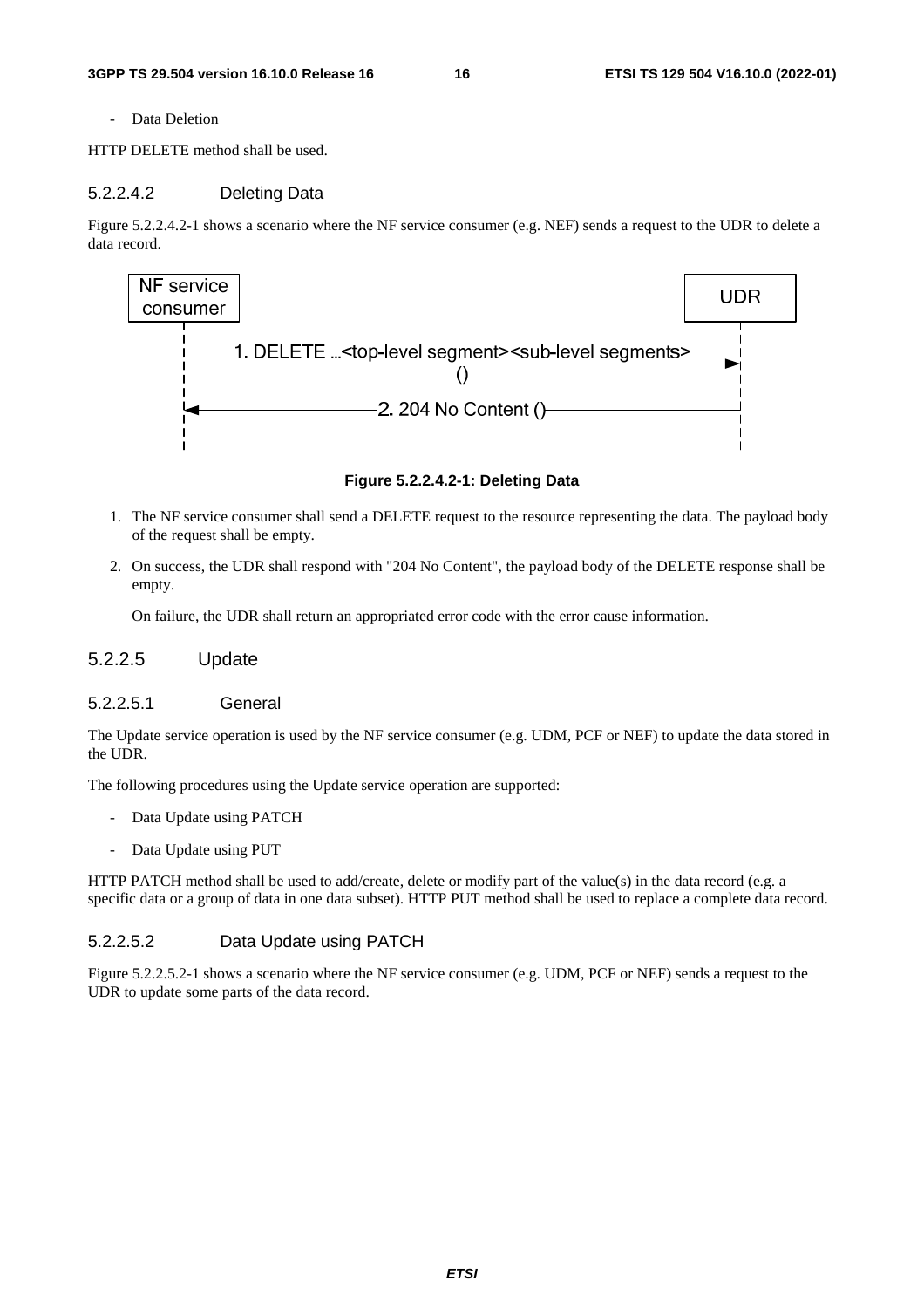

**Figure 5.2.2.5.2-1: Data Updating using PATCH** 

- 1. The NF service consumer shall send a PATCH request to the resource representing the data record. The payload body contains the modification instruction towards the data record.
- 2. On success, the UDR shall respond with "204 No Content".

On failure, the UDR shall return an appropriated error code with the error cause information.

#### 5.2.2.5.3 Data Update using PUT

Figure 5.2.2.5.3-1 shows a scenario where the NF service consumer (e.g. UDM, PCF or NEF) sends a request to the UDR to update the whole data record.



**Figure 5.2.2.5.3-1: Data Updating using PUT** 

- 1. The NF service consumer shall send a PUT request to the resource representing the data record. The payload body contains the new data for the resource.
- 2. On success, the UDR shall respond with "204 No Content" or "200 OK".

On failure, the UDR shall return an appropriated error code with the error cause information.

## 5.2.2.6 Subscribe

5.2.2.6.1 General

The Subscribe service operation is used for the NF service consumer to explicitly subscribe to the data change notification from the UDR.

Permanent Subscription Data i.e. sub-resources of the ProvisionedData resource (see 3GPP TS 29.505 [2]) can be modified only by means of provisioning at the UDR and may be (as a deployment option) implicitly subscribed by the UDM as described in 3GPP TS 29.501 [8] clause 4.6.2.2.1. If so and when a data modification of permanent subscription data occurs by means of provisioning and there is the need to notify at least one serving node (e.g. AMF, SMF, SMSF), the UDR shall select one of the suitable and available UDMs (as discovered via the NRF) and send a notification using the callback URI provided by the NRF during UDM discovery.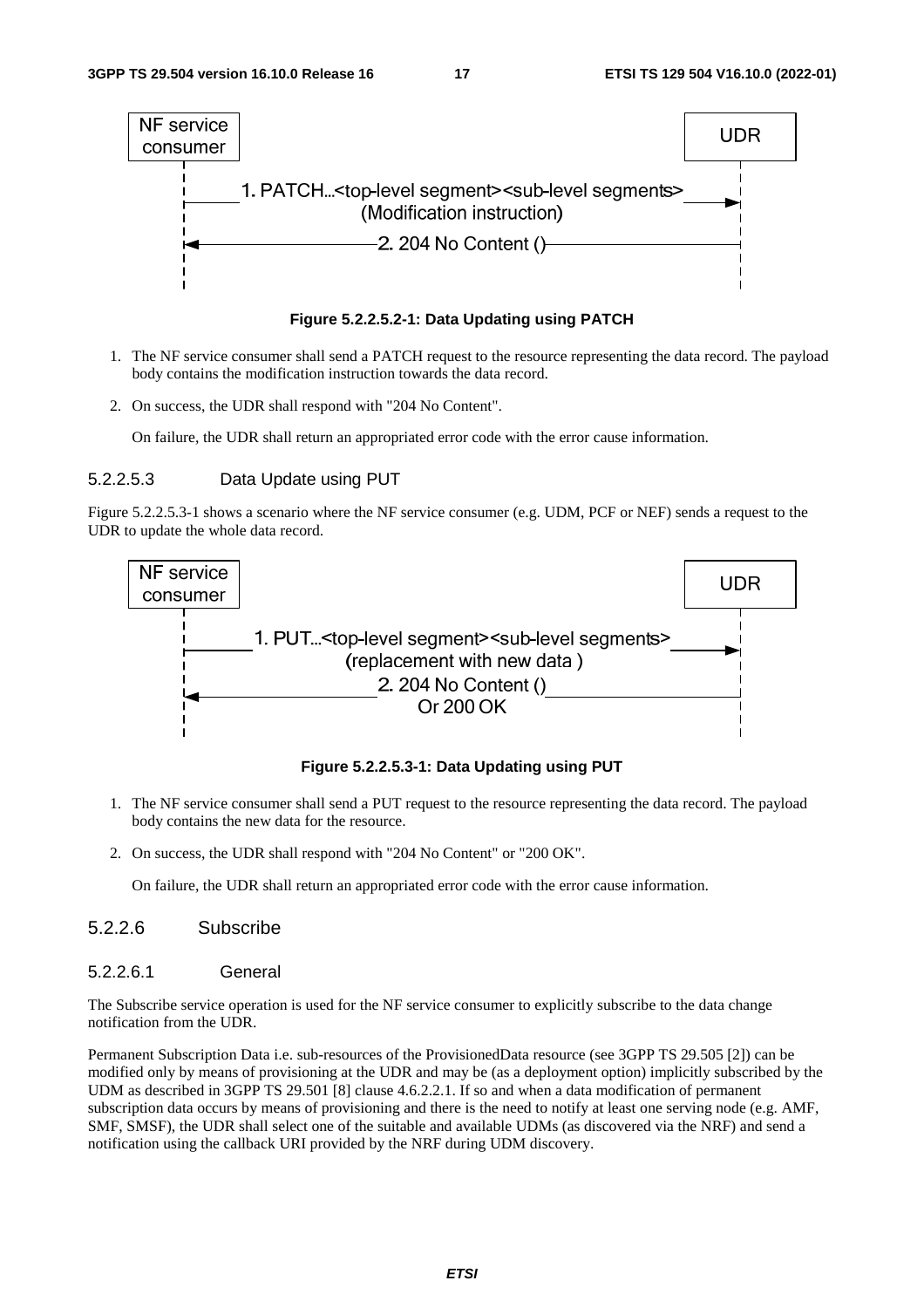## 5.2.2.6.2 NF service consumer subscribes to notifications to UDR

Figure 5.2.2.6.2-1 shows a scenario where the NF service consumer (e.g. UDM, PCF or NEF) sends a request to the UDR to subscribe to data change notifications.



**Figure 5.2.2.6.2-1: subscribing to data change notifications** 

- 1. The NF service consumer sends a POST request to the parent resource (...<top-level segment>/subs-to-notif). The NF service consumer describes the notifications it wants to receive, and it also indicates the features it supports (see clause 6.6.2 of 3GPP TS 29.500 [7]). The request may contain an expiry time, suggested by the NF Service Consumer as a hint, representing the time upto which the subscription is desired to be kept active.
- 2. On success, the UDR responds with "201 Created" with the message body containing a representation of the created subscription and indicating the supported features (see clause 6.6.2 of 3GPP TS 29.500 [7]). The Location HTTP header shall contain the URI of the created subscription. In subsequent notifications according to clause 5.2.2.8.2, the UDR only uses the indicated supported features.

The response based on operator policies and taking into account the expiry time included in the request, may contain an expiry time (i.e a future timestamp), as determined by the UDR, after which the subscription becomes invalid. If an expiry time was included in the request, then the expiry time returned in the response should be less than or equal to that value. Once the subscription expires, if the NF Service Consumer wants to keep receiving notifications, it shall create a new subscription in the UDR. The UDR shall not provide the same expiry time (i.e a future timestamp) for many subscriptions in order to avoid all of them expiring and recreating the subscription at the same time. If the expiry time is not included in the response, the NF Service Consumer shall consider the subscription to be valid without an expiry time.

On failure, the UDR returns an appropriated error code with the error cause information.

## 5.2.2.6.3 Stateless UDM subscribes to notifications to UDR

Figure 5.2.2.6.3-1 shows a scenario where the stateless UDM subscribes to notification to the UDR.





1. The stateless UDM sends a POST request to the UDR to subscribe to the notifications.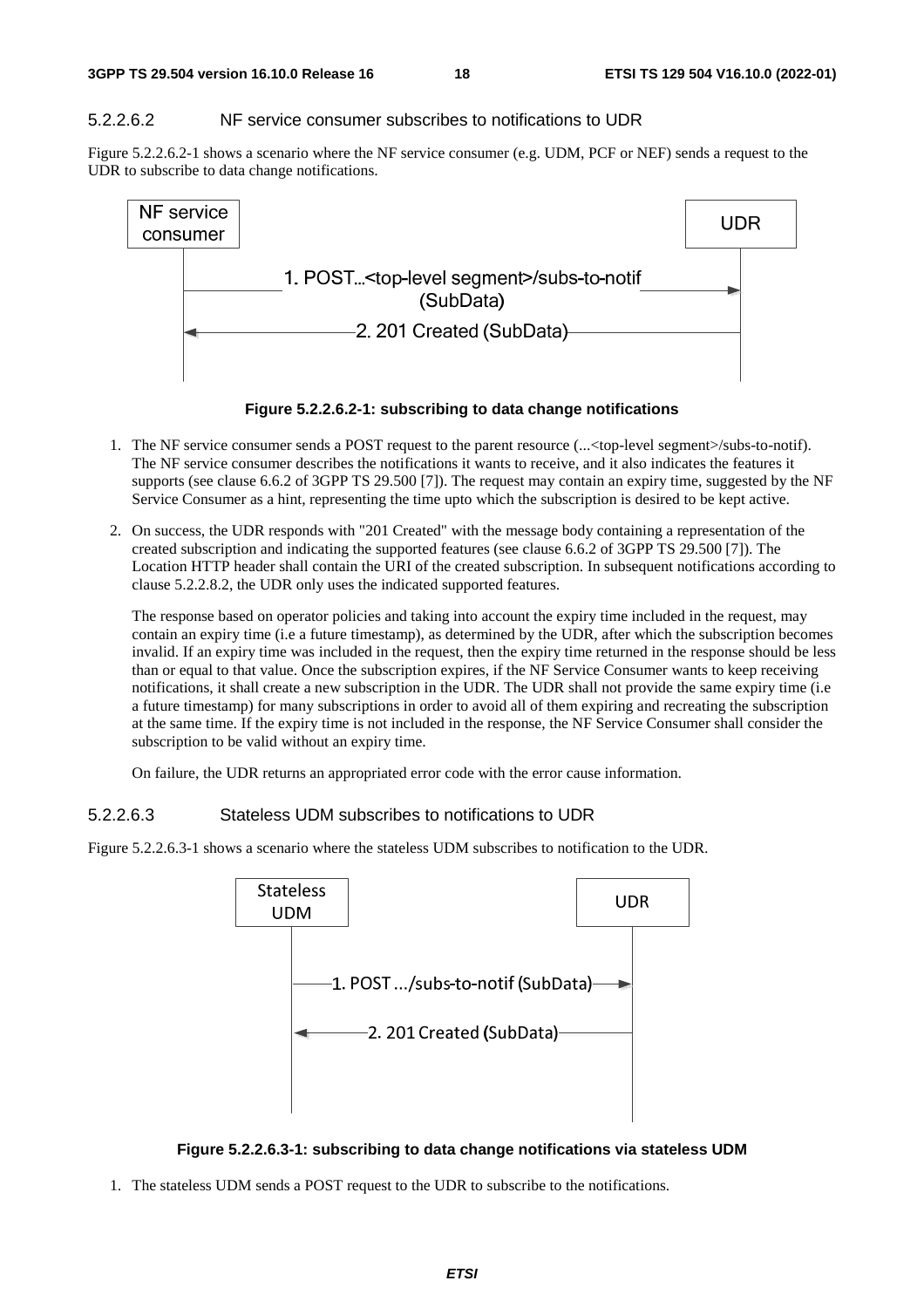The SubData in the POST request body shall indicate the same data for which a change will trigger a notification.

 The SubData in the POST request body shall contain a callbackReference URI to which the notifications will be sent to. The host part of the callbackReference URI shall be set to the FQDN of the UDM set to which the stateless UDM belongs.

 The SubData in the POST request body shall contain an original callbackReference URI of the NF which initially triggers the subscription.

The request may contain an expiry time, suggested by the NF Service Consumer as a hint, representing the time upto which the subscription is desired to be kept active.

2. On success, the UDR responds with "201 Created" with the message body containing a representation of the created subscription. The Location HTTP header shall contain the URI of the created subscription and that URI shall contain the subscription ID allocated by the UDR.

The response based on operator policies and taking into account the expiry time included in the request, may contain an expiry time (i.e a future timestamp), as determined by the UDR, after which the subscription becomes invalid. If an expiry time was included in the request, then the expiry time returned in the response should be less than or equal to that value. Once the subscription expires, if the NF Service Consumer wants to keep receiving notifications, it shall create a new subscription in the UDR. The UDR shall not provide the same expiry time (i.e a future timestamp) for many subscriptions in order to avoid all of them expiring and recreating the subscription at the same time. If the expiry time is not included in the response, the NF Service Consumer shall consider the subscription to be valid without an expiry time.

On failure, the UDR returns an appropriated error code with the error cause information.

## 5.2.2.7 Unsubscribe

#### 5.2.2.7.1 General

The Unsubscribe service operation is used for the NF service consumer to unsubscribe to the data change notification from the UDR.

### 5.2.2.7.2 Unsubscribe service operation

Figure 5.2.2.7.2-1 shows a scenario where the NF service consumer (e.g. UDM, PCF or NEF) sends a request to the UDR to unsubscribe to data change notifications.



#### **Figure 5.2.2.7.2-1: Unsubscribing to the data change notifications**

- 1. The NF service consumer sends a DELETE request to the resource identified by the URI previously received during subscription creation, i.e. in the Location header field of the HTTP 201 Created response.
- 2. On success, the UDR responds with "204 No Content".

On failure, the UDR returns an appropriated error code with the error cause information.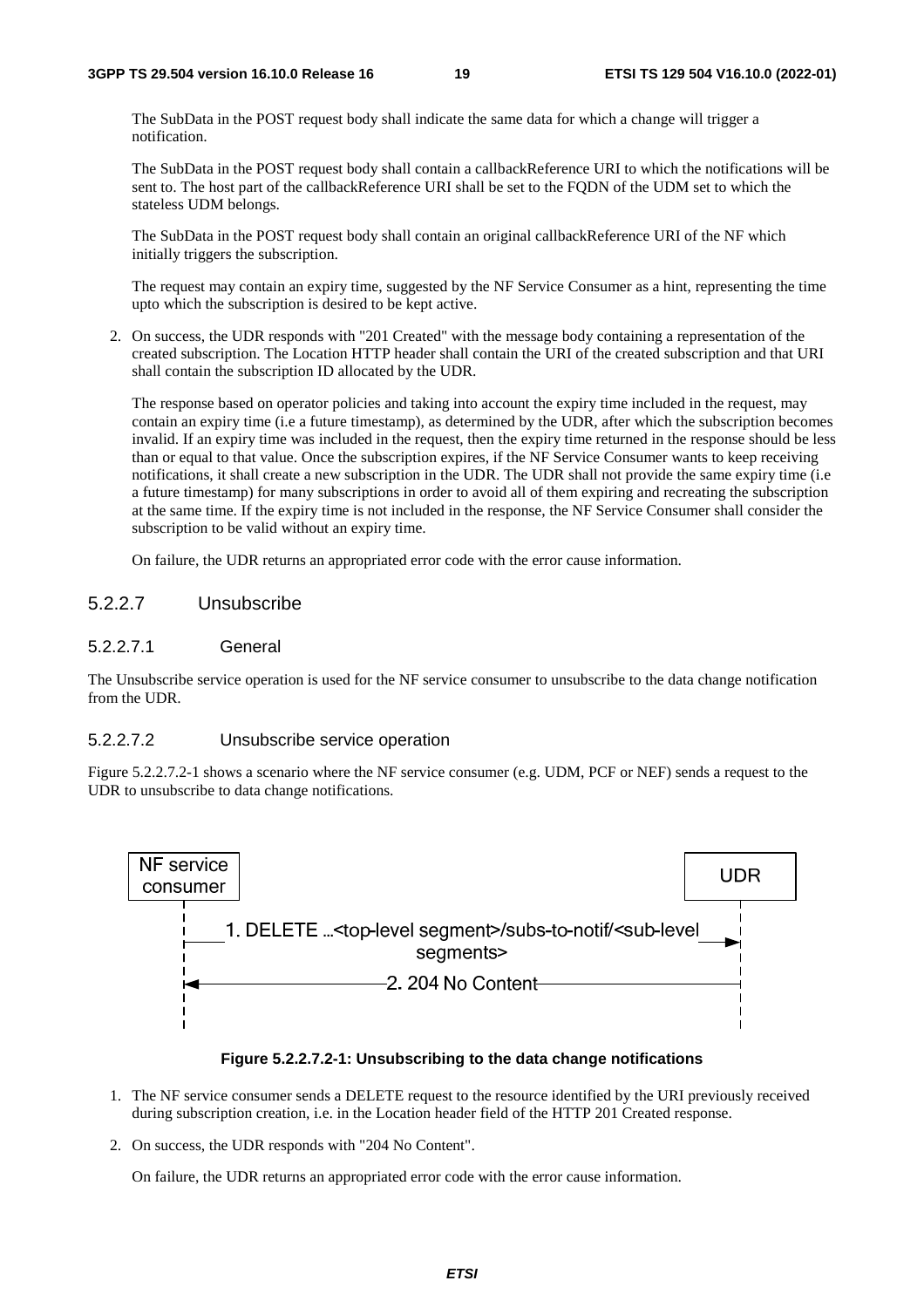## 5.2.2.8 Notify

## 5.2.2.8.1 General

The Notify service operation is used for the UDR to notify the data change notification to the previous subscribe operation requestor.

## 5.2.2.8.2 Notification to NF service consumer on data change

Figure 5.2.2.8.2-1 shows a scenario where the UDR notifies the NF service consumer about the subscribed data change. The request contains the CallbackReference URI as previously received in the subscribe operation (see clause 5.2.2.6).



**Figure 5.2.2.8.2-1: Data Change Notification** 

- 1. The UDR sends a POST request to the callbackReference URI as provided by the NF service consumer in the subscribe operation.
- 2. On success, the NF service consumer responds with "204 No Content".

On failure, the NF service consumer responds an appropriated error code with the error cause information.

### 5.2.2.8.3 Notification to stateless UDM on data change

Figure 5.2.2.8.3-1 shows a scenario where the UDR notifies the NF service consumer about the subscribed data change.



**Figure 5.2.2.8.3-1: Data Change Notification to stateless UDM** 

1. The UDR sends a POST request to the callbackReference URI as provided by the stateless UDM in the subscribe operation.

 The notification in the POST request body shall contain the original callbackReference URI which is received in step 1 of Figure 5.2.2.6.3-1.

2. On success, the stateless UDM responds with "204 No Content".

On failure, the stateless UDM responds an appropriated error code with the error cause information.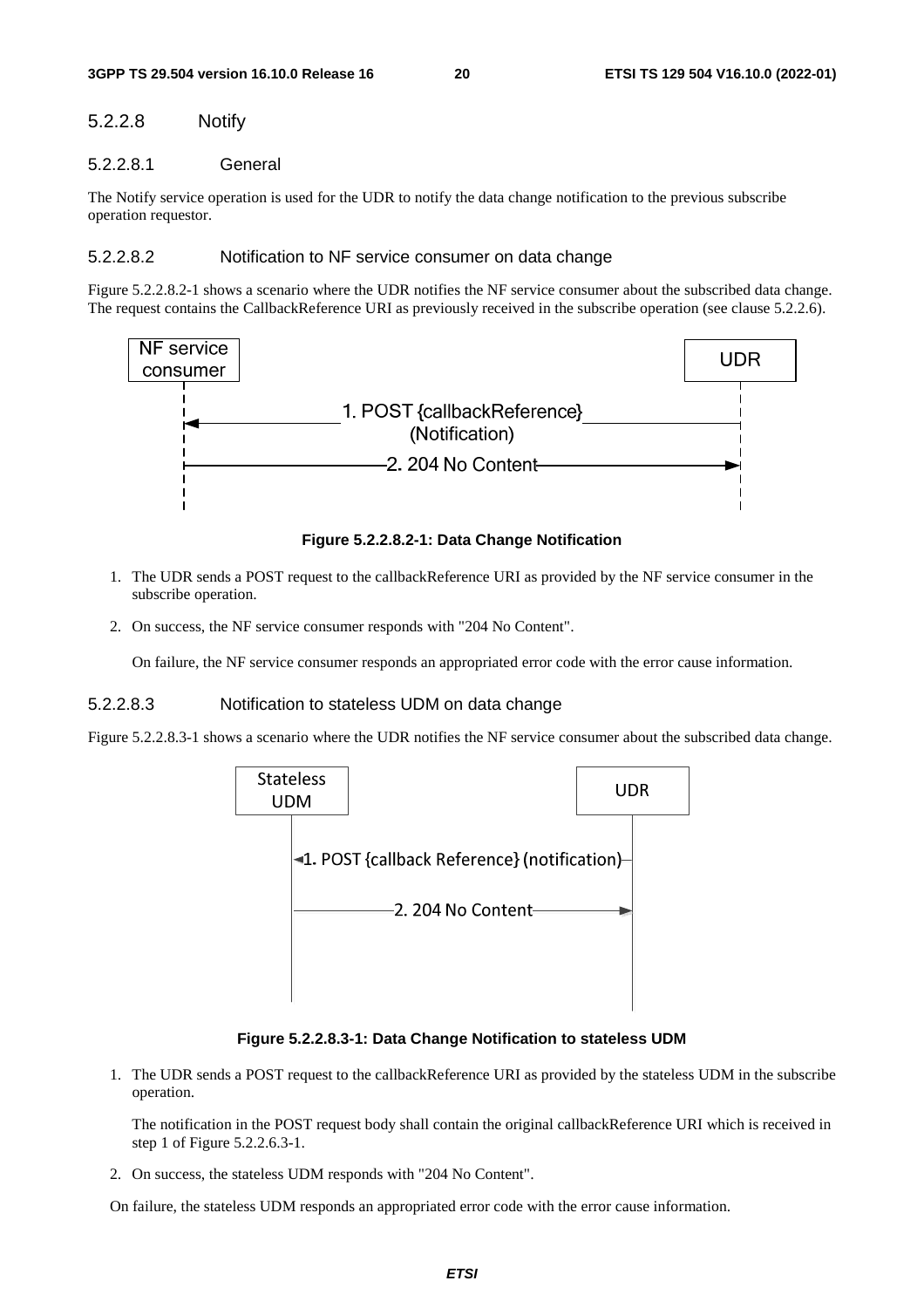## 5.3 Nudr\_GroupIDmap Service

## 5.3.1 Service Description

## 5.3.1.1 Service and operation description

The Nudr\_GroupIDmap service may be used by NF service consumers (e.g. NRF) to retrieve the NF-GroupId for a given NF type and subscriber identifier; see 3GPP TS 23.502 [5].

For the Nudr\_GroupIDmap service, the following service operations are defined:

- Query

This service allows NF service consumers to retrieve, NfGroupId data stored in the UDR.

## 5.3.2 Service Operations

## 5.2.2.1 Introduction

The service operations defined for the Nudr\_GroupIDmap service are as follows:

- Query: It allows an NF consumer (e.g. NRF) to retrieve the NF group ID for a given NF type and subscriber.

## 5.3.2.2 Query

## 5.3.2.2.1 General

The following procedure using the Query service operation is supported:

NF-Group ID Retrieval

## 5.3.2.2.2 NF-Group ID retrieval

Figure 5.3.2.2.2-1 shows a scenario where the NF service consumer (e.g. NRF) sends a request to the UDR to retrieve the UDM-group ID.



#### **Figure 5.3.2.2.2-1: Retrieving NF-Group Id**

- 1. The NF service consumer shall send a GET request to the resource representing the data. Query parameters shall be used to identify the NF type (e.g. UDM) of the requested NF-Group ID (e.g. UDM-Group ID) and the subscriber-id.
- 2. On success, the UDR shall respond with "200 OK" with the message body containing the requested data

On failure, the UDR shall return an appropriated error code with the error cause information.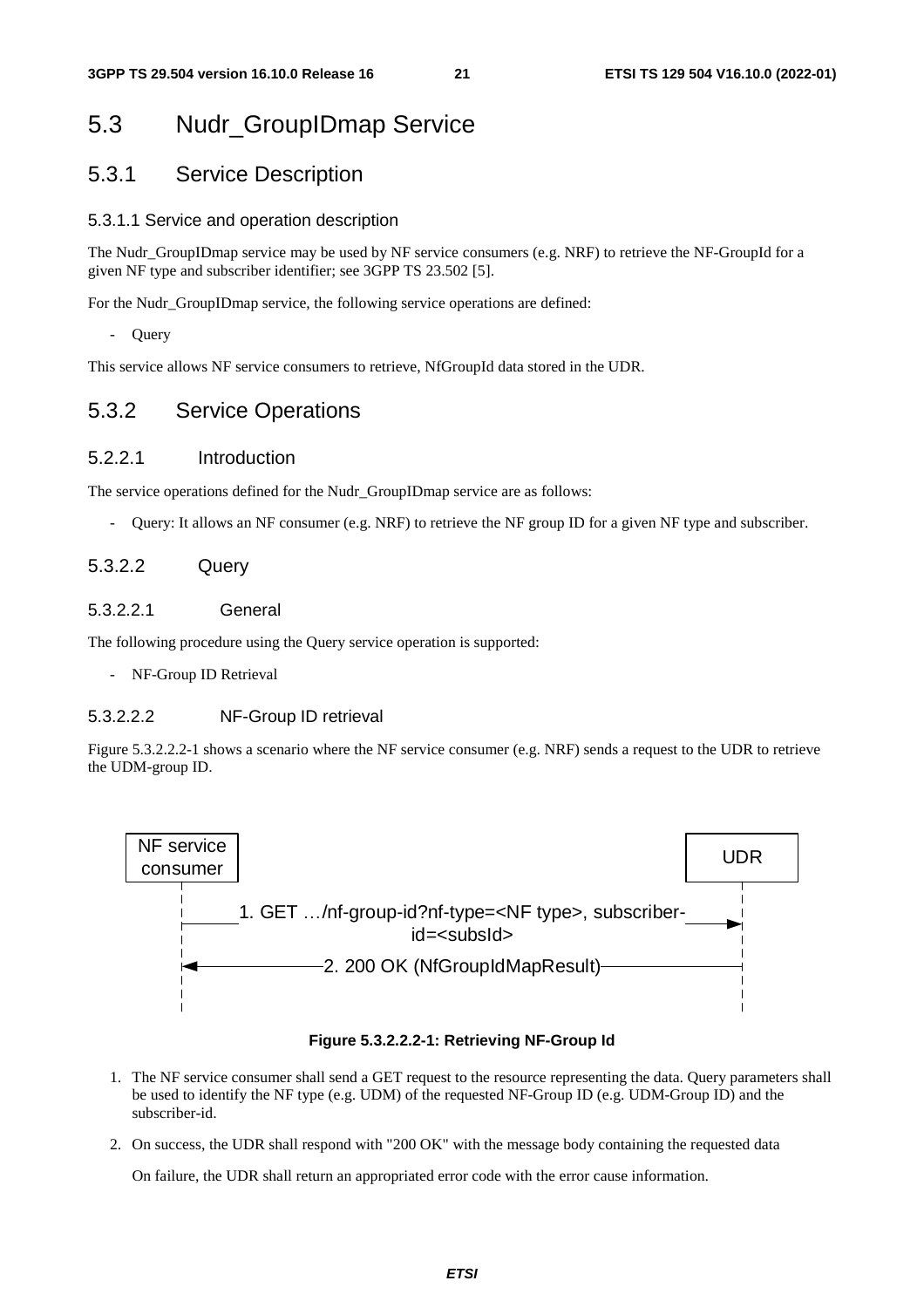## 6 API Definitions

## 6.1 Nudr\_DataRepository Service API

## 6.1.1 API URI

The Nudr-dr shall use the Nudr-dr API.

The request URI used in HTTP request from the NF service consumer towards the NF service producer shall have the structure defined in clause 4.4.1 of 3GPP TS 29.501 [8], i.e.:

### **{apiRoot}/<apiName>/<apiVersion>/<apiSpecificResourceUriPart>**

with the following components:

- The {apiRoot} shall be set as described in 3GPP TS 29.501 [8].
- The <apiName> shall be "nudr-dr".
- The  $\langle$ apiVersion $>$ shall be "v2".
- The <apiSpecificResourceUriPart> shall be set as described in clause 6.1.3.

## 6.1.2 Usage of HTTP

## 6.1.2.1 General

Nudr service shall comply with the usage of HTTP/2.0 protocol over Service Based Interfaces. (See Clause 5, 3GPP TS 29.500[7]).

## 6.1.2.2 HTTP standard headers

### 6.1.2.2.1 General

The usage of HTTP standard headers shall be supported on Nudr interface as defined in clause 5.2.2 of 3GPP TS 29.500 [7].

## 6.1.2.2.2 Content type

The following content types shall be supported:

- JSON, as defined in IETF RFC 8259 [11], shall be used as content type of the HTTP bodies specified in the present specification as indicated in clause 5.4 of 3GPP TS 29.500 [7].
- The Problem Details JSON Object (IETF RFC 7807 [17]). The use of the Problem Details JSON object in a HTTP response body shall be signalled by the content type "application/problem+json".
- JSON Merge Patch (IETF RFC 7396 [18]. The use of the JSON Merge Patch format in a HTTP request body shall be signalled by the content type "application/merge-patch+json".
- JSON Patch (IETF RFC 6902 [19]). The use of the JSON Patch format in a HTTP request body shall be signalled by the content type "application/json-patch+json".

## 6.1.2.2.3 Cache-Control

As described in IETF RFC 7234 [16] clause 5.2, a "Cache-Control" header should be included in HTTP responses carrying a representation of cacheable resources (e.g. SessionManagementSubscriptionData). If it is included, it shall contain a "max-age" value, indicating the amount of time in seconds after which the received response is considered stale.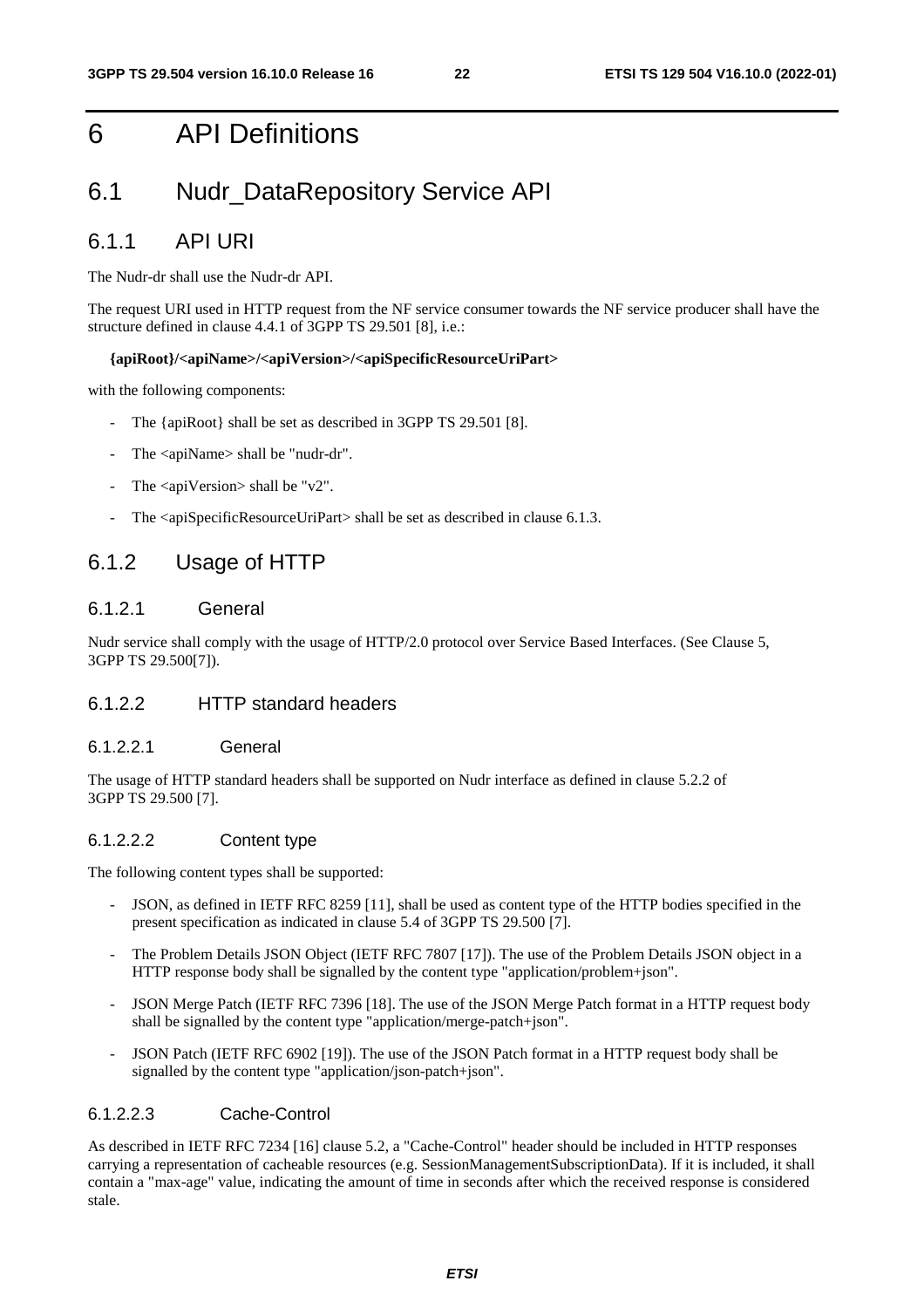The "max-age" value shall be configurable by operator policy.

## 6.1.2.2.4 ETag

As described in IETF RFC 7232 [15] clause 2.3, an "ETag" (entity-tag) header should be included in HTTP responses carrying a representation of cacheable resources (e.g. AccessAndMobilitySubscriptionData) or modifyable resources (e.g. Amf3GppAccessRegistration) to allow an NF Service Consumer performing a conditional GET request with "If-None-Match" header or a conditional POST / PUT / PATCH / DELETE request with "If-Match" header. If it is included, it shall contain a server-generated strong validator, that allows further matching of this value (included in subsequent client requests) with a given resource representation stored in the server or in a cache.

## 6.1.2.2.5 If-None-Match

As described in IETF RFC 7232 [15] clause 3.2, an NF Service Consumer may issue conditional GET request towards UDR by including an "If-None-Match" header in HTTP requests containing one or several entity tags received in previous responses for the same resource.

### 6.1.2.2.5a If-Match

As described in IETF RFC 7232 [15] clause 3.1, an NF Service Consumer may issue conditional POST / PUT / PATCH / DELETE request towards UDR by including an "If-Match" header in HTTP requests containing an entity tag received in previous responses for the same resource.

## 6.1.2.2.6 Last-Modified

As described in IETF RFC 7232 [15] clause 2.2, a "Last-Modified" header should be included in HTTP responses carrying a representation of cacheable resources (e.g. SmfSelectionSubscriptionData) to allow an NF Service Consumer performing a conditional request with "If-Modified-Since" header.

### 6.1.2.2.7 If-Modified-Since

As described in IETF RFC 7232 [15] clause 3.3, an NF Service Consumer may issue conditional GET request towards UDR, by including an "If-Modified-Since" header in HTTP requests.

## 6.1.2.2.8 When to Use Entity-Tags and Last-Modified Dates

Both "ETag" and "Last-Modified" headers should be sent in the same HTTP response as stated in IETF RFC 7232 [15] clause 2.4.

NOTE: "ETag" is a stronger validator than "Last-Modified" and is preferred.

If the UDR included an "ETag" header with the resource then a conditional GET request for this resource shall be performed with the "If-None-Match" header, and a POST / PUT / PATCH / DELETE request for this resource shall be performed with the "If-Match" header.

## 6.1.2.3 HTTP custom headers

### 6.1.2.3.1 General

The custom HTTP headers applicable to Nudr service are specified in the following clauses.

## 6.1.2.3.2 3gpp-Sbi-Message-Priority

Nudr interface shall support 3gpp-Sbi-Message-Priority custom header. The header contains the HTTP/2 message priority value. See details in Clause 5.2.3.2.2 of 3GPP TS 29.500 [7].

### 6.1.2.3.3 3gpp-Sbi-Notification-Correlation

The 3gpp-Sbi-Notification-Correlation header field is used by a NF in a UDR resource create/update/delete request to indicate the subscription context(s) whose notification needs to be disabled when triggered as consequence of a request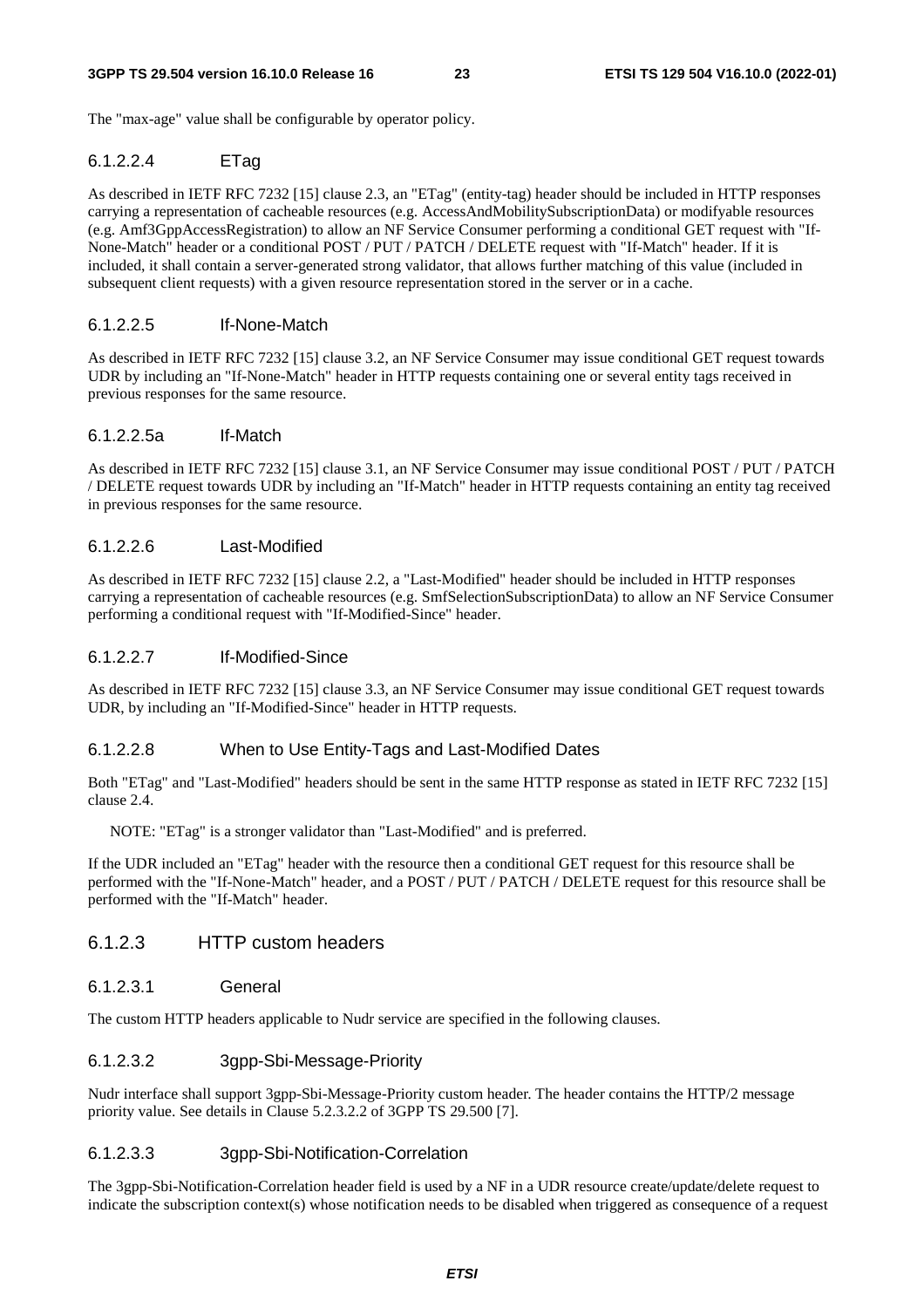including this header. Subsequent create/update/delete requests that do not include the 3gpp-Sbi-Notification-Correlation header trigger the corresponding notifications as per currently defined procedures.

This header contains subscription identifier(s), as provided by the UDR during the subscribe operation.

The encoding of the header follows the ABNF as defined in IETF RFC 7230 [12].

3gpp-Sbi-Notification-Correlation = "3gpp-Sbi-Notification-Correlation" ":" 1\*(OWS subscriptionId ",")

 $subscripted = token$ 

See clause 3.2.6 of IETF RFC 7230 [12] for the "token" definition.

EXAMPLE: 3gpp-Sbi-Notification-Correlation: subsid123, subsid345.

## 6.1.3 Resources

6.1.3.1 Overview



## //{apiRoot}/nudr-dr/v2

**Figure 6.1.3.1-1: Resource URI structure of the nudr-dr API**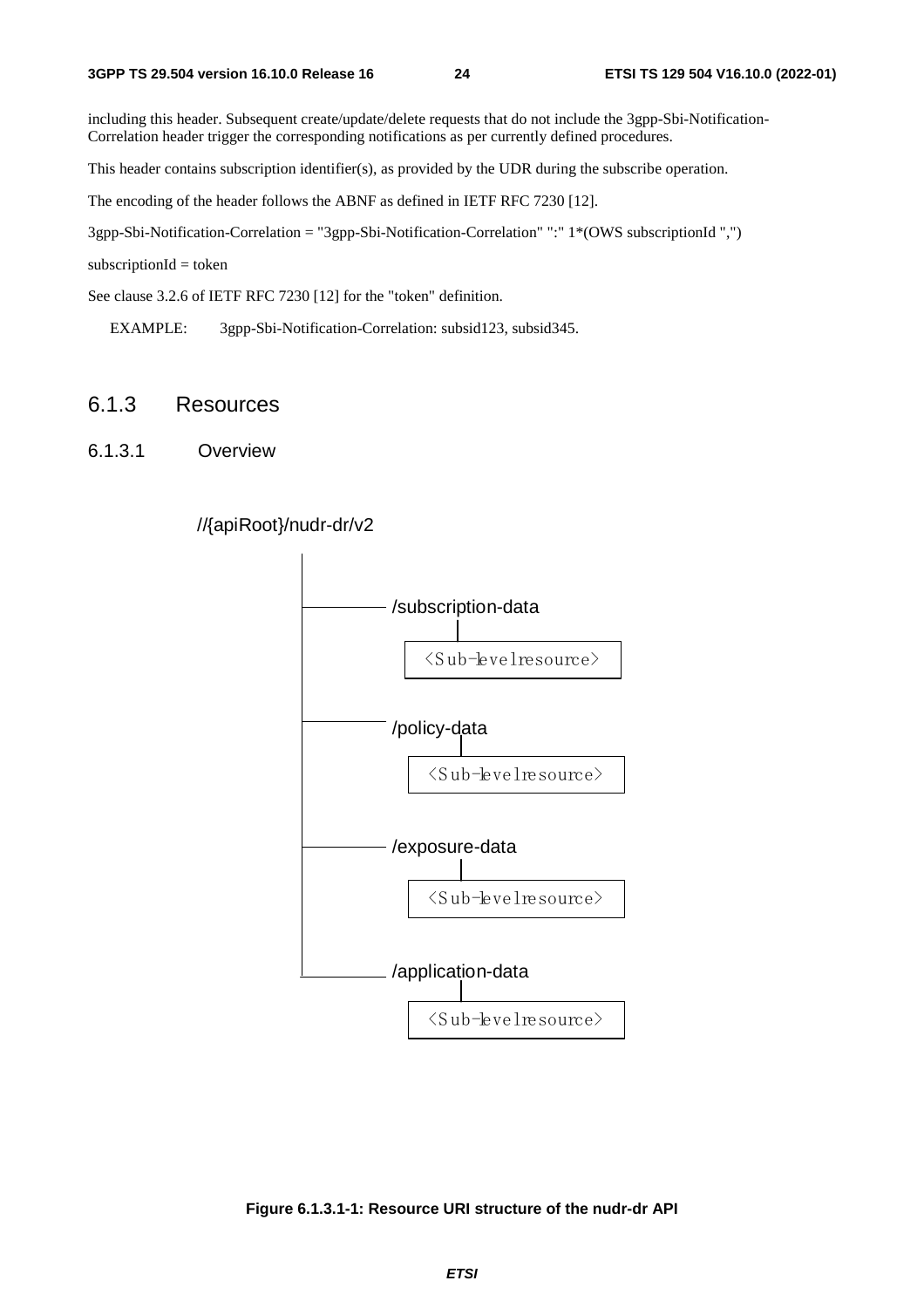Table 6.1.3.1-1 provides an overview of the resources and applicable HTTP methods.

| Table 6.1.3.1-1: Resources and methods overview |  |
|-------------------------------------------------|--|
|-------------------------------------------------|--|

| Resource name             | <b>Resource URI</b> | <b>HTTP</b><br>method<br>or<br>custom<br>operation | <b>Description</b>                                                                         |
|---------------------------|---------------------|----------------------------------------------------|--------------------------------------------------------------------------------------------|
| SubscriptionData          | /subscription-data  | Inone                                              | For sub-level resource names,<br>resource URIs and HTTP methods<br>lsee 3GPP TS 29.505 [2] |
| PolicyData                | /policy-data        | none                                               | For sub-level resource names,<br>resource URIs and HTTP methods<br>see 3GPP TS 29.519 [3]  |
| StructuredDataForExposure | /exposure-data      | Inone                                              | For sub-level resource names,<br>resource URIs and HTTP methods<br>lsee 3GPP TS 29.519 [3] |
| ApplicationData           | /application-data   | Inone                                              | For sub-level resource names,<br>resource URIs and HTTP methods<br>see 3GPP TS 29.519 [3]  |

## 6.1.3.2 SubscriptionData

See 3GPP TS 29.505 [2].

## 6.1.3.3 PolicyData

See 3GPP TS 29.519 [3].

## 6.1.3.4 StructuredDataForExposure

See 3GPP TS 29.519 [3].

### 6.1.3.5 ApplicationData

See 3GPP TS 29.519 [3].

## 6.1.5 Notifications

## 6.1.5.1 General

This clause specifies the general mechanism of notifications of changed data, which are stored in the UDR, and the mechanism should be applicable to the data change notifications, which are specified in 3GPP TS 29.505[2] and 3GPP TS 29.519[3].

## 6.1.5.2 Data Change Notification

The POST method shall be used for Data Change Notifications and the URI shall be as provided during the subscription procedure.

Resource URI: {callbackReference}

Support of POST request data structures should contain the object of changed data and conditionally the URI of original Callback reference, which is received from the original subscribed NF.

## 6.1.6 Error Handling

Table 6.1.6-1 lists common response body data structures used within the nudr\_dr API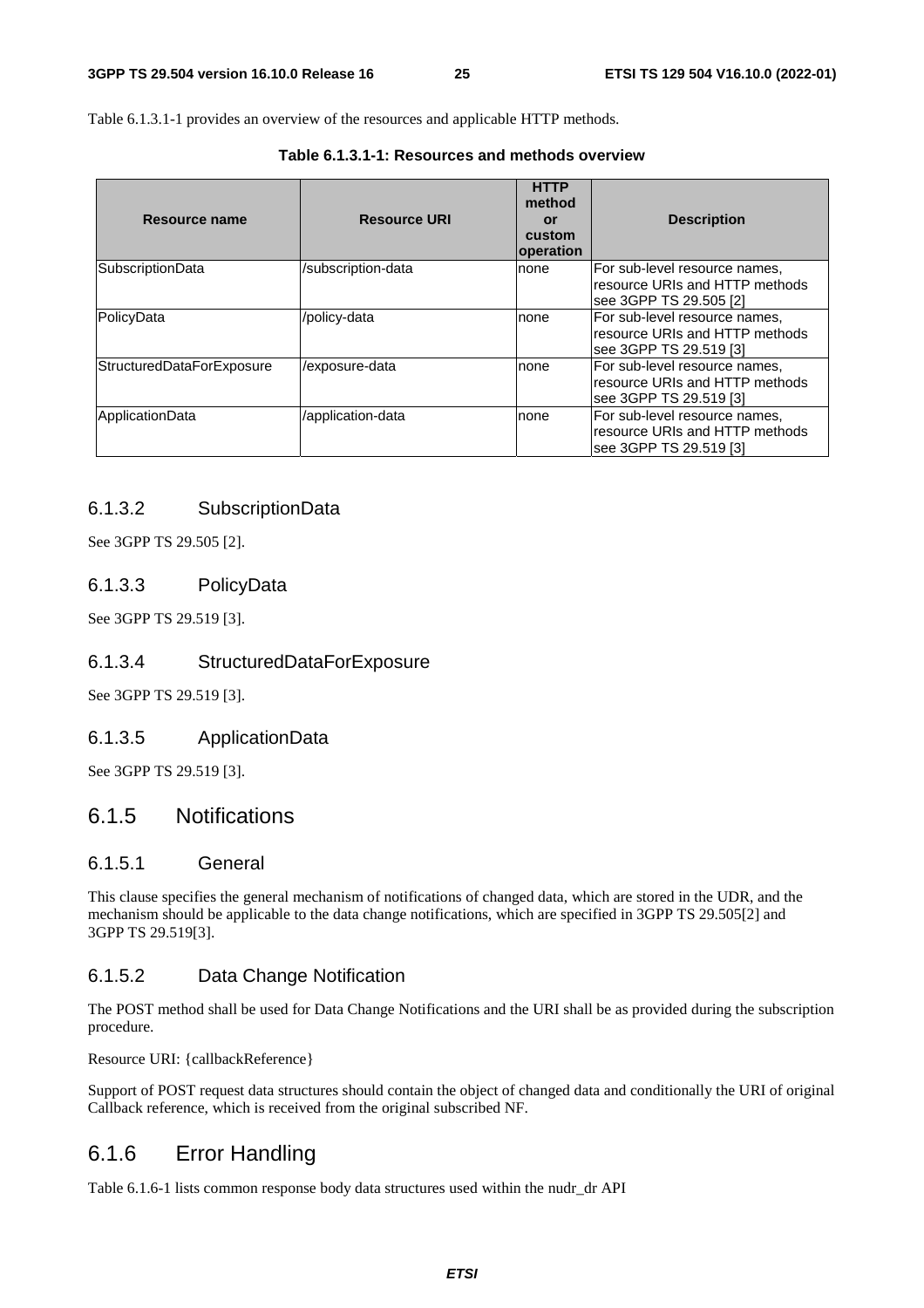| Data type                                                                                   | Ð | <b>Cardinality</b> | Response  | <b>IDescription</b>                                  |  |
|---------------------------------------------------------------------------------------------|---|--------------------|-----------|------------------------------------------------------|--|
|                                                                                             |   |                    | codes     |                                                      |  |
| <b>ProblemDetails</b>                                                                       |   | 101                | 4xx.5xx   | For error status codes, the UDR may provide detailed |  |
|                                                                                             |   |                    | responses | linformation.                                        |  |
| NOTE:<br>In addition common data structures as defined in 3GPP TS 29.500 [7] are supported. |   |                    |           |                                                      |  |

| Table 6.1.6-1: Common Response Body Data Structures |  |  |
|-----------------------------------------------------|--|--|
|-----------------------------------------------------|--|--|

The "ProblemDetails" data structure may contain a "cause" attribute to indicate the application error, see 3GPP TS 29.571 [10]. The values for "cause" attribute are defined in table 6.1.6-2.

| <b>Application Error</b>                                                        | <b>HTTP status</b> | <b>Description</b>                                                                               |
|---------------------------------------------------------------------------------|--------------------|--------------------------------------------------------------------------------------------------|
|                                                                                 | code               |                                                                                                  |
| NF_TYPE_NOT_ALLOWED                                                             | 403 Forbidden      | The target data set is not permitted to access                                                   |
|                                                                                 |                    | for the NF type of the NF consumer.                                                              |
| UNSUPPORTED_MONITORED_URI                                                       | 501 Not            | The subscribe service operation is not able to                                                   |
|                                                                                 | Implemented        | be implemented due to invalid resource URI                                                       |
|                                                                                 |                    | to be monitored).                                                                                |
| USER_NOT_FOUND                                                                  | 404 Not Found      | The user indicated in the HTTP/2 request                                                         |
|                                                                                 |                    | does not exist in the UDR.                                                                       |
| DATA_NOT_FOUND                                                                  | 404 Not Found      | The data indicated in the HTTP/2 request is                                                      |
|                                                                                 |                    | unavailable in the UDR.                                                                          |
| INCORRECT_CONDITIONAL_GET_REQUEST                                               | 412                | One or more conditions given in the request                                                      |
|                                                                                 | Precondition       | header fields evaluated to false when tested                                                     |
|                                                                                 | Failed             | in the UDR.                                                                                      |
| UNPROCESSABLE_REQUEST                                                           | 422                | The request cannot be procesed due to                                                            |
|                                                                                 | Unprocessable      | semantic errors when trying to process a                                                         |
|                                                                                 | Entity             | patch method                                                                                     |
| DATABASE INCONSISTENCY                                                          | 500 Internal       | Requested data cannot be returned due to                                                         |
|                                                                                 | Server Error       | database inconsistency                                                                           |
| RESOURCE_TEMP_MOVED                                                             | 307                | The resource is unavailable in the current                                                       |
|                                                                                 | Temporary          | target URI but can be temporarily found in an                                                    |
|                                                                                 | Redirect           | alternative URI.                                                                                 |
| RESOURCE_MOVED                                                                  | 308                | The resource is unavailable in the current                                                       |
|                                                                                 | Permanent          | target URI but can be permanently found in                                                       |
|                                                                                 | Redirect           | an alternative URI.                                                                              |
| GROUP_IDENTIFIER_NOT_FOUND                                                      | 404 Not Found      | The group identifier does not exist.                                                             |
| MODIFICATION_NOT_ALLOWED                                                        | 403 Forbidden      | Modification of the target resource                                                              |
|                                                                                 |                    | representation is not permitted.                                                                 |
| NOTE:                                                                           |                    | The error codes shall apply to both 3GPP TS 29.505 [2] and 3GPP TS 29.519 [3]. In addition error |
| codes shall comply with the definition in clause 5.2.7.2 of 3GPP TS 29.500 [7]. |                    |                                                                                                  |

#### **Table 6.1.6-2: Application Errors**

## 6.1.7 Security

As indicated in 3GPP TS 33.501 [12], the access to the Nudr\_DataRepository API may be authorized by means of the OAuth2 protocol (see IETF RFC 6749 [13]), using the "Client Credentials" authorization grant, where the NRF (see 3GPP TS 29.510 [14]) plays the role of the authorization server.

If Oauth2 authorization is used, an NF Service Consumer, prior to consuming services offered by the Nudr\_DataRepository API, shall obtain a "token" from the authorization server, by invoking the Access Token Request service, as described in 3GPP TS 29.510 [14], clause 5.4.2.2.

NOTE: When multiple NRFs are deployed in a network, the NRF used as authorization server is the same NRF that the NF Service Consumer used for discovering the Nudr\_DataRepository service.

The Nudr\_DataRepository API defines the following scopes for OAuth2 authorization: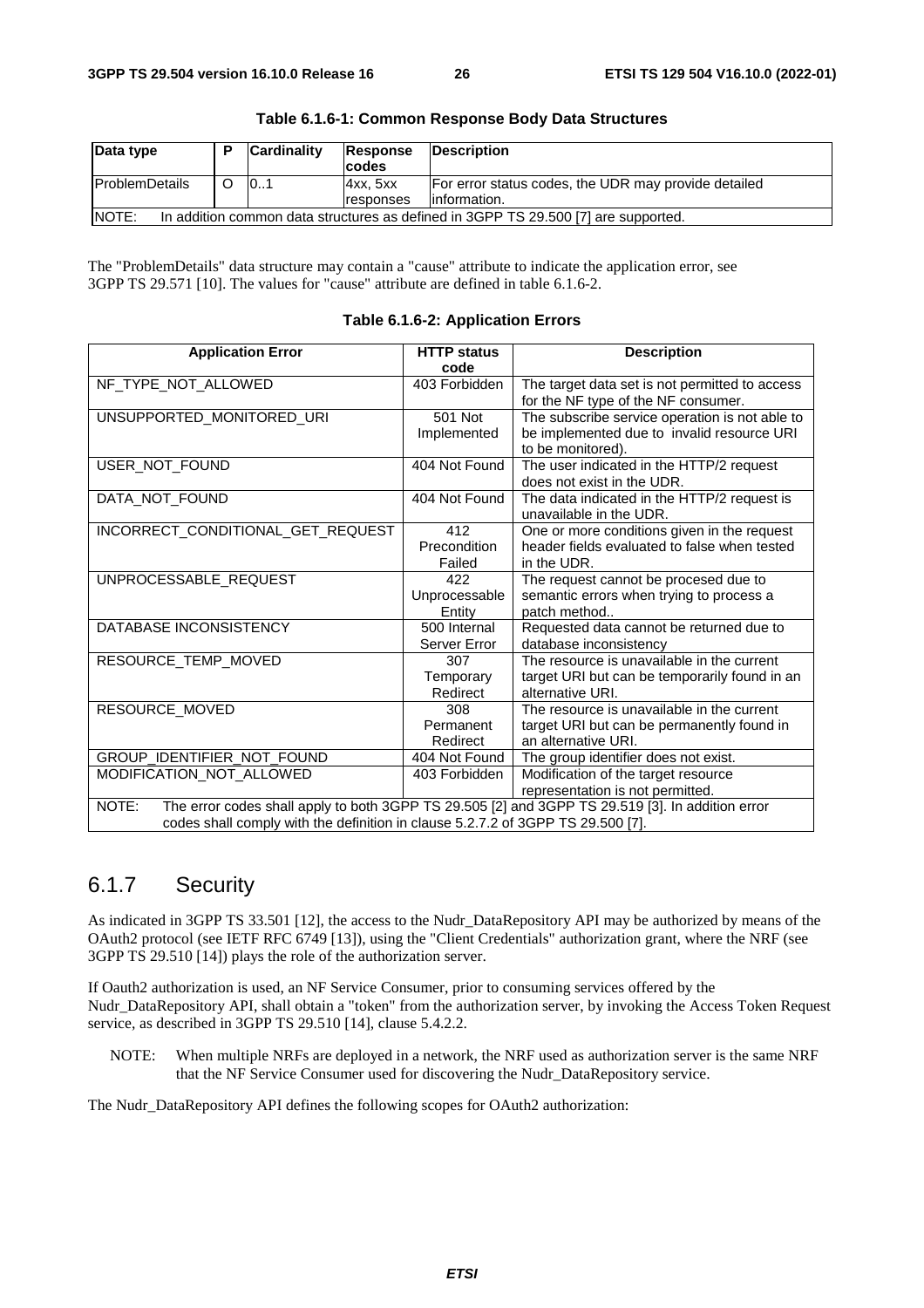| <b>Scope</b>                             | <b>Description</b>                                              |
|------------------------------------------|-----------------------------------------------------------------|
| "nudr-dr"                                | Access to the Nudr DataRepository API                           |
| "nudr-dr:subscription-                   | Access to read the Authentication Subscription resource of the  |
| data:authentication-subscription:read"   | SubscriptionData data set.                                      |
| "nudr-dr:subscription-                   | Access to update the AuthenticationSubscription resource of the |
| data:authentication-subscription:modify" | SubscriptionData data set.                                      |

**Table 6.1.7-1: Oauth2 scopes defined in Nudr\_DataRepository API** 

## 6.1.8 Feature negotiation

The optional features in table 6.1.8-1 are defined for the Nudr\_DataRepository API. They shall be negotiated using the extensibility mechanism defined in clause 6.6 of 3GPP TS 29.500 [7].

| <b>Feature number</b> | <b>Feature Name</b>                                | <b>Description</b>                                                                                                                                                                                                                                                                                                                                                                                         |
|-----------------------|----------------------------------------------------|------------------------------------------------------------------------------------------------------------------------------------------------------------------------------------------------------------------------------------------------------------------------------------------------------------------------------------------------------------------------------------------------------------|
| 1                     | ResourceRemovalNotificatio<br>nPolicyData          | This feature indicates the support of the complete removal of a<br>Policy Data resource.                                                                                                                                                                                                                                                                                                                   |
| $\overline{c}$        | ResourceNotificationExposu<br>reDataFix            | This feature indicates the support of corrections to Notifications of<br>data changes in the Exposure Data resource.                                                                                                                                                                                                                                                                                       |
| ပ                     | DomainNameProtocol                                 | This feature supports the additional protocol matching condition<br>for the domain name in PFD data.                                                                                                                                                                                                                                                                                                       |
| 4                     | EnhancedBackgroundDataT<br>ransfer                 | This feature indicates the support of applying the Background<br>Data Transfer Policy to a future PDU session requested by the AF<br>for Policy Data resource and Application Data resource as defined<br>in 3GPP TS 29.519 [3]. This feature requires the support of<br>SessionManagementPolicyDataPatch feature to update<br>Background Data Transfer data within the Session Management<br>Policy Data. |
| $\overline{5}$        | MacAddressRange                                    | This feature indicates the support of a set of MAC addresses with<br>a specific range for the traffic filter in the application data resource<br>as specified in 3GPP TS 29.519 [3].                                                                                                                                                                                                                       |
| 6                     | MultiTemporalCondition                             | This feature indicates the support of multiple temporal validity<br>conditions in the Traffic Influence Data resource as specified in<br>3GPP TS 29.519 [3].                                                                                                                                                                                                                                               |
| $\overline{7}$        | PatchReport                                        | If some of the modifications included in the PATCH request are<br>not successfully implemented, the UDM reports the result of<br>PATCH request execution to the consumer. See clause 5.2.7.2 of<br>3GPP TS 29.500 [7].                                                                                                                                                                                     |
| 8                     | <b>URLLC</b>                                       | This feature indicates support of Ultra Reliable Low Latency<br>Communication (URLLC) requirements, i.e. AF application<br>relocation and UE address(es) preservation in the Application<br>Data resource as specified in 3GPP TS 29.519 [3].                                                                                                                                                              |
| o                     | SessionManagementPolicy<br>DataPatch               | This feature indicates the support of the HTTP PATCH method to<br>update the session management policy data defined in a Policy<br>Data resource as specified in 3GPP TS 29.519 [3].                                                                                                                                                                                                                       |
| 10                    | ConditionalSubscriptionwith<br>PartialNotification | This feature indicates the support of subscription to notification of<br>resource data changes conditioned to the change occurs in a<br>fragment of the resource. It applies for Policy Data resources as<br>specified in 3GPP TS 29.519 [3].                                                                                                                                                              |
| 11                    | EnhancedInfluDataNotificati<br>on                  | This feature indicates the support of enhancement of data change<br>Notifications in the Influence Data resource as specified in<br>3GPP TS 29.519 [3].                                                                                                                                                                                                                                                    |
| $\overline{12}$       | <b>PerUePerSnAuthStatus</b>                        | This feature indicates the support of the Individual authentication<br>status per UE per serving network as specified in<br>3GPP TS 29.505 [2].                                                                                                                                                                                                                                                            |
| 13                    | OpSpecDataMapNotification                          | This feature indicates the support of the notification of data<br>changes in the OperatorSpecificData resource by including the<br>complete map of Operator Specific Data Containers. It applies to<br>Policy Data resources as specified in 3GPP TS 29.519 [3].                                                                                                                                           |

**Table 6.1.8-1: Supported Features**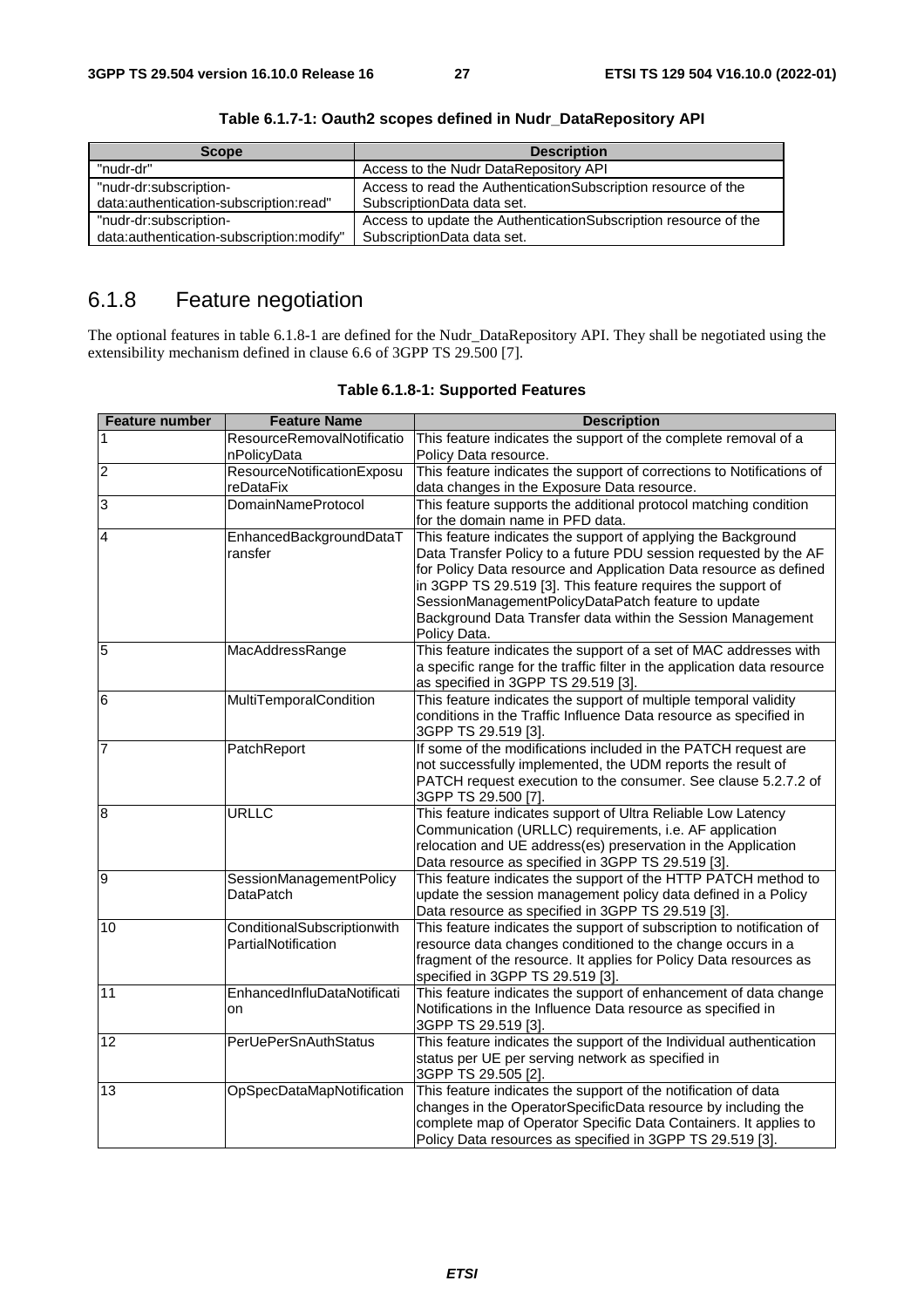## 6.2 Nudr\_GroupIDmap Service API

## 6.2.1 API URI

URIs of this API shall have the following root:

{apiRoot}/<apiName>/<apiVersion>/

where "apiRoot" is defined in clause 4.4.1 of 3GPP TS 29.501 [8], the "apiName" shall be set to "nudr-group-id-map" and the "apiVersion" shall be set to "v1" for the current version of this specification.

## 6.2.2 Usage of HTTP

## 6.2.2.1 General

HTTP/2, as defined in IETF RFC 7540 [13], shall be used as specified in clause 5 of 3GPP TS 29.500 [7].

HTTP/2 shall be transported as specified in clause 5.3 of 3GPP TS 29.500 [7].

HTTP messages and bodies for the Nudr\_GroupIDmap service shall comply with the OpenAPI [21] specification contained in Annex A3.

## 6.2.2.2 HTTP standard headers

## 6.2.2.2.1 General

The usage of HTTP standard headers shall be supported on Nudr interface as defined in clause 5.2.2 of 3GPP TS 29.500 [7].

### 6.2.2.2.2 Content type

The following content types shall be supported:

- JSON, as defined in IETF RFC 8259 [11], shall be used as content type of the HTTP bodies specified in the present specification as indicated in clause 5.4 of 3GPP TS 29.500 [7].
- The Problem Details JSON Object (IETF RFC 7807 [17]). The use of the Problem Details JSON object in a HTTP response body shall be signalled by the content type "application/problem+json".

## 6.2.2.2.3 Cache-Control

As described in IETF RFC 7234 [16] clause 5.2, a "Cache-Control" header should be included in HTTP responses carrying a representation of cacheable resources. If it is included, it shall contain a "max-age" value, indicating the amount of time in seconds after which the received response is considered stale.

The "max-age" value shall be configurable by operator policy.

## 6.2.2.2.4 ETag

As described in IETF RFC 7232 [15] clause 2.3, an "ETag" (entity-tag) header should be included in HTTP responses carrying a representation of cacheable resources to allow an NF Service Consumer performing a conditional GET request with "If-None-Match" header. If it is included, it shall contain a server-generated strong validator, that allows further matching of this value (included in subsequent client requests) with a given resource representation stored in the server or in a cache.

### 6.2.2.2.5 If-None-Match

As described in IETF RFC 7232 [15] clause 3.2, an NF Service Consumer may issue conditional GET request towards UDR by including an "If-None-Match" header in HTTP requests containing one or several entity tags received in previous responses for the same resource.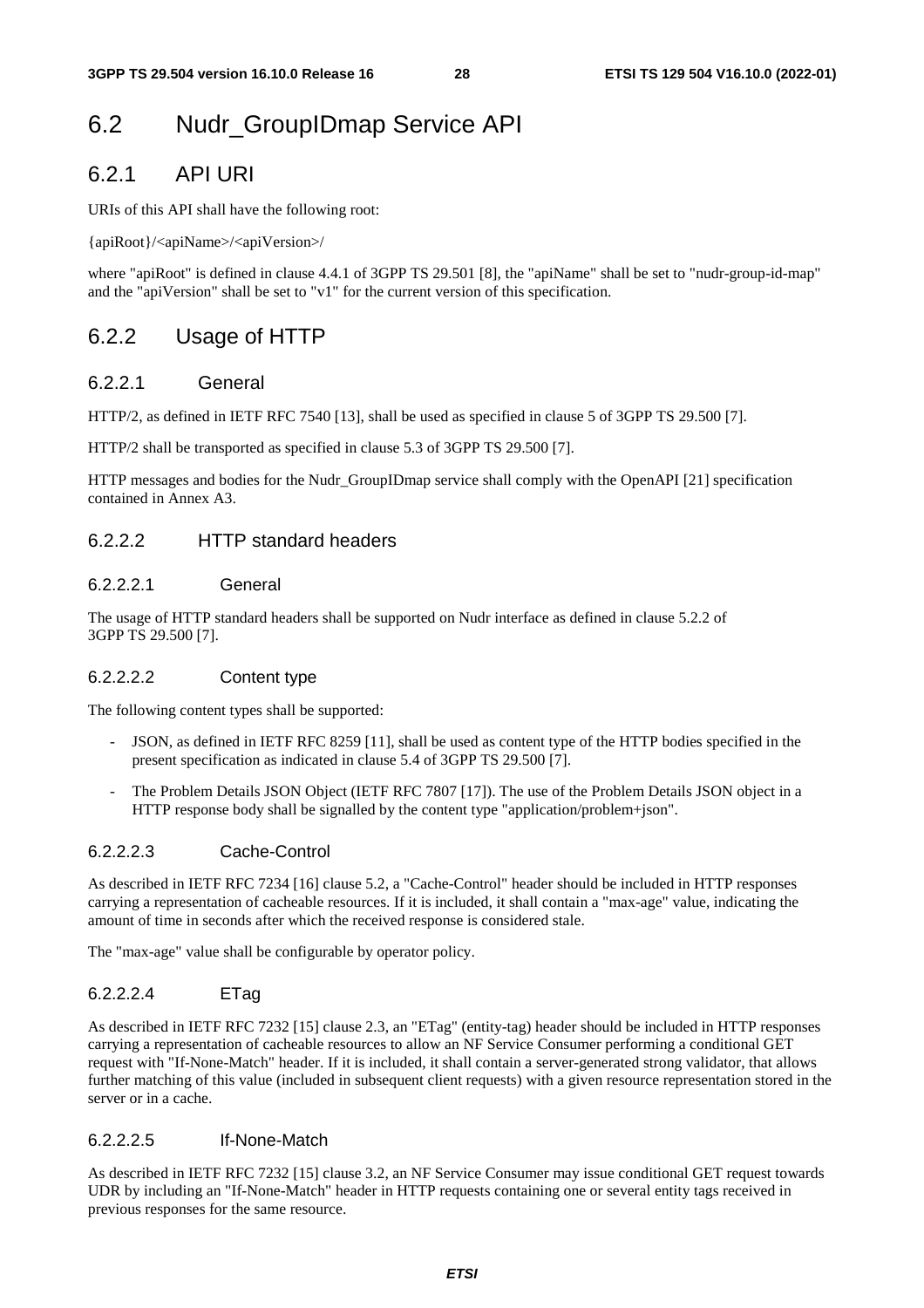## 6.2.2.2.6 Last-Modified

As described in IETF RFC 7232 [15] clause 2.2, a "Last-Modified" header should be included in HTTP responses carrying a representation of cacheable resources (e.g. SmfSelectionSubscriptionData) to allow an NF Service Consumer performing a conditional request with "If-Modified-Since" header.

## 6.2.2.2.7 If-Modified-Since

As described in IETF RFC 7232 [15] clause 3.3, an NF Service Consumer may issue conditional GET request towards UDR, by including an "If-Modified-Since" header in HTTP requests.

## 6.2.2.2.8 When to Use Entity-Tags and Last-Modified Dates

Both "ETag" and "Last-Modified" headers should be sent in the same HTTP response as stated in IETF RFC 7232 [15] clause 2.4.

NOTE: "ETag" is a stronger validator than "Last-Modified" and is preferred.

If the UDR included an "ETag" header with the resource then a conditional GET request for this resource shall be performed with the "If-None-Match" header.

## 6.2.2.3 HTTP custom headers

## 6.2.2.3.1 General

In this release of this specification, no custom headers specific to the Nudr\_GroupIDmap service are defined. For 3GPP specific HTTP custom headers used across all service-based interfaces, see clause 5.2.3 of 3GPP TS 29.500 [7].

## 6.2.3 Resources

6.2.3.1 Overview

## //{apiRoot}/nudr-group-id-map/<apiVersion>



## **Figure 6.2.3.1-1: Resource URI structure of the nudr-group-id-map API**

Table 6.2.3.1-1 provides an overview of the resources and applicable HTTP methods.

**Table 6.2.3.1-1: Resources and methods overview** 

| Resource name     | <b>Resource URI</b> | <b>HTTP</b><br>method | <b>Description</b> |
|-------------------|---------------------|-----------------------|--------------------|
| <b>NfGroupIds</b> | l/nf-aroup-ids      | GET                   |                    |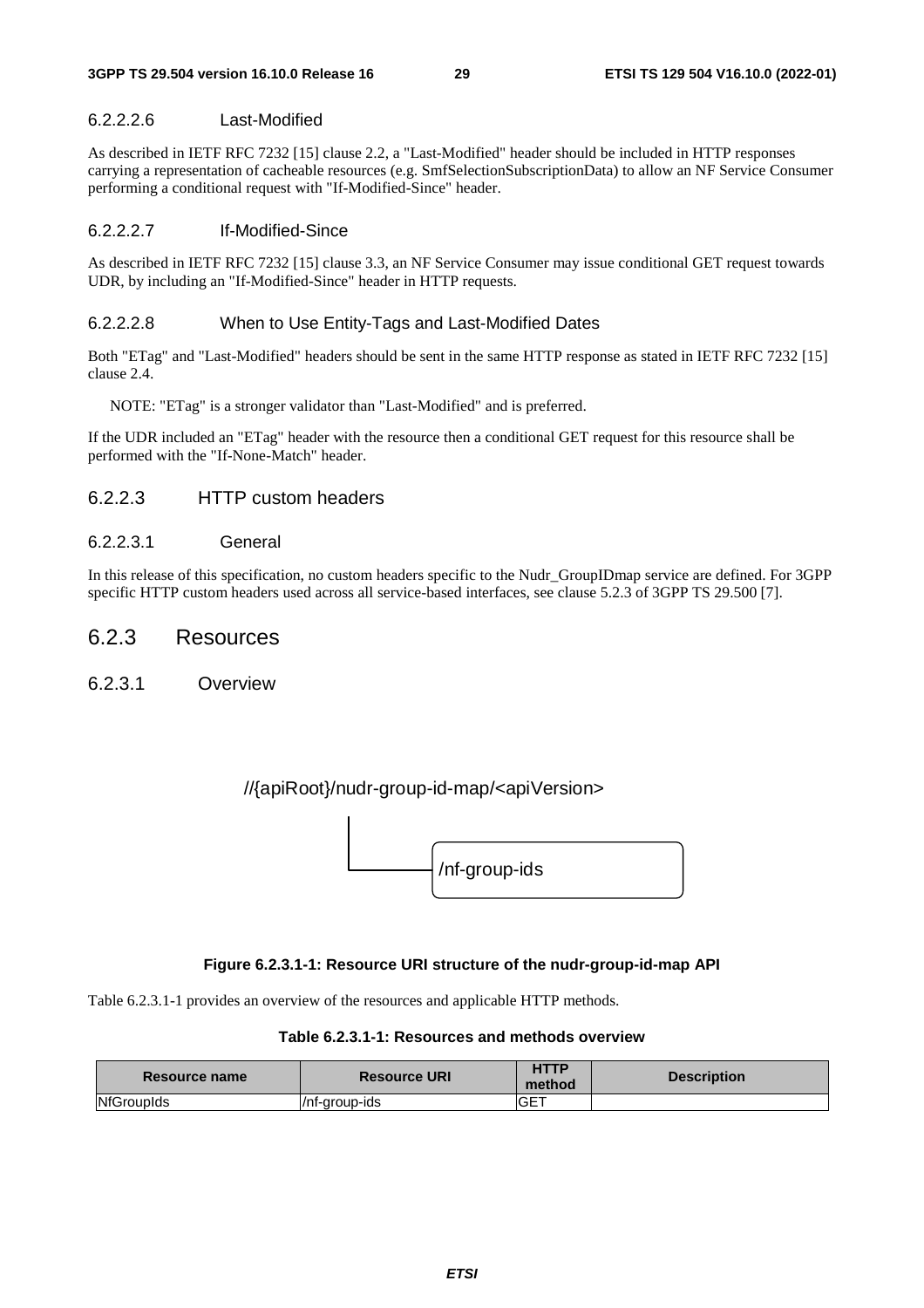## 6.2.3.2 Resource NfGroupIds

## 6.2.3.2.1 Description

This resource represents the NF-Group IDs for a subscriber.

#### 6.2.3.2.2 Resource Definition

Resource URI: {apiRoot}/nudr-group-id-map/<apiVersion>/nf-group-ids

This resource shall support the resource URI variables defined in table 6.2.3.2.2-1.

#### **Table 6.2.3.2.2-1: Resource URI variables for this resource**

| Name                                      | <b>DAMABLE</b><br>nition           |
|-------------------------------------------|------------------------------------|
| $\overline{\phantom{a}}$<br>lapik<br>.OOT | . 0.0<br>clause<br>see<br>– ∪.∠. . |

## 6.2.3.2.3 Resource Standard Methods

#### 6.2.3.2.3.1 GET

This method shall support the URI query parameters specified in table 6.2.3.2.3.1-1.

| Table 6.2.3.2.3.1-1: URI query parameters supported by the GET method on this resource |  |  |  |  |  |  |
|----------------------------------------------------------------------------------------|--|--|--|--|--|--|
|----------------------------------------------------------------------------------------|--|--|--|--|--|--|

| <b>Name</b>  | Data type     |   | <b>Cardinality</b> | <b>Description</b>                                                                                                                                                                                                                                   |
|--------------|---------------|---|--------------------|------------------------------------------------------------------------------------------------------------------------------------------------------------------------------------------------------------------------------------------------------|
| nf-type      | array(NFType) | м | 1N                 | see 3GPP TS 29.510 [14]                                                                                                                                                                                                                              |
| subscriberId | SubscriberId  | м |                    | Represents the Subscription Identifier SUPI or GPSI or<br>IMPI or IMPU (see 3GPP TS 23.501 [4] clause 5.9.2 and<br>clause $5.9.8$<br>pattern: $\frac{N}{m}$ (imsi-[0-9]{5,15} nai-.+ msisdn-[0-<br> 9]{5,15} extid-[^@]+@[^@]+ impi-.+ impu-.+ .+)\$ |

NOTE: The format of the query parameter subscriberId is in line with the yaml and thus does not follow the lower-with-hyphen format specified in 3GPP TS 29.501 [8].

This method shall support the request data structures specified in table 6.2.3.2.3.1-2 and the response data structures and response codes specified in table 6.2.3.2.3.1-3.

## **Table 6.2.3.2.3.1-2: Data structures supported by the GET Request Body on this resource**

| Data type | $\Delta$ lina $\sim$ 104 a $\sim$ | <b>Description</b> |
|-----------|-----------------------------------|--------------------|
| n/a       |                                   |                    |

#### **Table 6.2.3.2.3.1-3: Data structures supported by the GET Response Body on this resource**

| Data type                                                                                                                             | Р        | <b>Cardinality</b> | <b>Response</b><br>codes | <b>Description</b>                                                                                         |
|---------------------------------------------------------------------------------------------------------------------------------------|----------|--------------------|--------------------------|------------------------------------------------------------------------------------------------------------|
| NfGroupIdMapRe<br>Isult                                                                                                               | м        |                    | 200 OK                   | Upon success, a response body containing the NF-Group IDs<br>for the requested NF types shall be returned. |
| <b>IProblemDetails</b>                                                                                                                | $\Omega$ | 0.1                | 404 Not<br><b>Found</b>  | The "cause" attribute may be set to one of the following<br>application errors:                            |
| - USER_NOT_FOUND<br><b>INOTE:</b><br>In addition common data structures as listed in table 5.2.7.1-1 of 3GPP TS 29.500 are supported. |          |                    |                          |                                                                                                            |

## 6.2.5 Notifications

In this release of this specification, no notifications are defined for the Nudr\_GroupIDmap Service.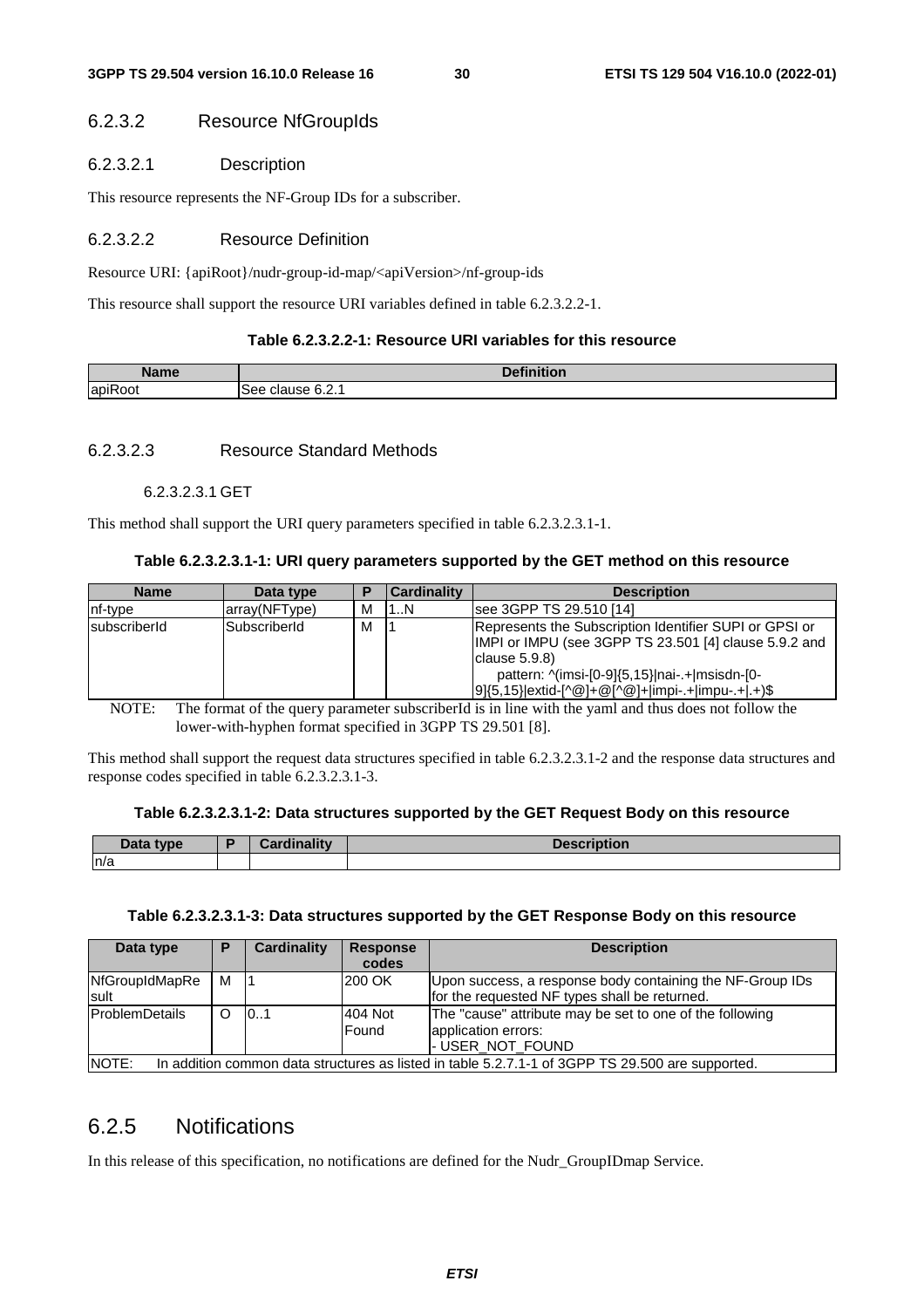## 6.2.6 Data Model

## 6.2.6.1 General

This clause specifies the application data model supported by the API.

Table 6.2.6.1-1 specifies the structured data types defined for the Nudr\_GroupIDmap service API. For simple data types defined for the Nudr GroupIDmap service API see table 6.2.6.3.2-1.

## **Table 6.2.6.1-1: Nudr\_GroupIDmap specific Data Types**

| Data<br>type              | <b>Clause defined</b> | Description |
|---------------------------|-----------------------|-------------|
| <b>NfGroupIdMapResult</b> | ຂາງ<br>16.2.6.2.2     |             |

Table 6.2.6.1-2 specifies data types re-used by the Nudr\_GroupIDmap service API from other specifications, including a reference to their respective specifications and when needed, a short description of their use within the Nudr\_GroupIDmap service API.

| Data type              | Reference                  | <b>Comments</b>                          |
|------------------------|----------------------------|------------------------------------------|
| <b>IProblemDetails</b> | <b>SGPP TS 29.571 [10]</b> | Common data type used in response bodies |
| <b>NFType</b>          | 3GPP TS 29.510 [14]        |                                          |
| <b>NfGroupId</b>       | I3GPP TS 29.571 [10]       |                                          |

## 6.2.6.2 Structured data types

#### 6.2.6.2.1 Introduction

This clause defines the structures to be used in resource representations.

## 6.2.6.2.2 Type: NfGroupIdMapResult

## **Table 6.2.6.2.2-1: Definition of type NfGroupIdMapResult**

| <b>Attribute name</b> | Data type       |   | <b>Cardinality</b> | <b>Description</b>                   |
|-----------------------|-----------------|---|--------------------|--------------------------------------|
| <b>InfGroupIDs</b>    | Imap(NfGroupId) | M | 11N                | A map (list of key-value pairs where |
|                       |                 |   |                    | NFType serves as key) of NFGrouplds  |

## 6.2.6.3 Simple data types and enumerations

### 6.2.6.3.1 Introduction

This clause defines simple data types and enumerations that can be referenced from data structures defined in the previous clauses.

## 6.2.6.3.2 Simple data types

The simple data types defined in table 6.2.6.3.2-1 shall be supported.

## **Table 6.2.6.3.2-1: Simple data types**

| <b>Type Name</b> | <b>Type Definition</b> | <b>Description</b>                                                                                                                                              |
|------------------|------------------------|-----------------------------------------------------------------------------------------------------------------------------------------------------------------|
| SubscriberId     | string                 | Pattern: ^(imsi-[0-9]{5,15} nai-.+ msisdn-[0-9]{5,15} extid-                                                                                                    |
|                  |                        | $\left[ \wedge \textcircled{a} \right] + \textcircled{a} \left[ \wedge \textcircled{a} \right] + \left[ \text{impu-+} \right] + \left[ \textcircled{a} \right]$ |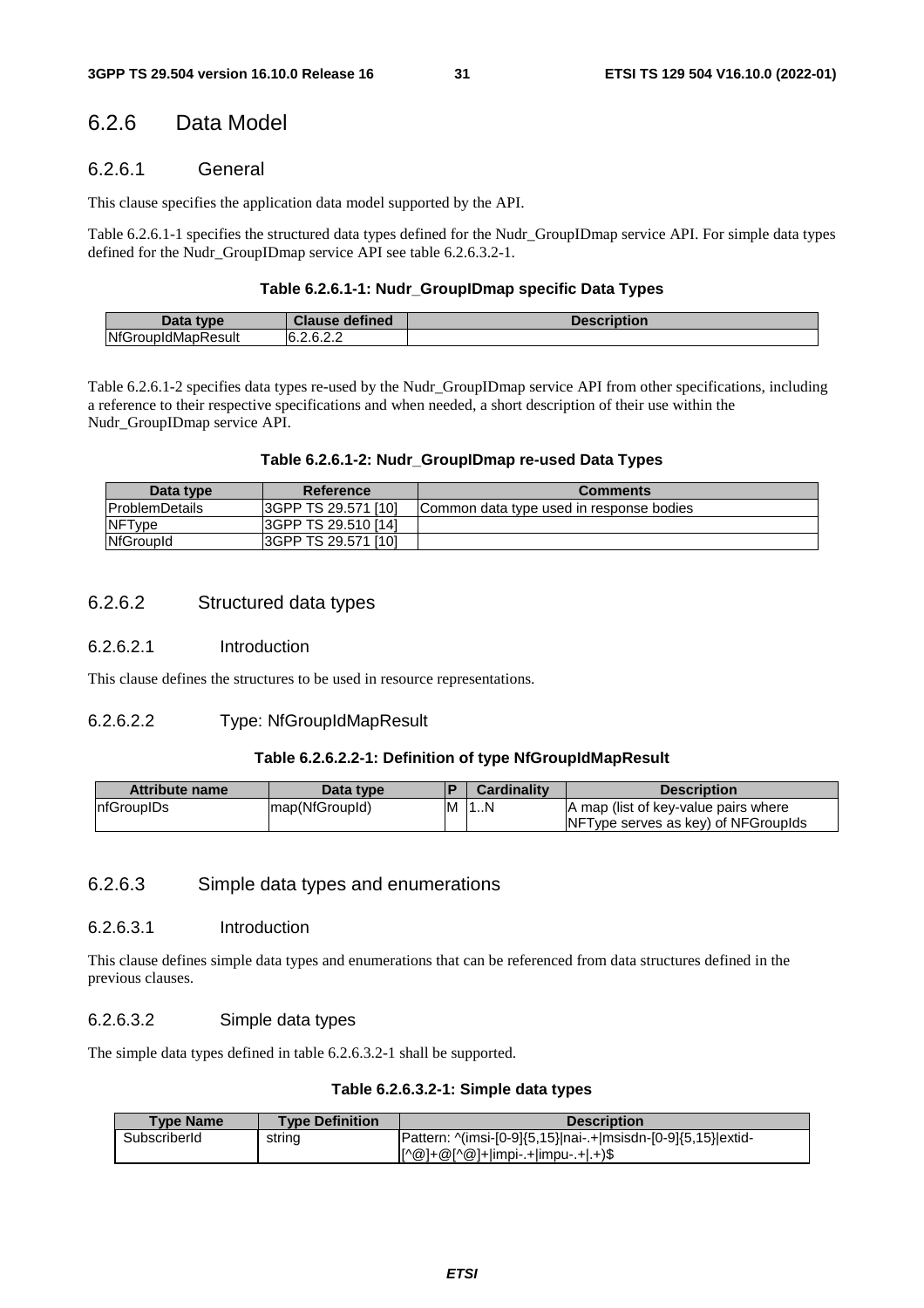## 6.2.7 Error Handling

## 6.2.7.1 General

HTTP error handling shall be supported as specified in clause 5.2.4 of 3GPP TS 29.500 [7].

## 6.2.7.2 Protocol Errors

Protocol errors handling shall be supported as specified in clause 5.2.7 of 3GPP TS 29.500 [7].

## 6.2.7.3 Application Errors

The common application errors defined in the Table 5.2.7.2-1 in 3GPP TS 29.500 [7] may also be used for the Nudr GroupIDmap service. The following application errors listed in Table 6.2.7.3-1 are specific for the Nudr GroupIDmap service.

### **Table 6.2.7.3-1: Application errors**

| <b>Application Error</b> | <b>HTTP status</b><br>code | <b>Description</b>                                 |
|--------------------------|----------------------------|----------------------------------------------------|
| <b>IUSER NOT FOUND</b>   |                            | 404 Not Found The user does not exist in the HPLMN |

## 6.2.8 Security

As indicated in 3GPP TS 33.501 [12], the access to the Nudr\_GroupIDmap API may be authorized by means of the OAuth2 protocol (see IETF RFC 6749 [13]), using the "Client Credentials" authorization grant, where the NRF (see 3GPP TS 29.510 [14]) plays the role of the authorization server.

If Oauth2 authorization is used, an NF Service Consumer, prior to consuming services offered by the Nudr GroupIDmap API, shall obtain a "token" from the authorization server, by invoking the Access Token Request service, as described in 3GPP TS 29.510 [14], clause 5.4.2.2.

NOTE: When multiple NRFs are deployed in a network, the NRF used as authorization server is the same NRF that the NF Service Consumer used for discovering the Nudr\_GroupIDmap service.

The Nudr GroupIDmap API defines scopes for OAuth2 authorization as specified in 3GPP TS 33.501 [12]; it defines a single scope consisting on the name of the service (i.e., "nudr-group-id-map"), and it does not define any additional scopes at resource or operation level.

## 6.2.9 Feature Negotiation

The optional features in table 6.2.9-1 are defined for the Nudr\_GroupIDmap API. They shall be negotiated using the extensibility mechanism defined in clause 6.6 of 3GPP TS 29.500 [7].

### **Table 6.2.9-1: Supported Features**

| <b>Feature number</b> | <b>Feature Name</b> | <b>Description</b> |
|-----------------------|---------------------|--------------------|
|                       |                     |                    |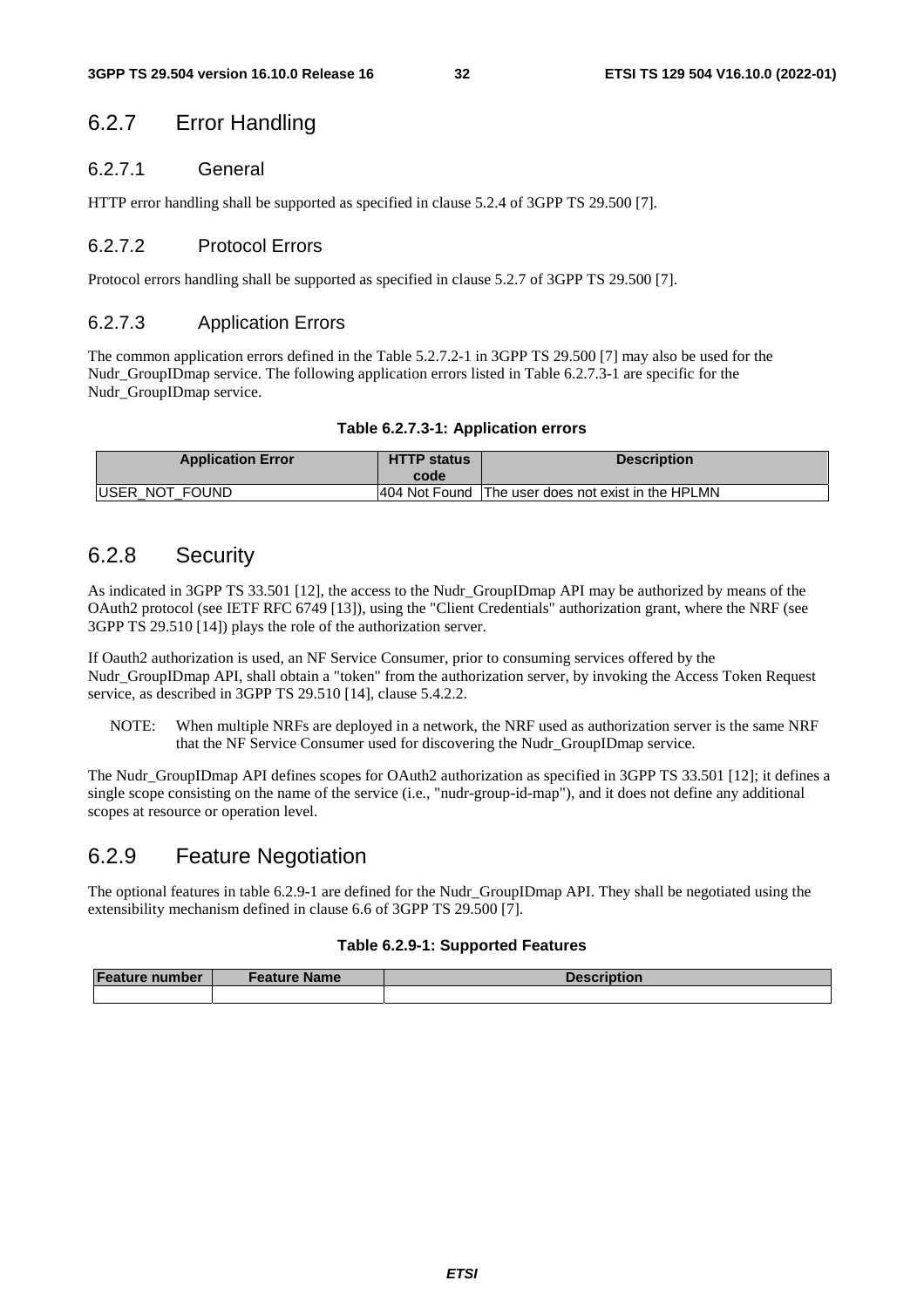## Annex A (normative): OpenAPI specification

## A.1 General

This document specifies the common service operations and the top level data model for Nudr\_DataRepository Service Based Interface. There are no specific HTTP methods or custom operations on the four top level resources in Table 6.1.3.1-1. Hence, the top level OpenAPI specification is not needed.

This Annex takes precedence when being discrepant to other parts of the specification with respect to the encoding of information elements and methods within the API(s).

NOTE: The semantics and procedures, as well as conditions, e.g. for the applicability and allowed combinations of attributes or values, not expressed in the OpenAPI definitions but defined in other parts of the specification also apply.

Informative copies of the OpenAPI specification files contained in this 3GPP Technical Specification are available on a Git-based repository hosted, that uses the GitLab software version control system (see 3GPP TS 29.501 [8] clause 5.3.1 and 3GPP TR 21.900 [20] clause 5B).

## A.2 Nudr\_DataRepository API

This Annex specifies the formal definition of the Nudr\_DataRepository service. It consists of OpenAPI 3.0.0 specifications, in YAML format.

The OpenAPI 3.0.0 definition related to SubscriptionData shall comply with the definition in 3GPP TS 29.505 [2].

The OpenAPI 3.0.0 definition related to PolicyData, StructuredDataForExposure and ApplicationData shall comply with the definition in 3GPP TS 29.519 [3].

The OpenAPI file for the Nudr\_DataRepository API is defined as follows:

```
openapi: 3.0.0 
info: 
   version: 2.1.6 
   title: 'Nudr_DataRepository API OpenAPI file' 
   description: | 
     Unified Data Repository Service. 
     © 2021, 3GPP Organizational Partners (ARIB, ATIS, CCSA, ETSI, TSDSI, TTA, TTC). 
     All rights reserved. 
externalDocs: 
   description: 3GPP TS 29.504 V16.10.0; 5G System; Unified Data Repository Services; Stage 3 
   url: 'http://www.3gpp.org/ftp/Specs/archive/29_series/29.504/' 
servers: 
   - description: API root 
     url: '{apiRoot}/nudr-dr/v2' 
     variables: 
       apiRoot: 
         default: https://example.com 
security: 
   - {} 
   - oAuth2ClientCredentials: 
       - nudr-dr 
paths: 
   /subscription-data/{ueId}/authentication-data/authentication-subscription: 
     $ref: 'TS29505_Subscription_Data.yaml#/paths/~1subscription-data~1%7BueId%7D~1authentication-
data~1authentication-subscription' 
   /subscription-data/{ueId}/authentication-data/authentication-status: 
    $ref: 'TS29505_Subscription_Data.yaml#/paths/~1subscription-data~1%7BueId%7D~1authentication-
data~1authentication-status' 
   /subscription-data/{ueId}/authentication-data/authentication-status/{servingNetworkName}:
```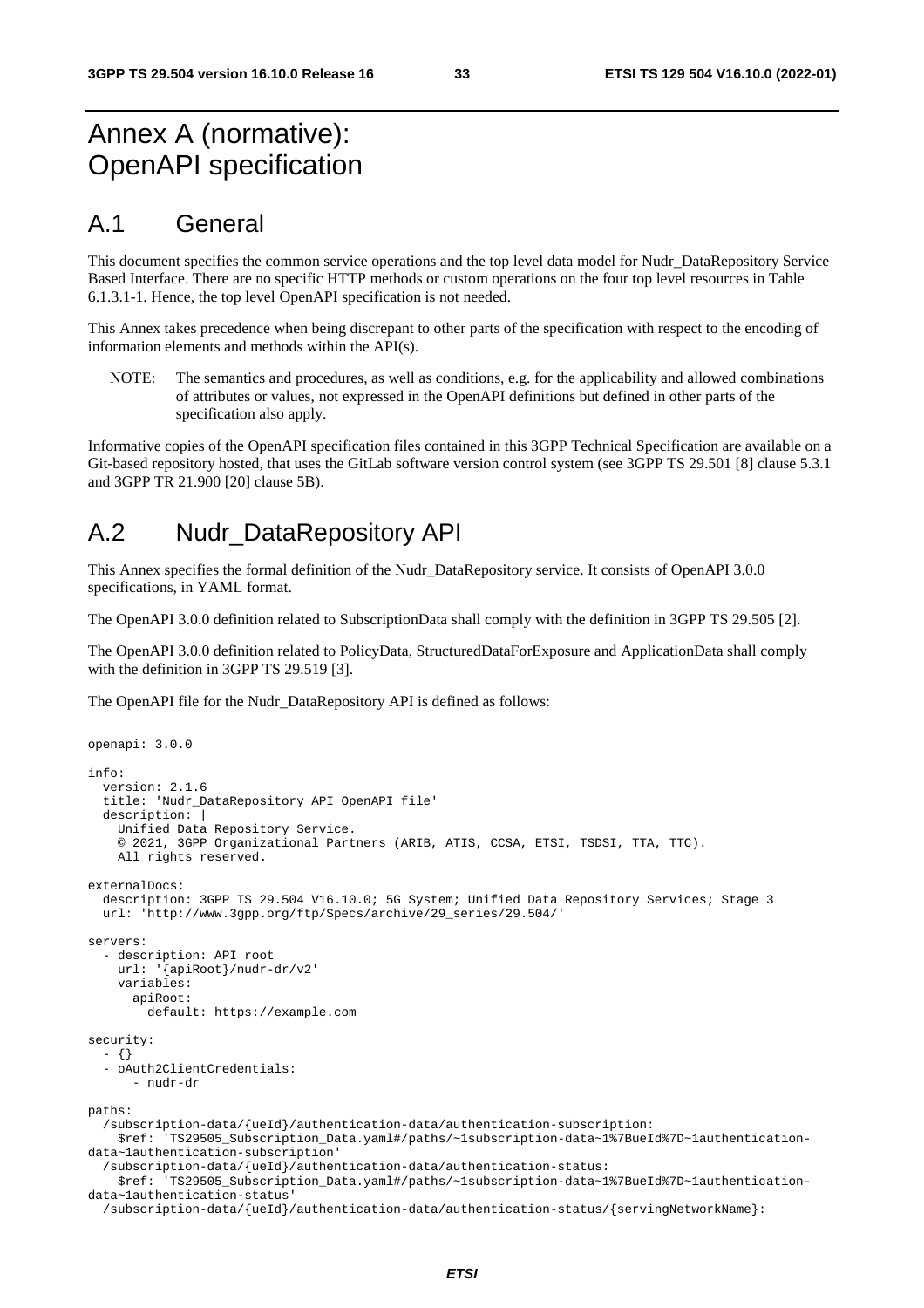\$ref: 'TS29505\_Subscription\_Data.yaml#/paths/~1subscription-data~1%7BueId%7D~1authenticationdata~1authentication-status~1%7BservingNetworkName%7D' /subscription-data/{ueId}/ue-update-confirmation-data/sor-data: \$ref: 'TS29505\_Subscription\_Data.yaml#/paths/~1subscription-data~1%7BueId%7D~1ue-updateconfirmation-data~1sor-data' /subscription-data/{ueId}/ue-update-confirmation-data/upu-data: \$ref: 'TS29505\_Subscription\_Data.yaml#/paths/~1subscription-data~1%7BueId%7D~1ue-updateconfirmation-data~1upu-data' /subscription-data/{ueId}/ue-update-confirmation-data/subscribed-cag: \$ref: 'TS29505\_Subscription\_Data.yaml#/paths/~1subscription-data~1%7BueId%7D~1ue-updateconfirmation-data~1subscribed-cag' /subscription-data/{ueId}/ue-update-confirmation-data/subscribed-snssais: \$ref: 'TS29505\_Subscription\_Data.yaml#/paths/~1subscription-data~1%7BueId%7D~1ue-updateconfirmation-data~1subscribed-snssais' /subscription-data/{ueId}/{servingPlmnId}/provisioned-data: \$ref: 'TS29505\_Subscription\_Data.yaml#/paths/~1subscriptiondata~1%7BueId%7D~1%7BservingPlmnId%7D~1provisioned-data' /subscription-data/{ueId}/{servingPlmnId}/provisioned-data/am-data: \$ref: 'TS29505\_Subscription\_Data.yaml#/paths/~1subscriptiondata~1%7BueId%7D~1%7BservingPlmnId%7D~1provisioned-data~1am-data' /subscription-data/{ueId}/{servingPlmnId}/provisioned-data/smf-selection-subscription-data: \$ref: 'TS29505\_Subscription\_Data.yaml#/paths/~1subscriptiondata~1%7BueId%7D~1%7BservingPlmnId%7D~1provisioned-data~1smf-selection-subscription-data' /subscription-data/{ueId}/{servingPlmnId}/provisioned-data/sm-data: \$ref: 'TS29505\_Subscription\_Data.yaml#/paths/~1subscriptiondata~1%7BueId%7D~1%7BservingPlmnId%7D~1provisioned-data~1sm-data' /subscription-data/{ueId}/{servingPlmnId}/provisioned-data/lcs-bca-data: \$ref: 'TS29505\_Subscription\_Data.yaml#/paths/~1subscriptiondata~1%7BueId%7D~1%7BservingPlmnId%7D~1provisioned-data~1lcs-bca-data' /subscription-data/{ueId}/context-data: \$ref: 'TS29505\_Subscription\_Data.yaml#/paths/~1subscription-data~1%7BueId%7D~1context-data' /subscription-data/{ueId}/context-data/amf-3gpp-access: \$ref: 'TS29505\_Subscription\_Data.yaml#/paths/~1subscription-data~1%7BueId%7D~1context-data~1amf-3gpp-access' /subscription-data/{ueId}/context-data/amf-non-3gpp-access: \$ref: 'TS29505\_Subscription\_Data.yaml#/paths/~1subscription-data~1%7BueId%7D~1context-data~1amfnon-3gpp-access' /subscription-data/{ueId}/context-data/smf-registrations: \$ref: 'TS29505\_Subscription\_Data.yaml#/paths/~1subscription-data~1%7BueId%7D~1context-data~1smfregistrations' /subscription-data/{ueId}/context-data/smf-registrations/{pduSessionId}: \$ref: 'TS29505 Subscription Data.yaml#/paths/~1subscription-data~1%7BueId%7D~1context-data~1smfregistrations~1%7BpduSessionId%7D' /subscription-data/{ueId}/operator-specific-data: \$ref: 'TS29505\_Subscription\_Data.yaml#/paths/~1subscription-data~1%7BueId%7D~1operator-specificdata' /subscription-data/{ueId}/context-data/smsf-3gpp-access: \$ref: 'TS29505\_Subscription\_Data.yaml#/paths/~1subscription-data~1%7BueId%7D~1contextdata~1smsf-3gpp-access' /subscription-data/{ueId}/context-data/smsf-non-3gpp-access: \$ref: 'TS29505\_Subscription\_Data.yaml#/paths/~1subscription-data~1%7BueId%7D~1contextdata~1smsf-non-3gpp-access' /subscription-data/{ueId}/context-data/location: \$ref: 'TS29505\_Subscription\_Data.yaml#/paths/~1subscription-data~1%7BueId%7D~1contextdata~1location' /subscription-data/{ueId}/context-data/ip-sm-gw: \$ref: 'TS29505\_Subscription\_Data.yaml#/paths/~1subscription-data~1%7BueId%7D~1context-data~1ipsm-gw' /subscription-data/{ueId}/context-data/mwd: \$ref: 'TS29505\_Subscription\_Data.yaml#/paths/~1subscription-data~1%7BueId%7D~1context-data~1mwd' /subscription-data/{ueId}/{servingPlmnId}/provisioned-data/sms-mng-data: \$ref: 'TS29505\_Subscription\_Data.yaml#/paths/~1subscriptiondata~1%7BueId%7D~1%7BservingPlmnId%7D~1provisioned-data~1sms-mng-data' /subscription-data/{ueId}/{servingPlmnId}/provisioned-data/sms-data: \$ref: 'TS29505\_Subscription\_Data.yaml#/paths/~1subscriptiondata~1%7BueId%7D~1%7BservingPlmnId%7D~1provisioned-data~1sms-data' /subscription-data/{ueId}/lcs-privacy-data: \$ref: 'TS29505\_Subscription\_Data.yaml#/paths/~1subscription-data~1%7BueId%7D~1lcs-privacy-data' /subscription-data/{ueId}/lcs-mo-data: \$ref: 'TS29505\_Subscription\_Data.yaml#/paths/~1subscription-data~1%7BueId%7D~1lcs-mo-data' /subscription-data/{ueId}/pp-data: \$ref: 'TS29505\_Subscription\_Data.yaml#/paths/~1subscription-data~1%7BueId%7D~1pp-data' /subscription-data/{ueId}/context-data/ee-subscriptions: \$ref: 'TS29505\_Subscription\_Data.yaml#/paths/~1subscription-data~1%7BueId%7D~1context-data~1eesubscriptions' /subscription-data/{ueId}/context-data/ee-subscriptions/{subsId}: \$ref: 'TS29505\_Subscription\_Data.yaml#/paths/~1subscription-data~1%7BueId%7D~1context-data~1ee-

subscriptions~1%7BsubsId%7D'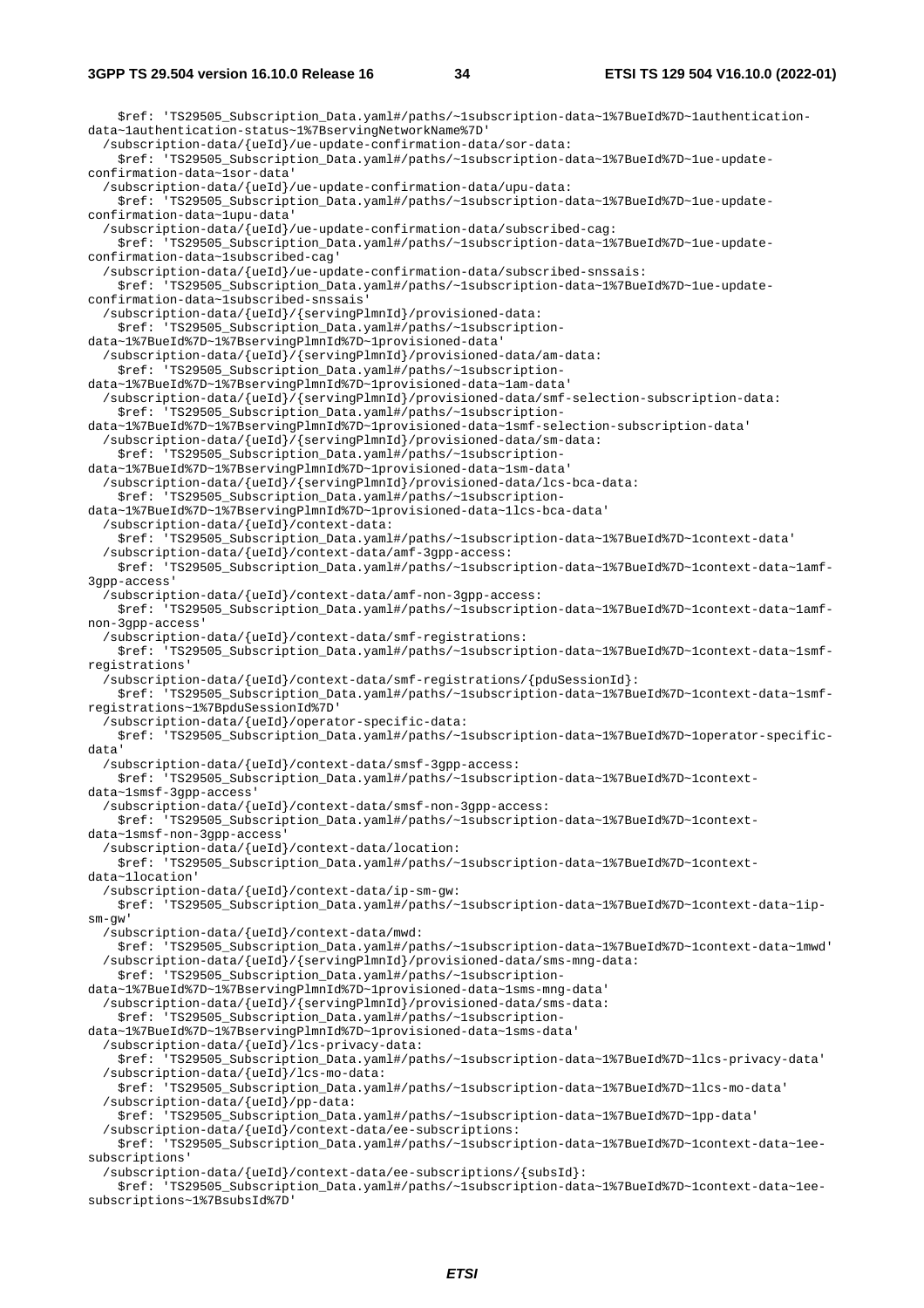/subscription-data/{ueId}/context-data/ee-subscriptions/{subsId}/amf-subscriptions: \$ref: 'TS29505 Subscription Data.yaml#/paths/~1subscription-data~1%7BueId%7D~1context-data~1eesubscriptions~1%7BsubsId%7D~1amf-subscriptions' /subscription-data/{ueId}/context-data/ee-subscriptions/{subsId}/smf-subscriptions: \$ref: 'TS29505\_Subscription\_Data.yaml#/paths/~1subscription-data~1%7BueId%7D~1context-data~1eesubscriptions~1%7BsubsId%7D~1smf-subscriptions' /subscription-data/{ueId}/context-data/ee-subscriptions/{subsId}/hss-subscriptions: \$ref: 'TS29505\_Subscription\_Data.yaml#/paths/~1subscription-data~1%7BueId%7D~1context-data~1eesubscriptions~1%7BsubsId%7D~1hss-subscriptions' /subscription-data/group-data/{ueGroupId}/ee-subscriptions: \$ref: 'TS29505\_Subscription\_Data.yaml#/paths/~1subscription-data~1groupdata~1%7BueGroupId%7D~1ee-subscriptions' /subscription-data/group-data/{ueGroupId}/ee-subscriptions/{subsId}: \$ref: 'TS29505\_Subscription\_Data.yaml#/paths/~1subscription-data~1groupdata~1%7BueGroupId%7D~1ee-subscriptions~1%7BsubsId%7D' /subscription-data/group-data/{ueGroupId}/ee-profile-data: \$ref: 'TS29505\_Subscription\_Data.yaml#/paths/~1subscription-data~1groupdata~1%7BueGroupId%7D~1ee-profile-data' /subscription-data/group-data/5g-vn-groups: \$ref: 'TS29505\_Subscription\_Data.yaml#/paths/~1subscription-data~1group-data~15g-vn-groups' /subscription-data/group-data/5g-vn-groups/{externalGroupId}: \$ref: 'TS29505\_Subscription\_Data.yaml#/paths/~1subscription-data~1group-data~15g-vngroups~1%7BexternalGroupId%7D' /subscription-data/group-data/5g-vn-groups/internal: \$ref: 'TS29505\_Subscription\_Data.yaml#/paths/~1subscription-data~1group-data~15g-vngroups~1internal' /subscription-data/group-data/5g-vn-groups/pp-profile-data: \$ref: 'TS29505\_Subscription\_Data.yaml#/paths/~1subscription-data~1group-data~15g-vn-groups~1ppprofile-data' /subscription-data/{ueId}/ee-profile-data: \$ref: 'TS29505\_Subscription\_Data.yaml#/paths/~1subscription-data~1%7BueId%7D~1ee-profile-data' /subscription-data/{ueId}/context-data/sdm-subscriptions: \$ref: 'TS29505\_Subscription\_Data.yaml#/paths/~1subscription-data~1%7BueId%7D~1context-data~1sdmsubscriptions' /subscription-data/{ueId}/context-data/sdm-subscriptions/{subsId}: \$ref: 'TS29505\_Subscription\_Data.yaml#/paths/~1subscription-data~1%7BueId%7D~1context-data~1sdmsubscriptions~1%7BsubsId%7D' /subscription-data/{ueId}/context-data/sdm-subscriptions/{subsId}/hss-sdm-subscriptions: \$ref: 'TS29505\_Subscription\_Data.yaml#/paths/~1subscription-data~1%7BueId%7D~1context-data~1sdmsubscriptions~1%7BsubsId%7D~1hss-sdm-subscriptions' /subscription-data/shared-data: \$ref: 'TS29505\_Subscription\_Data.yaml#/paths/~1subscription-data~1shared-data' /subscription-data/shared-data/{sharedDataId}: \$ref: 'TS29505\_Subscription\_Data.yaml#/paths/~1subscription-data~1shareddata~1%7BsharedDataId%7D' /subscription-data/subs-to-notify: \$ref: 'TS29505\_Subscription\_Data.yaml#/paths/~1subscription-data~1subs-to-notify' /subscription-data/subs-to-notify/{subsId}: \$ref: 'TS29505\_Subscription\_Data.yaml#/paths/~1subscription-data~1subs-to-notify~1%7BsubsId%7D' /subscription-data/{ueId}/{servingPlmnId}/provisioned-data/trace-data: \$ref: 'TS29505\_Subscription\_Data.yaml#/paths/~1subscriptiondata~1%7BueId%7D~1%7BservingPlmnId%7D~1provisioned-data~1trace-data' /subscription-data/{ueId}/identity-data: \$ref: 'TS29505\_Subscription\_Data.yaml#/paths/~1subscription-data~1%7BueId%7D~1identity-data' /subscription-data/{ueId}/operator-determined-barring-data: \$ref: 'TS29505\_Subscription\_Data.yaml#/paths/~1subscription-data~1%7BueId%7D~1operatordetermined-barring-data' /subscription-data/{ueId}/nidd-authorization-data: \$ref: 'TS29505\_Subscription\_Data.yaml#/paths/~1subscription-data~1%7BueId%7D~1niddauthorization-data' /subscription-data/{ueId}/v2x-data: \$ref: 'TS29505\_Subscription\_Data.yaml#/paths/~1subscription-data~1%7BueId%7D~1v2x-data' /subscription-data/{ueId}/pp-profile-data: \$ref: 'TS29505\_Subscription\_Data.yaml#/paths/~1subscription-data~1%7BueId%7D~1pp-profile-data' /subscription-data/{ueId}/coverage-restriction-data: \$ref: 'TS29505\_Subscription\_Data.yaml#/paths/~1subscription-data~1%7BueId%7D~1coveragerestriction-data' /subscription-data/group-data/group-identifiers: \$ref: 'TS29505\_Subscription\_Data.yaml#/paths/~1subscription-data~1group-data~1group-identifiers' /policy-data/ues/{ueId}/am-data: \$ref: 'TS29519\_Policy\_Data.yaml#/paths/~1policy-data~1ues~1%7BueId%7D~1am-data' /policy-data/ues/{ueId}/ue-policy-set: \$ref: 'TS29519\_Policy\_Data.yaml#/paths/~1policy-data~1ues~1%7BueId%7D~1ue-policy-set' /policy-data/ues/{ueId}/sm-data: \$ref: 'TS29519\_Policy\_Data.yaml#/paths/~1policy-data~1ues~1%7BueId%7D~1sm-data' /policy-data/ues/{ueId}/sm-data/{usageMonId}: \$ref: 'TS29519\_Policy\_Data.yaml#/paths/~1policy-data~1ues~1%7BueId%7D~1smdata~1%7BusageMonId%7D'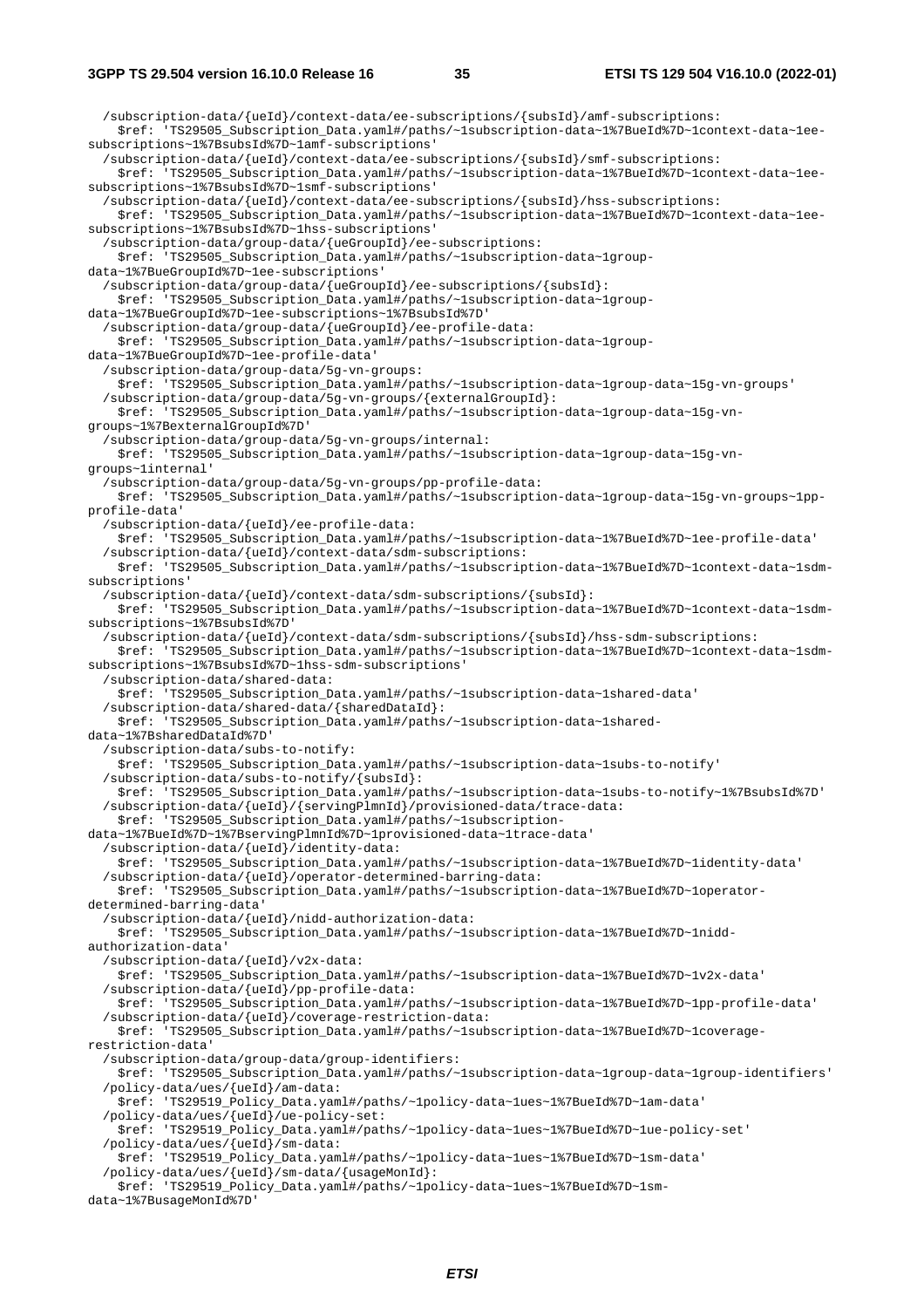/policy-data/sponsor-connectivity-data/{sponsorId}: \$ref: 'TS29519\_Policy\_Data.yaml#/paths/~1policy-data~1sponsor-connectivitydata~1%7BsponsorId%7D' /policy-data/bdt-data: \$ref: 'TS29519\_Policy\_Data.yaml#/paths/~1policy-data~1bdt-data' /policy-data/bdt-data/{bdtReferenceId}: \$ref: 'TS29519\_Policy\_Data.yaml#/paths/~1policy-data~1bdt-data~1%7BbdtReferenceId%7D' /policy-data/subs-to-notify: \$ref: 'TS29519\_Policy\_Data.yaml#/paths/~1policy-data~1subs-to-notify' /policy-data/subs-to-notify/{subsId}: \$ref: 'TS29519\_Policy\_Data.yaml#/paths/~1policy-data~1subs-to-notify~1%7BsubsId%7D' /policy-data/ues/{ueId}/operator-specific-data: \$ref: 'TS29519\_Policy\_Data.yaml#/paths/~1policy-data~1ues~1%7BueId%7D~1operator-specific-data' /application-data/pfds: \$ref: 'TS29519\_Application\_Data.yaml#/paths/~1application-data~1pfds' /application-data/pfds/{appId}: \$ref: 'TS29519\_Application\_Data.yaml#/paths/~1application-data~1pfds~1%7BappId%7D' /application-data/influenceData: \$ref: 'TS29519\_Application\_Data.yaml#/paths/~1application-data~1influenceData' # The path segment is left not following the naming convention as defined in 3GPP TS 29.501 due to backward compatibility consideration. /application-data/influenceData/{influenceId}: \$ref: 'TS29519\_Application\_Data.yaml#/paths/~1applicationdata~1influenceData~1%7BinfluenceId%7D' # The path segment is left not following the naming convention as defined in 3GPP TS 29.501 due to backward compatibility consideration. /policy-data/plmns/{plmnId}/ue-policy-set: \$ref: 'TS29519\_Policy\_Data.yaml#/paths/~1policy-data~1plmns~1%7BplmnId%7D~1ue-policy-set' /application-data/bdtPolicyData: \$ref: 'TS29519\_Application\_Data.yaml#/paths/~1application-data~1bdtPolicyData' # The path segment is left not following the naming convention as defined in 3GPP TS 29.501 due to backward compatibility consideration. /application-data/bdtPolicyData/{bdtPolicyId}: \$ref: 'TS29519\_Application\_Data.yaml#/paths/~1applicationdata~1bdtPolicyData~1%7BbdtPolicyId%7D' # The path segment is left not following the naming convention as defined in 3GPP TS 29.501 due to backward compatibility consideration. /application-data/iptvConfigData: \$ref: 'TS29519\_Application\_Data.yaml#/paths/~1application-data~1iptvConfigData' # The path segment is left not following the naming convention as defined in 3GPP TS 29.501 due to backward compatibility consideration. /application-data/iptvConfigData/{configurationId}: \$ref: 'TS29519\_Application\_Data.yaml#/paths/~1applicationdata~1iptvConfigData~1%7BconfigurationId%7D' # The path segment is left not following the naming convention as defined in 3GPP TS 29.501 due to backward compatibility consideration. /application-data/influenceData/subs-to-notify: \$ref: 'TS29519\_Application\_Data.yaml#/paths/~1application-data~1influenceData~1subs-to-notify' # The path segment is left not following the naming convention as defined in 3GPP TS 29.501 due to backward compatibility consideration. /application-data/influenceData/subs-to-notify/{subscriptionId}: \$ref: 'TS29519\_Application\_Data.yaml#/paths/~1application-data~1influenceData~1subs-tonotify~1%7BsubscriptionId%7D' # The path segment is left not following the naming convention as defined in 3GPP TS 29.501 due to backward compatibility consideration. /application-data/serviceParamData: \$ref: 'TS29519\_Application\_Data.yaml#/paths/~1application-data~1serviceParamData' # The path segment is left not following the naming convention as defined in 3GPP TS 29.501 due to backward compatibility consideration. /application-data/serviceParamData/{serviceParamId}: \$ref: 'TS29519\_Application\_Data.yaml#/paths/~1applicationdata~1serviceParamData~1%7BserviceParamId%7D' # The path segment is left not following the naming convention as defined in 3GPP TS 29.501 due to backward compatibility consideration. /application-data/subs-to-notify: \$ref: 'TS29519\_Application\_Data.yaml#/paths/~1application-data~1subs-to-notify' /application-data/subs-to-notify/{subsId}: \$ref: 'TS29519\_Application\_Data.yaml#/paths/~1application-data~1subs-to-notify~1%7BsubsId%7D' /exposure-data/{ueId}/access-and-mobility-data: \$ref: 'TS29519\_Exposure\_Data.yaml#/paths/~1exposure-data~1%7BueId%7D~1access-and-mobility-data' /exposure-data/{ueId}/session-management-data/{pduSessionId}: \$ref: 'TS29519\_Exposure\_Data.yaml#/paths/~1exposure-data~1%7BueId%7D~1session-managementdata~1%7BpduSessionId%7D' /exposure-data/subs-to-notify: \$ref: 'TS29519\_Exposure\_Data.yaml#/paths/~1exposure-data~1subs-to-notify' /exposure-data/subs-to-notify/{subId}:

 \$ref: 'TS29519\_Exposure\_Data.yaml#/paths/~1exposure-data~1subs-to-notify~1%7BsubId%7D' components: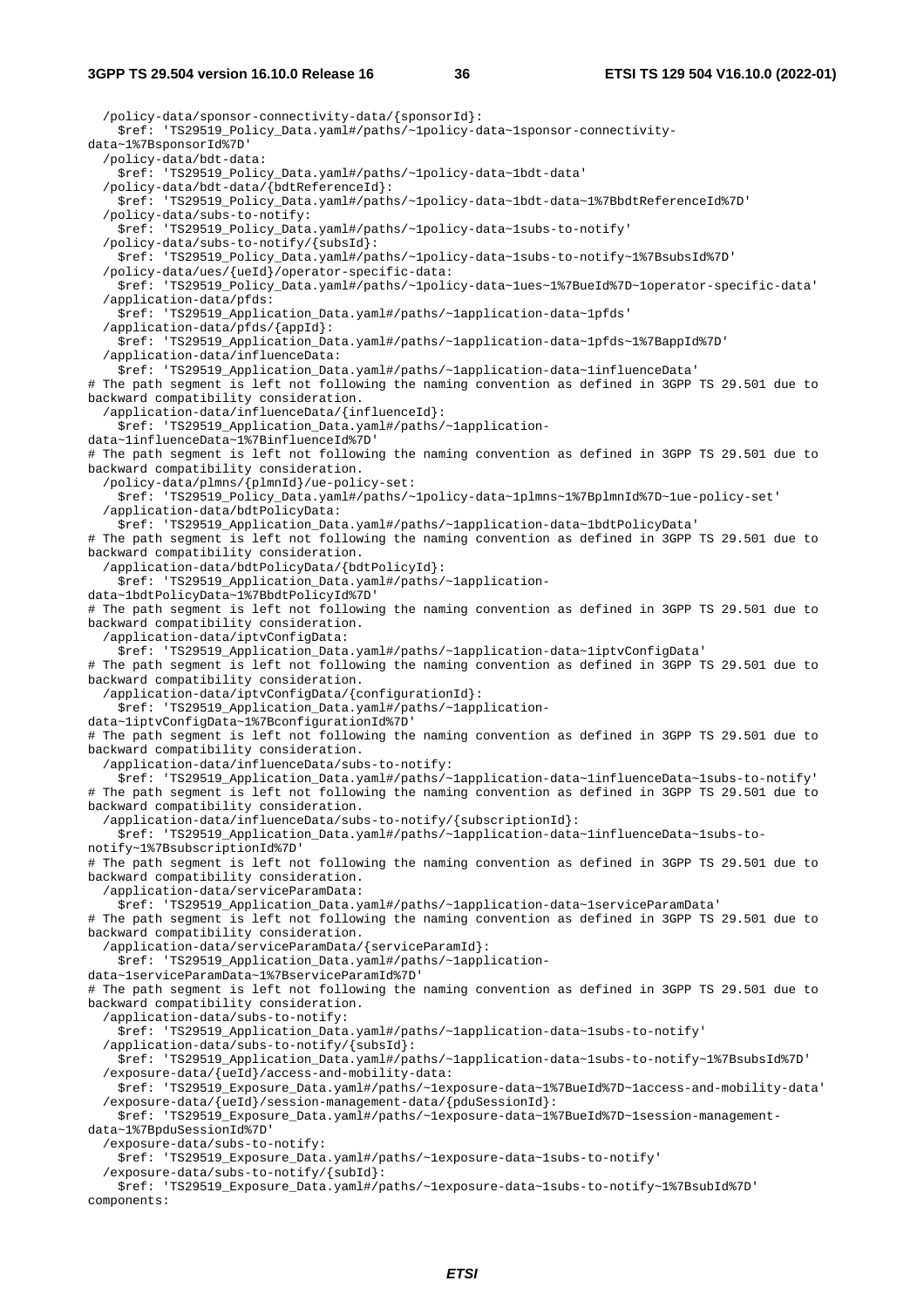```
 securitySchemes: 
     oAuth2ClientCredentials: 
       type: oauth2 
       flows: 
         clientCredentials: 
           tokenUrl: '{nrfApiRoot}/oauth2/token' 
           scopes: 
             nudr-dr: Access to the Nudr_DataRepository API 
             nudr-dr:subscription-data:authentication-subscription:read: Access to read the 
AuthenticationSubscription resource of the SubscriptionData data set 
             nudr-dr:subscription-data:authentication-subscription:modify: Access to update the 
AuthenticationSubscription resource of the SubscriptionData data set
```
## A.3 Nudr\_GroupIDmap API

```
openapi: 3.0.0 
info: 
   version: 1.0.1 
   title: 'Nudr_GroupIDmap' 
  description: |
     Unified Data Repository Service for NF-Group ID retrieval. 
     © 2021, 3GPP Organizational Partners (ARIB, ATIS, CCSA, ETSI, TSDSI, TTA, TTC). 
     All rights reserved. 
externalDocs: 
   description: 3GPP TS 29.504 V16.10.0; 5G System; Unified Data Repository Services; Stage 3 
   url: 'http://www.3gpp.org/ftp/Specs/archive/29_series/29.504/' 
servers: 
   - description: API root 
     url: '{apiRoot}/nudr-group-id-map/v1' 
     variables: 
       apiRoot: 
         default: https://example.com 
security: 
   - {} 
   - oAuth2ClientCredentials: 
       - nudr-group-id-map 
paths: 
   /nf-group-ids: 
     get: 
       summary: Retrieves NF-Group IDs for provided Subscriber and NF types 
       operationId: GetNfGroupIDs 
       tags: 
          - NF Group IDs (Document) 
       parameters: 
          - name: nf-type 
           in: query 
           description: Type of NF 
           required: true 
           style: form 
           explode: false 
           schema: 
              type: array 
              items: 
                $ref: 'TS29510_Nnrf_NFManagement.yaml#/components/schemas/NFType' 
              minItems: 1 
         - name: subscriberId 
# The name of this query parameter is left not following the naming convention as defined in 3GPP TS 
29.501 due to backward compatibility consideration. 
           in: query 
           description: Identifier of the subscriber 
           required: true 
           schema: 
             $ref: '#/components/schemas/SubscriberId' 
       responses: 
          '200': 
           description: Expected response to a valid request 
           content: 
              application/json:
```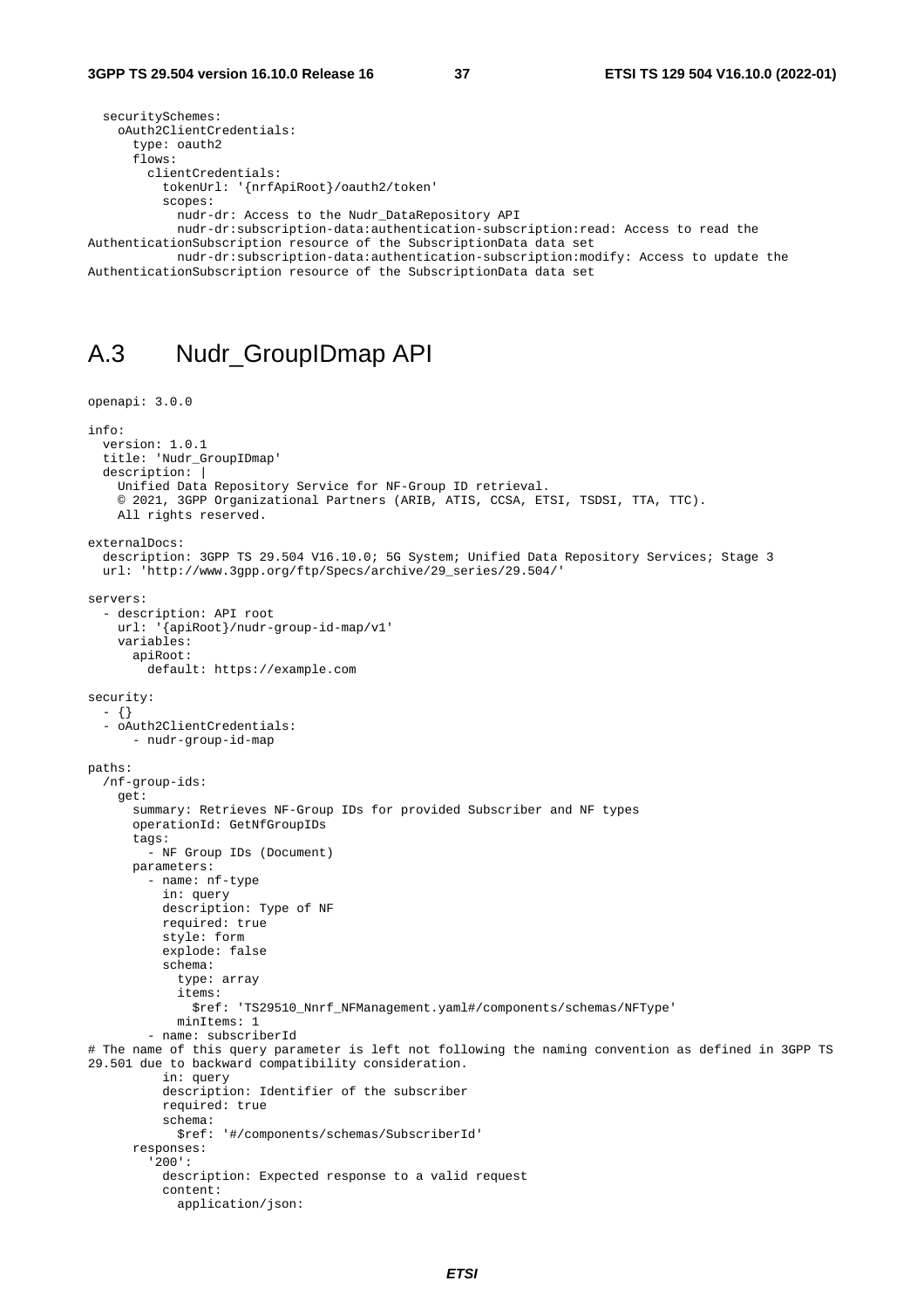schema: \$ref: '#/components/schemas/NfGroupIdMapResult' '404': \$ref: 'TS29571\_CommonData.yaml#/components/responses/404' default: description: Unexpected error

#### components:

```
 securitySchemes: 
  oAuth2ClientCredentials: 
     type: oauth2 
     flows: 
       clientCredentials: 
         tokenUrl: '{nrfApiRoot}/oauth2/token' 
         scopes: 
           nudr-group-id-map: Access to the Nudr_GroupIDmap API
```
schemas:

```
# COMPLEX TYPES:
```

```
 NfGroupIdMapResult: 
 type: object 
      additionalProperties: 
        $ref: 'TS29571_CommonData.yaml#/components/schemas/NfGroupId' 
      minProperties: 1
```
# SIMPLE TYPES:

```
 SubscriberId: 
   type: string 
  pattern: '^(imsi-[0-9]{5,15}|nai-.+|msisdn-[0-9]{5,15}|extid-[^@]+@[^@]+|impi-.+|impu-.+|.+)$'
```
# ENUMS: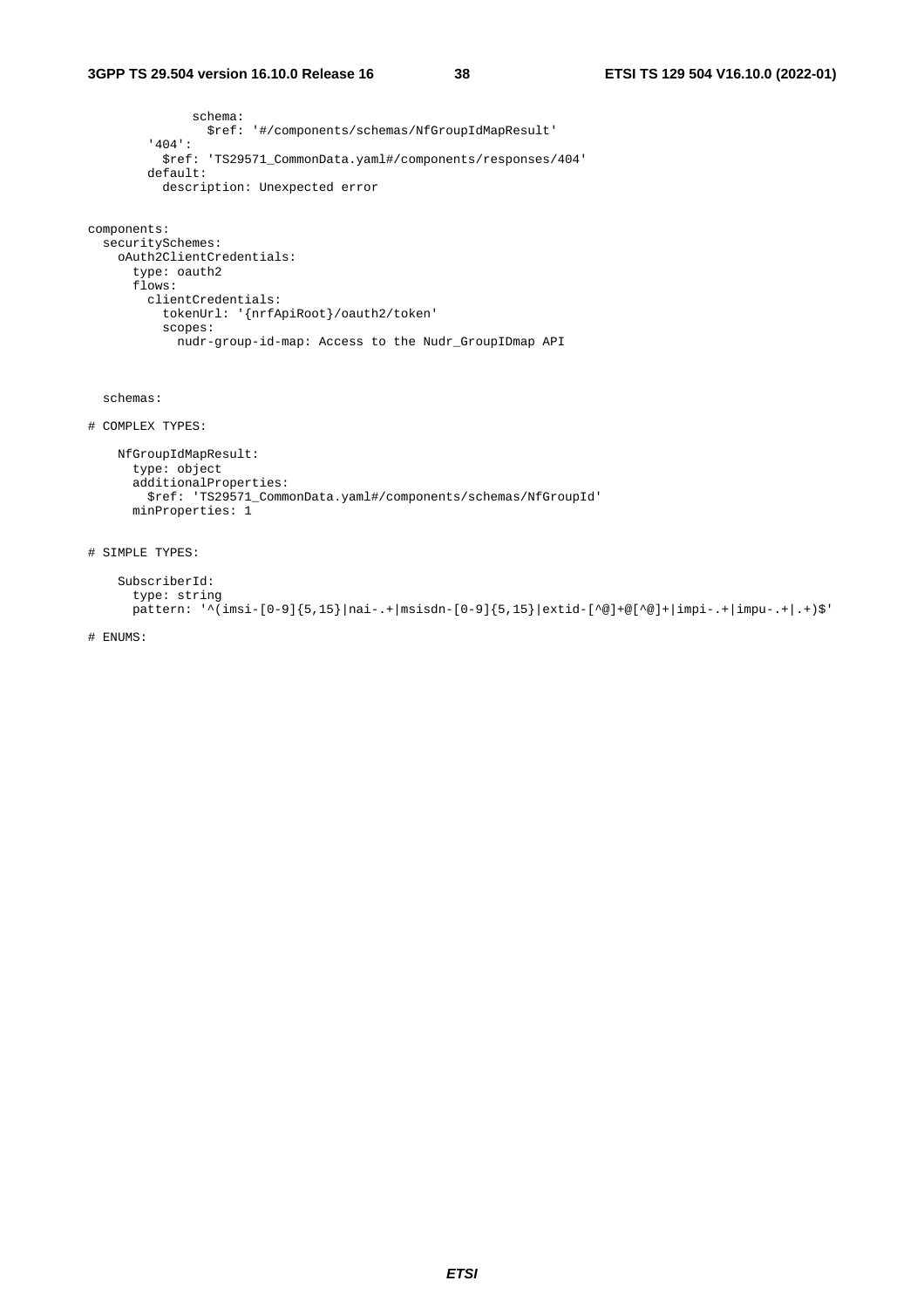Annex B (informative): Change history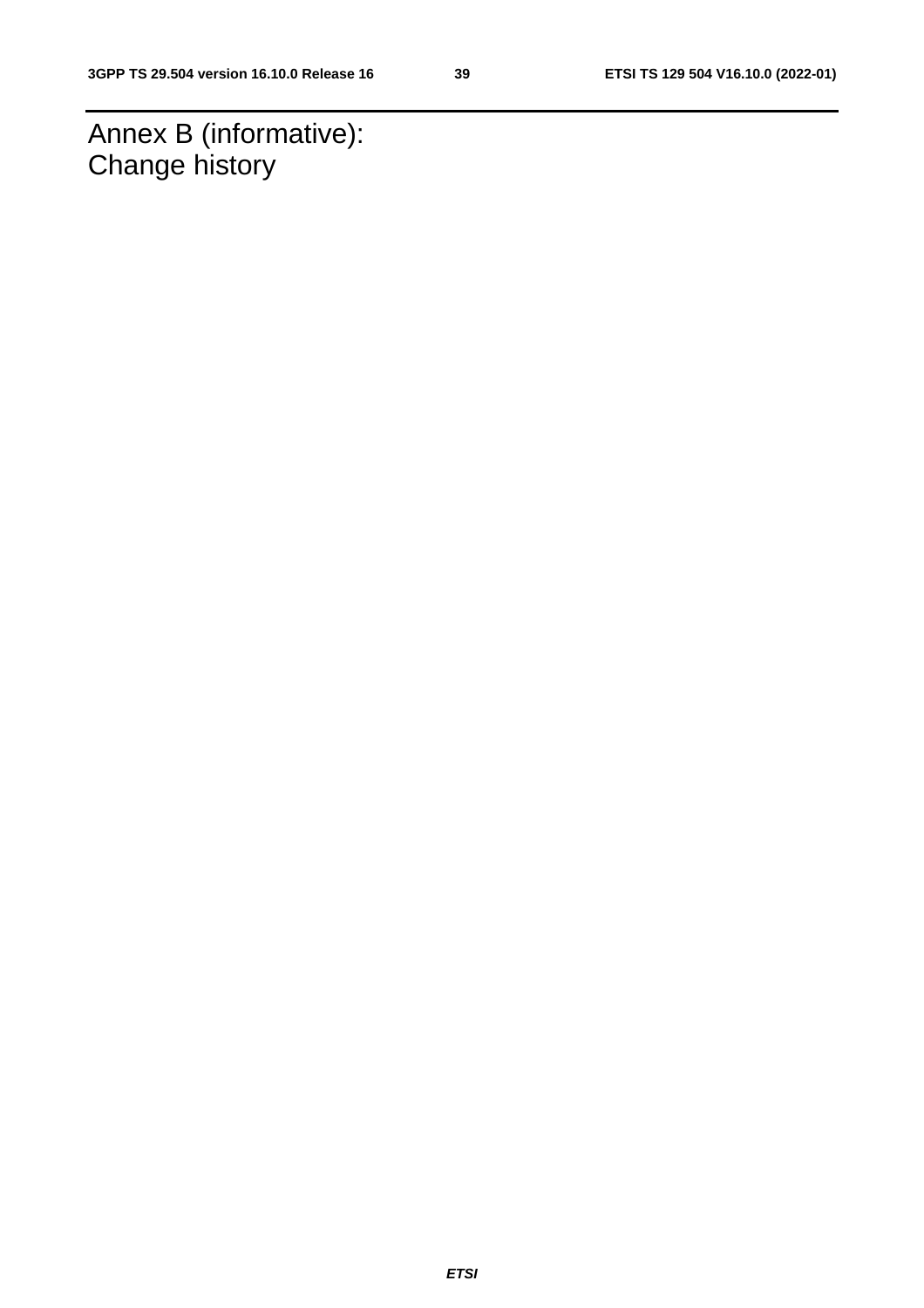$\mathbf{r}$ 

L,

|             |                    |                |           |                         |                | <b>Change history</b>                                           |            |
|-------------|--------------------|----------------|-----------|-------------------------|----------------|-----------------------------------------------------------------|------------|
| Date        | <b>Meeting</b>     | <b>TDoc</b>    | <b>CR</b> | Rev                     | Cat            | Subject/Comment                                                 | <b>New</b> |
|             |                    |                |           |                         |                |                                                                 | version    |
| 2018-01     | CT4#82             | C4-181365      |           |                         |                | TS skeleton                                                     | 0.0.0      |
| 2018-01     | CT4#82             | C4-181396      |           |                         |                | Inclusion of pCRs agreed at CT4#82, including C4-181366, C4-    | 0.1.0      |
|             |                    |                |           |                         |                | 181367, C4-181323 and C4-181385.                                |            |
| 2018-03     | CT4#83             | C4-182441      |           |                         |                | Inclusion of pCRs agreed at CT4#83, including C4-182337, C4-    | 0.2.0      |
|             |                    |                |           |                         |                | 182429.                                                         |            |
| 2018-04     | CT4#84             | C4-183522      |           |                         |                | Inclusion of pCRs agreed at CT4#84, including C4-183497, C4-    | 0.3.0      |
|             |                    |                |           |                         |                | 183295, C4-183296, C4-183297, C4-183102, C4-183420, C4-         |            |
|             |                    |                |           |                         |                | 183498.                                                         |            |
| 2018-05     | CT4#85             | C4-184636      |           |                         |                | Inclusion of pCRs agreed at CT4#85, including C4-184482, C4-    | 0.4.0      |
|             |                    |                |           |                         |                | 184484, C4-184167, C4-184168, C4-184489, C4-184564, C4-         |            |
|             |                    |                |           |                         |                | 184637.                                                         |            |
| 2018-06     | CT#80              | CP-181102      |           |                         |                | Presented for information and approval                          | 1.0.0      |
| 2018-06     | CT#80              |                |           |                         |                | Approved in CT#80.                                              | 15.0.0     |
| 2018-09     | CT#81              | CP-182057      | 0002      | 1                       | F              | Service Name                                                    | 15.1.0     |
| 2018-09     | CT#81              | CP-182057      | 0006      | $\overline{\mathbf{c}}$ | F              | Supported Features Negotiation                                  | 15.1.0     |
| 2018-09     | CT#81              | CP-182057 0004 |           | $\overline{2}$          | F              | Error handling in UDR                                           | 15.1.0     |
| 2018-09     | CT#81              | CP-182211      | 0003      | 4                       |                | OpenAPI file for Nudr_DataRepository API                        | 15.1.0     |
| 2018-10     | CT#82              | CP-183015 0008 |           |                         | F              | Update the Reference point name                                 | 15.2.0     |
| 2018-10     | CT#82              | CP-183015 0009 |           |                         | F              | Introduction of Barring of Roaming in 5GC                       | 15.2.0     |
| 2018-10     | CT#82              | CP-183015 0010 |           | $\mathbf{1}$            | F              | <b>Shared Data</b>                                              | 15.2.0     |
| 2018-10     | CT#82              | CP-183015 0011 |           |                         |                | Get multiple datasets for ProvsionedData                        | 15.2.0     |
| $2018 - 10$ | CT#82              | CP-183015 0012 |           | $\mathbf{1}$            | F              | Definition of Authentication Data                               | 15.2.0     |
| 2018-12     | CT#82              | CP-183015 0013 |           | 1                       | F              | Adding headers for cache control and conditional request to the | 15.2.0     |
|             |                    |                |           |                         |                |                                                                 |            |
|             |                    | CP-183015 0014 |           |                         |                | <b>Nudr Services API</b><br><b>APIRoot Clarification</b>        |            |
| 2018-12     | $\overline{CT#82}$ |                |           |                         |                |                                                                 | 15.2.0     |
| 2018-12     | CT#82              | CP-183015 0015 |           | 2                       | F              | lifetime of subscription                                        | 15.2.0     |
| 2018-12     | CT#82              | CP-183015 0016 |           | $\mathbf{1}$            | F              | <b>Authorized Event Types</b>                                   | 15.2.0     |
| 2018-12     | CT#82              | CP-183015 0017 |           |                         |                | Group Subscription Path                                         | 15.2.0     |
| 2018-12     | CT#82              | CP-183177 0018 |           | 2                       | F              | PLMN ID as key for UE data sets                                 | 15.2.0     |
| 2018-12     | CT#82              | CP-183241 0020 |           | 1                       | F              | Correction to Nudr_DataRepository service OpenAPI               | 15.2.0     |
| 2019-03     | CT#83              | CP-190020 0021 |           | $\mathbf{1}$            |                | CR 0018r2 was not implemented                                   | 15.3.0     |
| 2019-03     | CT#83              | CP-190020 0022 |           | $\overline{2}$          |                | Corrections on openAPI                                          | 15.3.0     |
| 2019-03     | CT#83              | CP-190020 0023 |           |                         |                | <b>UDR Application Errors</b>                                   | 15.3.0     |
| 2019-03     | CT#83              | CP-190020 0025 |           | 1                       |                | Missing URLs in UDR API                                         | 15.3.0     |
| 2019-03     | CT#83              | CP-190172 0026 |           | $\mathbf{1}$            |                | 3GPP TS 29.504 API version update                               | 15.3.0     |
| 2019-06     | CT#84              | CP-191031 0027 |           |                         | F              | Content Type                                                    | 15.4.0     |
| 2019-06     | CT#84              | CP-191031      | 0028      |                         | F              | <b>UE Parameter Update (UPU)</b>                                | 15.4.0     |
| 2019-06     | CT#84              | CP-191031      | 0030      | 1                       | $\overline{F}$ | Group Identifier Translation                                    | 15.4.0     |
| 2019-06     | CT#84              | CP-191031 0032 |           | $\overline{2}$          | F              | Storage of OpenAPI specification files                          | 15.4.0     |
| 2019-06     | CT#84              | CP-191031      | 0034      | 1                       | F              | <b>Missing Context Path</b>                                     | 15.4.0     |
| 2019-06     | CT#84              | CP-191031      | 0035      |                         | F              | Copyright Note in YAML file                                     | 15.4.0     |
| 2019-06     | CT#84              | CP-191031 0038 |           |                         | F              | 3GPP TS 29.504 API version update                               | 15.4.0     |
|             |                    |                |           | 1                       | F              |                                                                 |            |
| 2019-06     | CT#84              | CP-191031 0036 |           |                         |                | Resource notification featurres for Policy and Exposure Data    | 15.4.0     |
| 2019-06     | CT#84              | CP-191048 0037 |           |                         | F              | 3GPP TS 29.504 API version update                               | 16.0.0     |
| 2019-06     | CT#84              | CP-191051 0029 |           | 1                       | В              | PFD extension for domain name                                   | 16.0.0     |
| 2019-09     | CT#85              | CP-192133 0040 |           |                         | В              | <b>Closed Access Group</b>                                      | 16.1.0     |
| 2019-09     | CT#85              | CP-192133 0041 |           |                         | B              | VN-Group parameter provisioning                                 | 16.1.0     |
| $2019-09$   | CT#85              | CP-192123 0042 |           |                         | B              | Conditional POST / PUT / PATCH / DELETE requests                | 16.1.0     |
| 2019-09     | CT#85              | CP-192190 0048 |           | 1                       | В              | New supported features for xBDT                                 | 16.1.0     |
| 2019-09     | CT#85              | CP-192123 0049 |           | 1                       | B              | Support a set of MAC addresses in traffic filter                | 16.1.0     |
| 2019-09     | CT#85              | CP-192123 0050 |           | 1                       | В              | Multiple temporal validity conditions for AF traffic influence  | 16.1.0     |
| 2019-09     | CT#85              | CP-192123 0039 |           | 1                       | В              | Network Slicing Subscription Change                             | 16.1.0     |
| 2019-09     | CT#85              | CP-192123 0044 |           | 1                       | F              | <b>UDR Application Errors</b>                                   | 16.1.0     |
| 2019-09     | CT#85              | CP-192104 0054 |           | 1                       | A              | Correction on Feature numbers                                   | 16.1.0     |
| 2019-09     | CT#85              | CP-192120 0056 |           |                         | F              | 3GPP TS 29.504 API version update                               | 16.1.0     |
| 2019-10     |                    |                |           |                         | $\blacksquare$ | TS outlook fixed                                                | 16.1.1     |
| 2019-12     | CT#86              | CP-193028 0066 |           |                         | Α              | Wrong YAML Structure of OpenAPI 'info' Clause                   | 16.2.0     |
| 2019-12     | <b>CT#86</b>       | CP-193028 0068 |           |                         | Α              | CR 0026r1 was not correctly implemented                         | 16.2.0     |
| 2019-12     | CT#86              | CP-193039 0070 |           | 1                       | В              | <b>Update Application Data Resources</b>                        | 16.2.0     |
| 2019-12     | CT#86              | CP-193044 0073 |           |                         | F              | 3GPP TS 29.504 API version update                               | 16.2.0     |
| 2019-12     | CT#86              | CP-193049 0069 |           | 1                       | B              | NIDD Authorization Data                                         | 16.2.0     |
| 2019-12     | CT#86              | CP-193055 0060 |           | 1                       | B              | <b>LCS Private</b>                                              | 16.2.0     |
| 2019-12     | CT#86              | CP-193055 0061 |           | 1                       | в              | Mobile Originated Data                                          | 16.2.0     |
| 2019-12     | <b>CT#86</b>       |                |           | 1                       | в              | Missed URLLC feature from Application Data                      | 16.2.0     |
|             |                    | CP-193060 0058 |           |                         |                |                                                                 |            |
| 2019-12     | CT#86              | CP-193063 0059 |           |                         | B              | Patch Report Feature                                            | 16.2.0     |
| 2019-12     | CT#86              | CP-193063 0057 |           | $\overline{2}$          | F              | Clarification on Implicit Subscriptions to Notifications        | 16.2.0     |
| 2019-12     | CT#86              | CP-193130 0064 |           | 2                       | В              | Nudr_GroupIDmap Service                                         | 16.2.0     |
| 2019-12     | CT#86              | CP-193064 0063 |           | 1                       | В              | Definition of SessionManagementPolicyDataPatch feature          | 16.2.0     |
| 2020-03     | CT#87              | CP-200020 0079 |           |                         | B              | <b>Mute Notifications</b>                                       | 16.3.0     |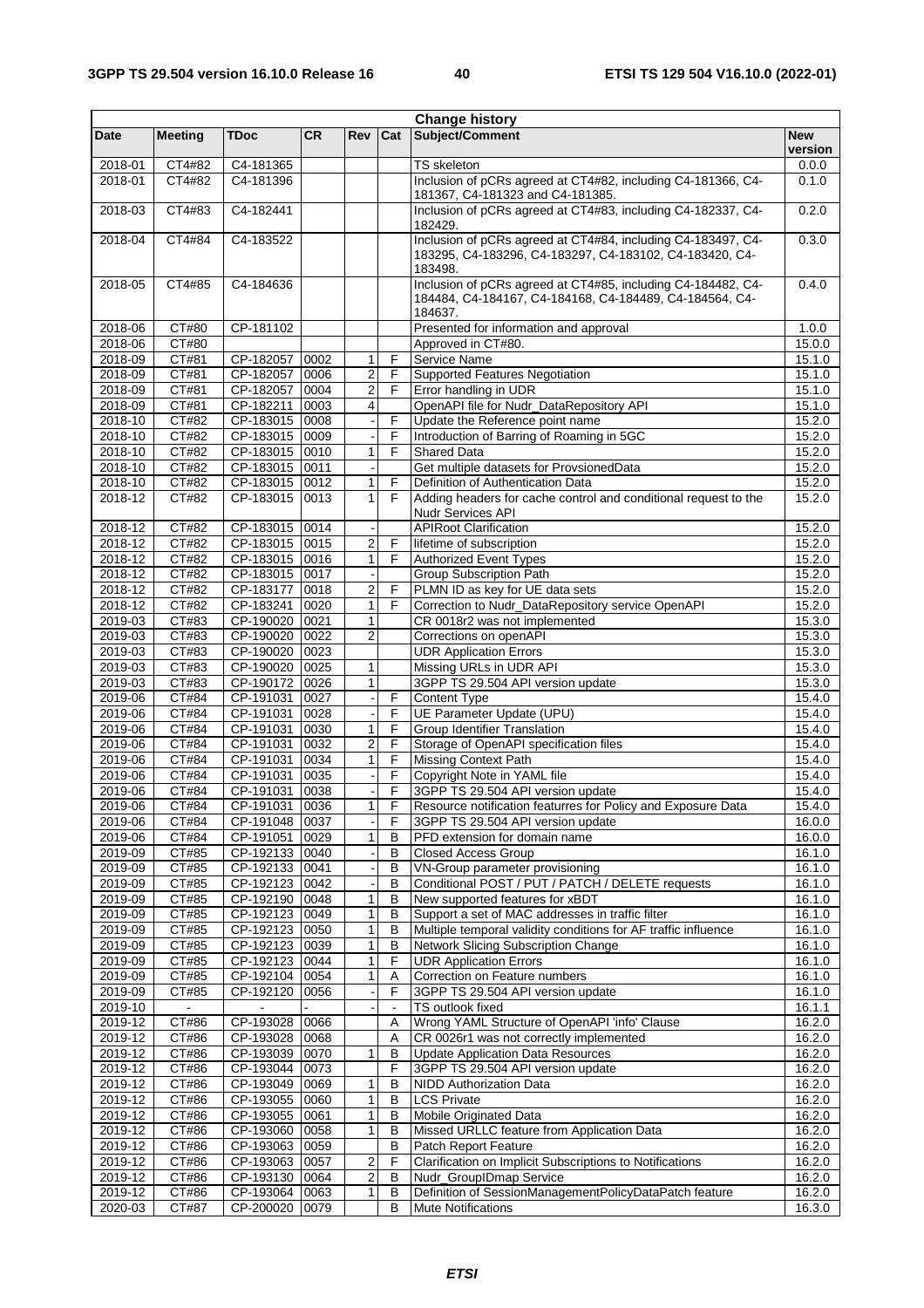## **3GPP TS 29.504 version 16.10.0 Release 16 41 ETSI TS 129 504 V16.10.0 (2022-01)**

| 2020-03     | CT#87               | CP-200039 0074 |               | $\overline{2}$ | $\mathsf{F}$            | Add Corresponding API descriptions in clause 5.1             | 16.3.0  |
|-------------|---------------------|----------------|---------------|----------------|-------------------------|--------------------------------------------------------------|---------|
| 2020-03     | CT#87               | CP-200020 0080 |               |                | B <sub>1</sub>          | Definition of ConditionalSubscription and                    | 16.3.0  |
|             |                     |                |               | 1              |                         | NotificationResourceFragment features                        |         |
| 2020-03     | $\overline{C}$ T#87 | CP-200052      | 0082          |                | F                       | 3GPP TS 29.504 Rel16 API version and External doc update     | 16.3.0  |
| 2020-03     | CT#87               | CP-200098 0083 |               |                | B                       | Definition of EnhancedInfluDataNotification feature          | 16.3.0  |
| 2020-06     | СТ#88-е             | CP-201046 0084 |               |                | B                       | Coverage restriction data resource                           | 16.4.0  |
| 2020-06     | CT#88-e             | CP-201032 0086 |               |                | B                       | Location information retrieval for GMLC                      | 16.4.0  |
| 2020-06     | CT#88-e             | CP-201032 0087 |               |                | $\overline{B}$          | Resource LcsPrivacySubscriptionData                          | 16.4.0  |
| 2020-06     | CT#88-e             | CP-201071      | 0088          |                | F                       | Storage of YAML files in ETSI Forge                          | 16.4.0  |
| 2020-06     | CT#88-e             | CP-201020 0090 |               |                | A                       | Definition of OpSpecDataMapNotification feature              | 16.4.0  |
| 2020-06     | CT#88-e             | CP-201049      | 0091          |                | B                       | Correction on V2X Subscription data                          | 16.4.0  |
| 2020-06     | CT#88-e             | CP-201034 0093 |               |                | F                       | Cardinality of ProblemDetails                                | 16.4.0  |
| 2020-06     | CT#88-e             | CP-201034 0094 |               |                | B                       | Resource Level Authorization                                 | 16.4.0  |
| 2020-06     | CT#88-e             | CP-201033 0095 |               |                | B                       | Support of SMSoIP                                            | 16.4.0  |
| 2020-06     | CT#88-e             | CP-201032 0096 |               |                | F                       | Mobile Originated Data retrieval                             | 16.4.0  |
| 2020-06     | CT#88-e             | CP-201034 0097 |               |                | F                       | New feature of per UE per serving network authEvent          | 16.4.0  |
| 2020-06     | CT#88-e             | CP-201073 0098 |               |                | F                       | 29.504 Rel16 API version and External doc update             | 16.4.0  |
| 2020-09     | CT#89-e             | CP-202110 0100 |               |                | F                       | Scopes for Resource Level Authorization                      | 16.5.0  |
| 2020-09     | CT#89-e             | CP-202112 0104 |               |                | F                       | Store Broadcast Location Assistance Data                     | 16.5.0  |
| 2020-09     | CT#89-e             | CP-202110 0105 |               | $\mathbf{1}$   | $\overline{\mathsf{F}}$ | Corrections with regard to references                        | 16.5.0  |
| 2020-09     | CT#89-e             | CP-202096 0107 |               |                | F                       | API version and External doc update                          | 16.5.0  |
| 2020-12     | СТ#90-е             | CP-203049 0110 |               | $\mathbf{1}$   | F                       | HSS can consume UDR services                                 | 16.6.0  |
| 2020-12     | СТ#90-е             | CP-203042 0112 |               |                | $\overline{F}$          | 5G VN Groups                                                 | 16.6.0  |
| 2020-12     | СТ#90-е             | CP-203035 0114 |               |                | F                       | Storage of YAML files in 3GPP Forge                          | 16.6.0  |
| 2020-12     | СТ#90-е             | CP-203036 0118 |               |                | F                       | Rel16 API version and External doc update                    | 16.6.0  |
| 2021-03     | CT#91-e             | CP-210043      | $\sqrt{0121}$ | $\mathbf{1}$   | F                       | Incorrect NfGroupIds definition and missing UDR access paths | 16.7.0  |
| 2021-03     | CT#91-e             | CP-210048 0125 |               |                | F                       | SMF Events Storage Resource Path                             | 16.7.0  |
| 2021-03     | CT#91-e             | CP-210054 0128 |               |                | F                       | 29.504 Rel-16 API version and External doc update            | 16.7.0  |
| 2021-06     | СТ#92-е             | CP-211073 0133 |               |                | F                       | Subscribed EE profile data for a group                       | 16.8.0  |
| 2021-06     | СТ#92-е             | CP-211079 0135 |               |                | F                       | Subscribed PP profile data for 5g-VN-group                   | 16.8.0  |
| 2021-06     | СТ#92-е             | CP-211079 0137 |               |                | F                       | Subscribed PP profile data                                   | 16.8.0  |
| $2021 - 06$ | СТ#92-е             | CP-211079 0146 |               |                | F                       | 29.504 Rel-16 API version and External doc update            | 16.8.0  |
| 2021-09     | CT#93-e             | CP-212064 0153 |               |                | F                       | <b>SharedDataId Resource</b>                                 | 16.9.0  |
| $2021 - 09$ | CT#93-e             | CP-212080 0152 |               |                | F                       | 29.504 Rel-16 API version and External doc update            | 16.9.0  |
| 2021-12     | СТ#94-е             | CP-213088 0165 |               | 1              | F                       | Naming Convention                                            | 16.10.0 |
| 2021-12     | СТ#94-е             | CP-213136 0160 |               |                | F                       | Path definitions                                             | 16.10.0 |
| 2021-12     | СТ#94-е             | CP-213146 0170 |               |                | F                       | 29.504 Rel-16 API version and External doc update            | 16.10.0 |